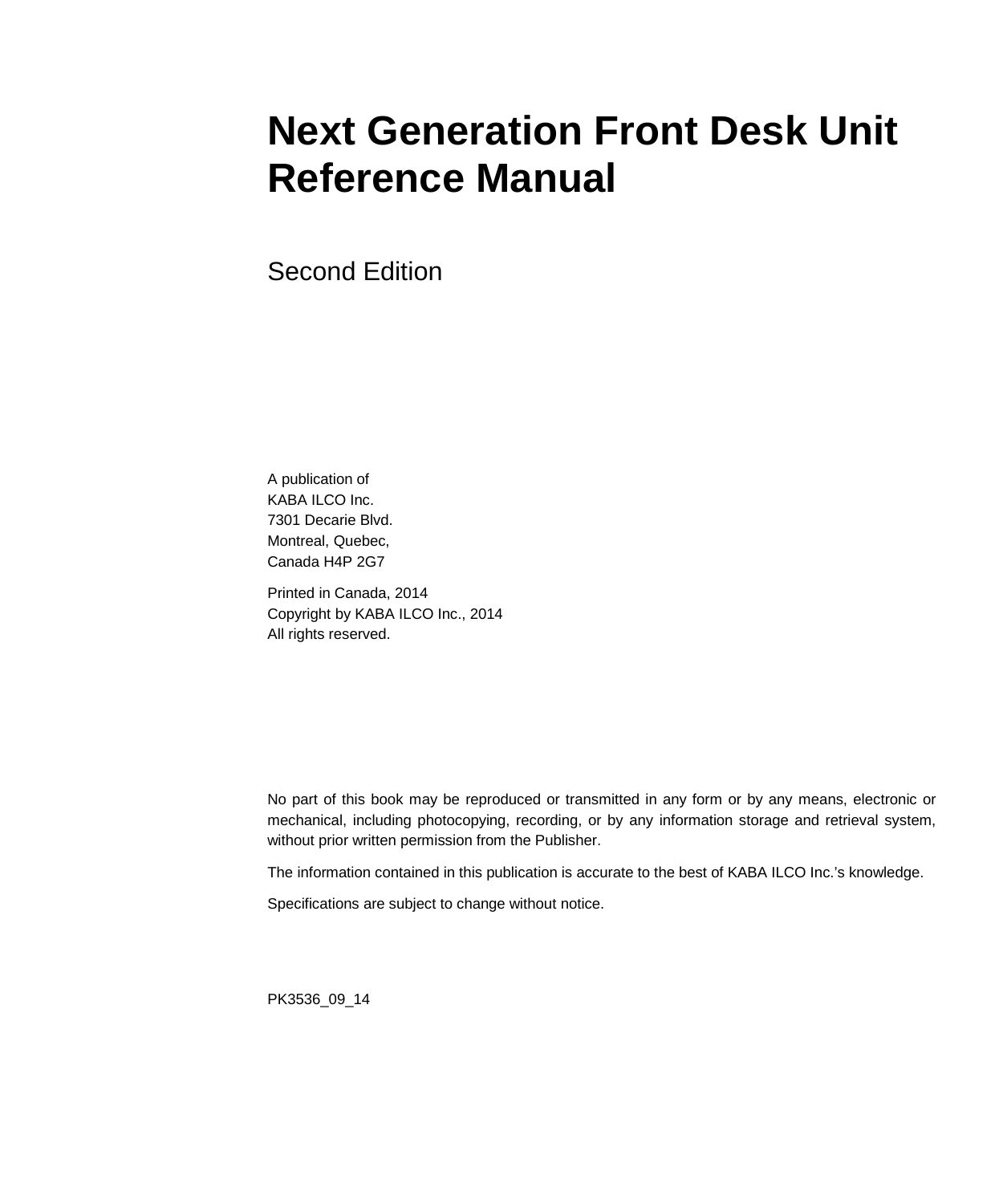#### **American User's Information – FCC Compliance Statement**

#### **Warning**

Changes or modifications not expressly approved by the party responsible for compliance could void the user's authority to operate this equipment.

#### **Note:**

This equipment has been tested and found to comply with the limits for a Class A digital device, pursuant to part 15 of the FCC Rules. These limits are designed to provide reasonable protection against harmful interference when the equipment is operated in a commercial environment. This equipment generates, uses and can radiate radio frequency energy and, if not installed and used in accordance with the instruction manual, may cause harmful interference to radio communications. Operation of this equipment in a residential area is likely to cause harmful interference in which case the user will be required to correct the interference at his own expense.

This device complies with part 15 of the FCC Rules. Operation is subject to the following two conditions: (1) This device may not cause harmful interference, and (2) this device must accept any interference received, including interference that may cause undesired operation.

The user may find the following booklet prepared by the federal Communications Commission helpful: 'How to identify and Resolve Radio-TV interference Problems." This booklet is available from the Government Printing Office, Washington, DC, 20402. Stock # 004-000-00345-4.

#### **European User's Information – Declaration of Conformity**

This device complies with the EMC Directive 89/336/EEC (amended by 92/31/EEC and 93/68/EEC for a class A digital device. It has been tested and found to comply with EN50081-2: 1993 (EN55011:1991) and EN50082-2:1995 (EN61000-4-2:1995 and ENV50140:1993).

#### **Note for Contactless 790 and Confidant RFID customers:**

#### **Statement according to FCC part 15.105**

This equipment has been tested and found to comply with the limits for a Class B digital device, pursuant to Part 15 of the FCC Rules. These limits are designed to provide reasonable protection against harmful interference in a residential installation. This equipment generates, uses, and can radiate radio frequency energy and, if not installed and used in accordance with the instructions, may cause harmful interference to radio communications. However, there is no guarantee that interference will not occur in a particular installation. If this equipment does cause harmful interference to radio or television reception, which can be determined by turning the equipment off and on, the user is encouraged to try to correct the interference by one or more of the following measures: Reorient or relocate the receiving antenna; Increase the separation between the equipment and receiver; Consult the dealer or an experienced radio/TV technician for help.

#### **Statement according to FCC part 15.21**

Modifications not expressly approved by Kaba Ilco could void the user's authority to operate the equipment.

#### **Statement according to FCC part 15.19**

This device complies with Part 15 of the FCC Rules. Operation is subject to the following two conditions: (1) This device may not cause harmful interference, and (2) This device must accept any interference received, including interference that may cause undesired operation.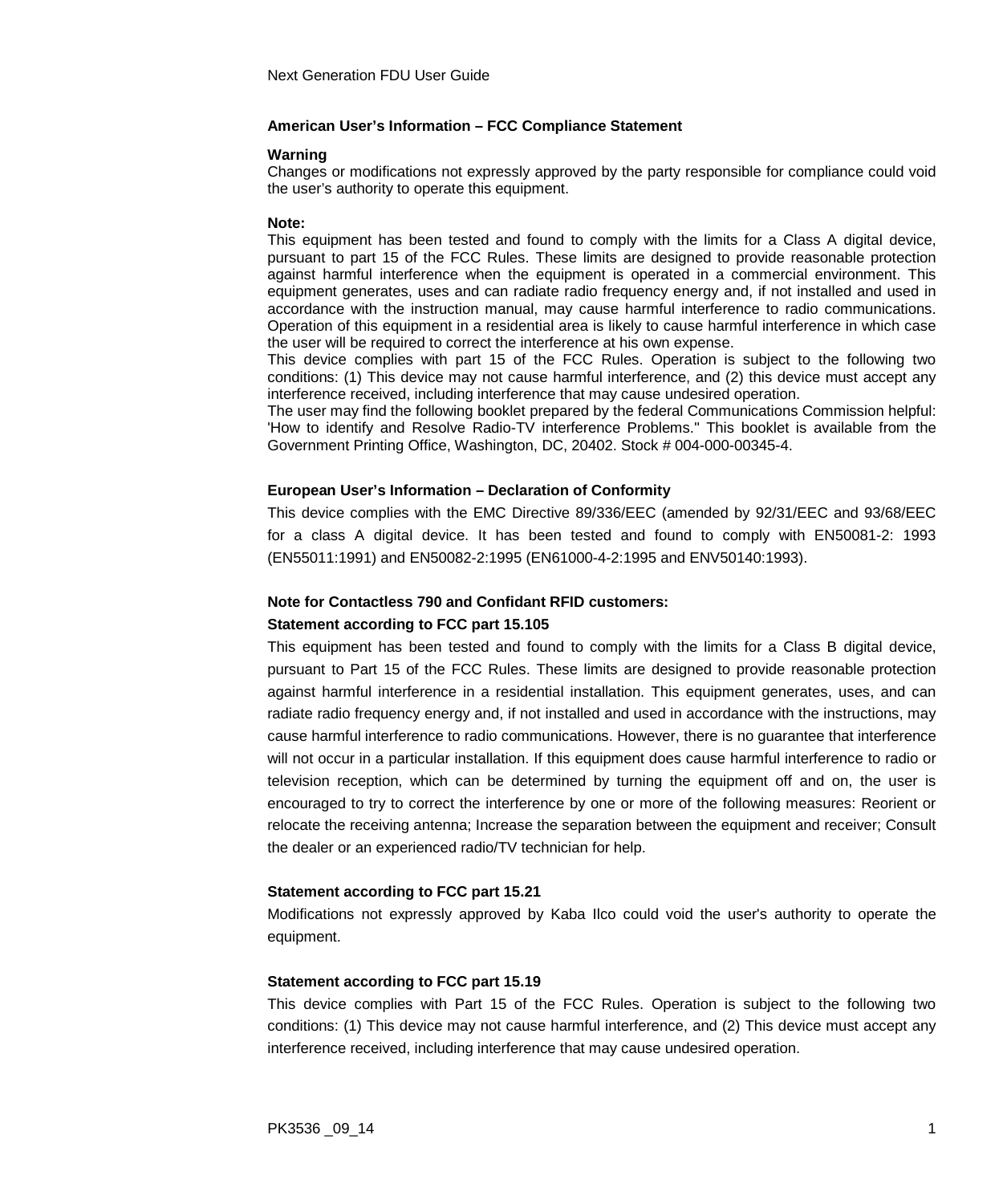# **Table of Contents**

| <b>Introduction</b> |  |
|---------------------|--|
| Keycards            |  |
|                     |  |

|                  | <b>Chapter 1: Guest Keycard Menu</b> | 6  |
|------------------|--------------------------------------|----|
| 1.1              | <b>Guest Keycard</b>                 | 6  |
| 1.2 <sub>1</sub> | <b>Adjoining Suites</b>              | 6  |
| 1.3              | <b>Common Door Suites</b>            |    |
| 1.4              | Guest One Shot Keycard               | 8  |
| 1.5              | <b>Convention Suite</b>              | 8  |
| 1.6              | <b>Pre-Registered Guest</b>          | 9  |
| 1.7              | Pre-Registered Adjoining Suites      | 9  |
| 1.8              | Pre-Registered Common Door Suites    | 10 |
|                  |                                      |    |
|                  | <b>Chapter 2: Read/Verify Menu</b>   | 12 |
| ົາ 1             | To Varifu Cupot Koypord              | 10 |

|     | To Verify Guest Keycard                |  |
|-----|----------------------------------------|--|
| 2.2 | To Enable/Disable Verify Guest Keycard |  |

| 3.1 | Entering/Exiting the PMS Interface              | 14 |
|-----|-------------------------------------------------|----|
| 3.2 | Logging off                                     | 14 |
| 3.3 | Returning to Manual Mode                        | 14 |
| 3.4 | Making Guest Level Keycards Using PMS Interface | 15 |

| <b>Chapter 4: Lock Action Keycards</b><br>16 |                               |    |
|----------------------------------------------|-------------------------------|----|
| 4.1                                          | <b>Battery Test Keycard</b>   | 16 |
| 4.2                                          | Programming Keycard           | 16 |
| 4.3                                          | Initialization Keycard        | 17 |
| 4.4                                          | <b>Test Lock Keycard</b>      | 17 |
| 4.5                                          | Passage Keycards              | 18 |
| 4.6                                          | Lockout/Unlock Keycards       | 20 |
| 4.7                                          | Lock Audit Keycard            | 23 |
| 4.8                                          | <b>Hotel Restart</b>          | 23 |
|                                              |                               |    |
|                                              | Chanter 5: Reset Keycard Menu | 24 |

| Chapter 5: Reset Keycard Menu<br>24 |                            |    |
|-------------------------------------|----------------------------|----|
| 5.1                                 | Guest Reset Keycards       | 24 |
| 5.2                                 | Reset Passage Keycards     | 27 |
| 5.3                                 | <b>Reset Staff Keycard</b> | 29 |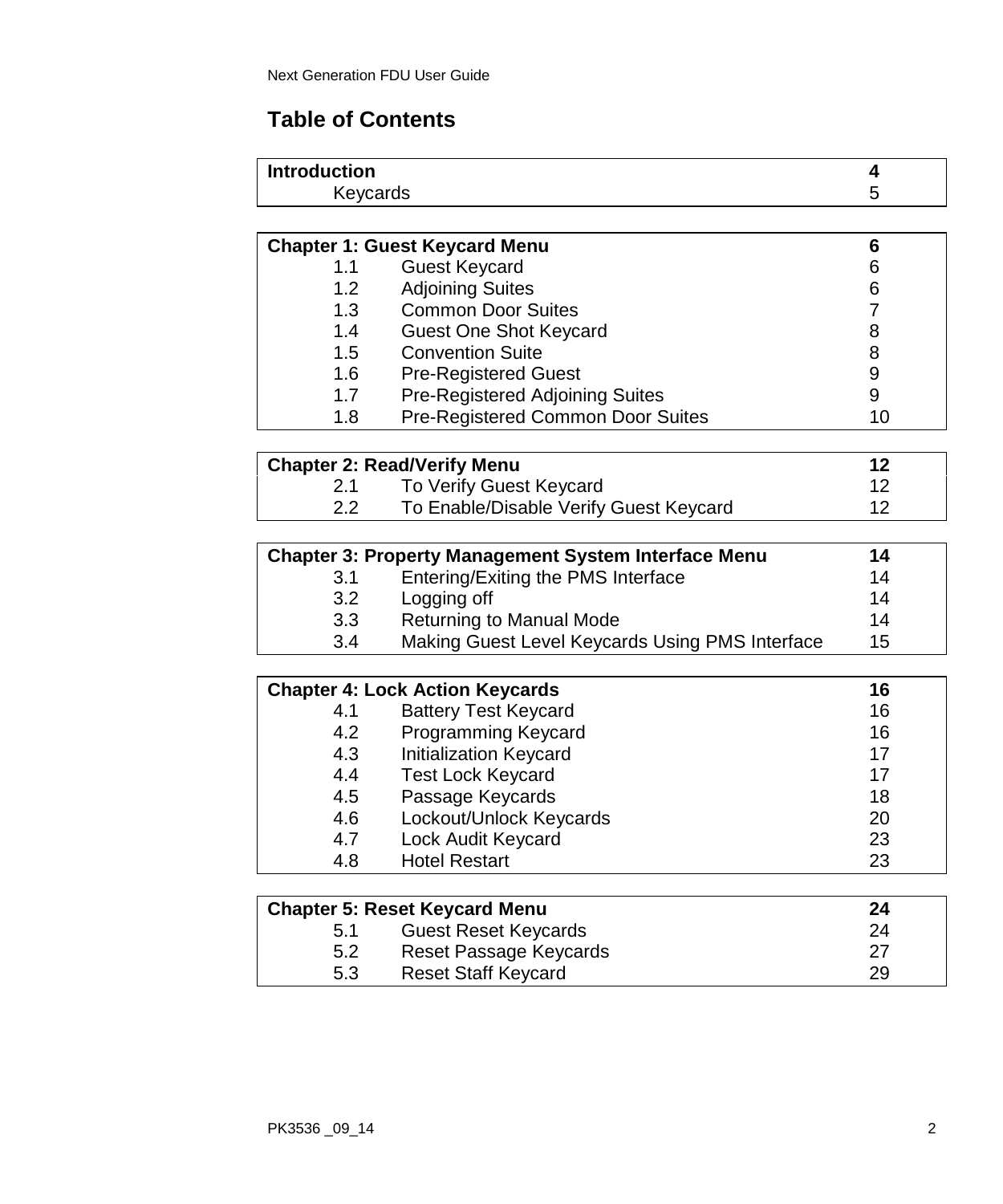|                               | <b>Chapter 6: Staff Keycard Menu</b>                          | 34 |
|-------------------------------|---------------------------------------------------------------|----|
| 6.1                           | Submaster Keycards                                            | 34 |
| 6.2                           | FDU Authorization Keycards                                    | 37 |
| 6.3                           | <b>Restricted Area</b>                                        | 42 |
| 6.4.                          | <b>Bellman's Master</b>                                       | 42 |
| 6.5                           | <b>Grand Master</b>                                           | 43 |
| 6.6                           | Emergency                                                     | 44 |
|                               |                                                               |    |
| <b>Chapter 7: FDU Setup</b>   |                                                               | 46 |
| 7.1                           | <b>Keycard Expiry</b>                                         | 46 |
| 7.2                           | <b>FDU Features</b>                                           | 50 |
| 7.3                           | <b>Keycard Encoding</b>                                       | 50 |
| 7.4                           | <b>FDU Configuration</b>                                      | 55 |
| 7.5                           | PIN Management                                                | 59 |
| 7.6                           | <b>Encoding Technology</b>                                    | 60 |
| 7.8                           | Volume                                                        | 61 |
| 7.9                           | Contrast                                                      | 61 |
|                               |                                                               |    |
| <b>Chapter 8: Programming</b> |                                                               | 63 |
| 8.1                           | Lock Programming                                              | 63 |
| 8.2                           | Another FDU                                                   | 71 |
|                               |                                                               |    |
|                               | <b>Chapter 9: Audits and Reports</b>                          | 73 |
| 9.1                           | <b>Lock Audit</b>                                             | 73 |
| 9.2                           | <b>FDU Audit</b>                                              | 76 |
| 9.3                           | <b>Staff Keycard Audit</b>                                    | 78 |
|                               |                                                               | 80 |
| 10.1                          | <b>Chapter 10: Customer Support</b><br><b>Support Website</b> | 80 |
| 10.2                          | <b>Customer Service</b>                                       | 80 |
|                               |                                                               |    |
|                               | <b>Chapter 11: Preventive Maintenance</b>                     | 81 |
| 11.1                          | <b>Weekly Actions</b>                                         | 81 |
| 11.2                          | <b>Monthly Actions</b>                                        | 81 |
| 11.3                          | <b>Biannual Actions</b>                                       | 82 |
|                               |                                                               |    |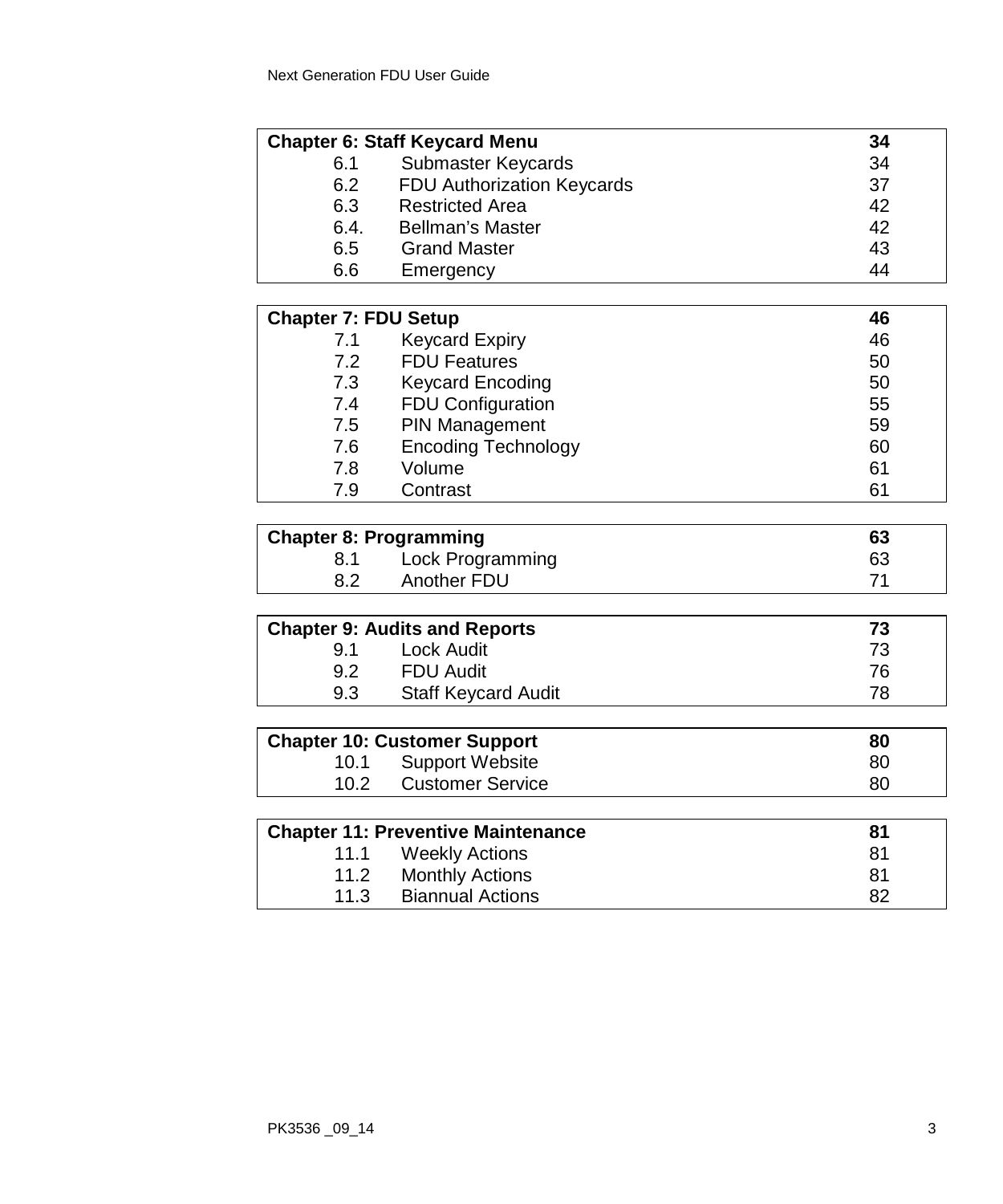Next Generation FDU User Guide

### **Introduction**

This Reference Manual outlines how to use the Next Generation Front Desk Unit (FDU).

Guest Service Attendants at the front desk use the FDU primarily to encode Guest keycards, while management can use the FDU to make staff (submaster)



keycards and to set system parameters.

Full audit tracking capability is built into the FDU. Together with the lock audit trail, this information can determine which keycard was used to open a door and who issued that keycard.

The FDU has a serial port for communication with a Property Management System (PMS) and ports for transferring data to a standard USB memory stick.

The FDU has an integrated Magstripe encoder and can also drive the Contactless

encoder (for the 790 / Confidant RFID locks) via its USB port.

The following locks are also referenced:



**Generation E-760 The Electronic 770 The Contactless790 Confidant RFID** 

The additional read-write features of the Contactless 790 and Confidant RFID (that do not apply to the other lock models) are outlined in this manual. The associated Remote Access Controllers (RACs) and Exit Device Operators are also referenced.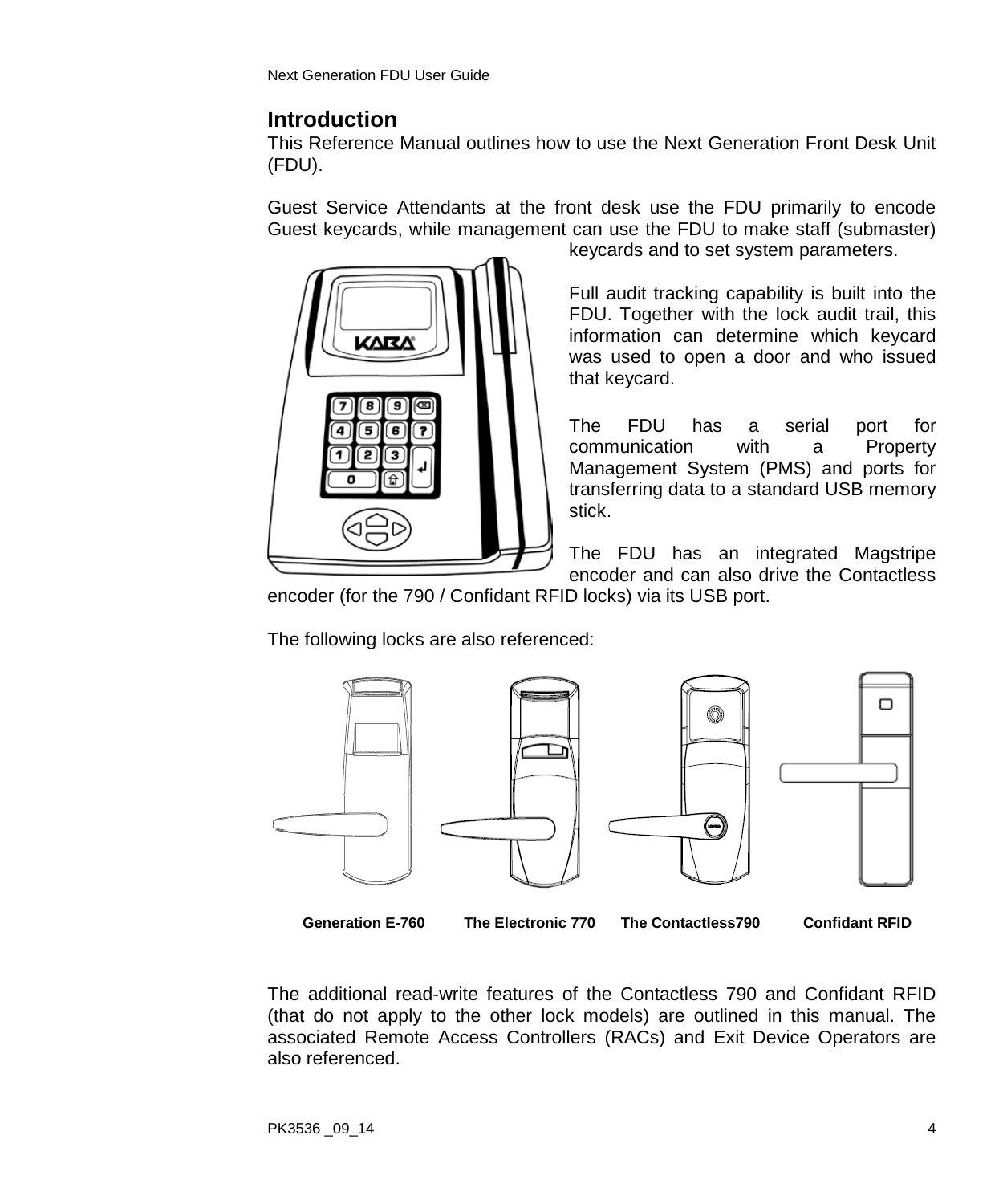Next Generation FDU User Guide

# **Keycards**

The FDU can encode two types of keycards: magstripe or Mifare (ISO 14443A 4 Byte NUID) keycards for the Contactless 790 / Confidant RFID locks.

#### **Magstripe Keycards:**

Available in Low or High Coervicity. High Coervicity keycards are slighty more expensive but are less likely to demagnetize. No audit trail is memorized. Hotels can have either Low or High Coervivity encoding, not both.

#### **Contactless (Mifare 14443A) Keycards**

Available in Mini, 1K or 4K versions. Mini is the most cost effective but has no memory to record audit trail (ideal for guest). 1K keycards have 80 event audit trails (ideal for staff keycards). 4K keycards have 300 event audit trails (ideal for lock audit keycards).

The following table outlines the different types of keycard that are available and compatible with each lock and their usages.

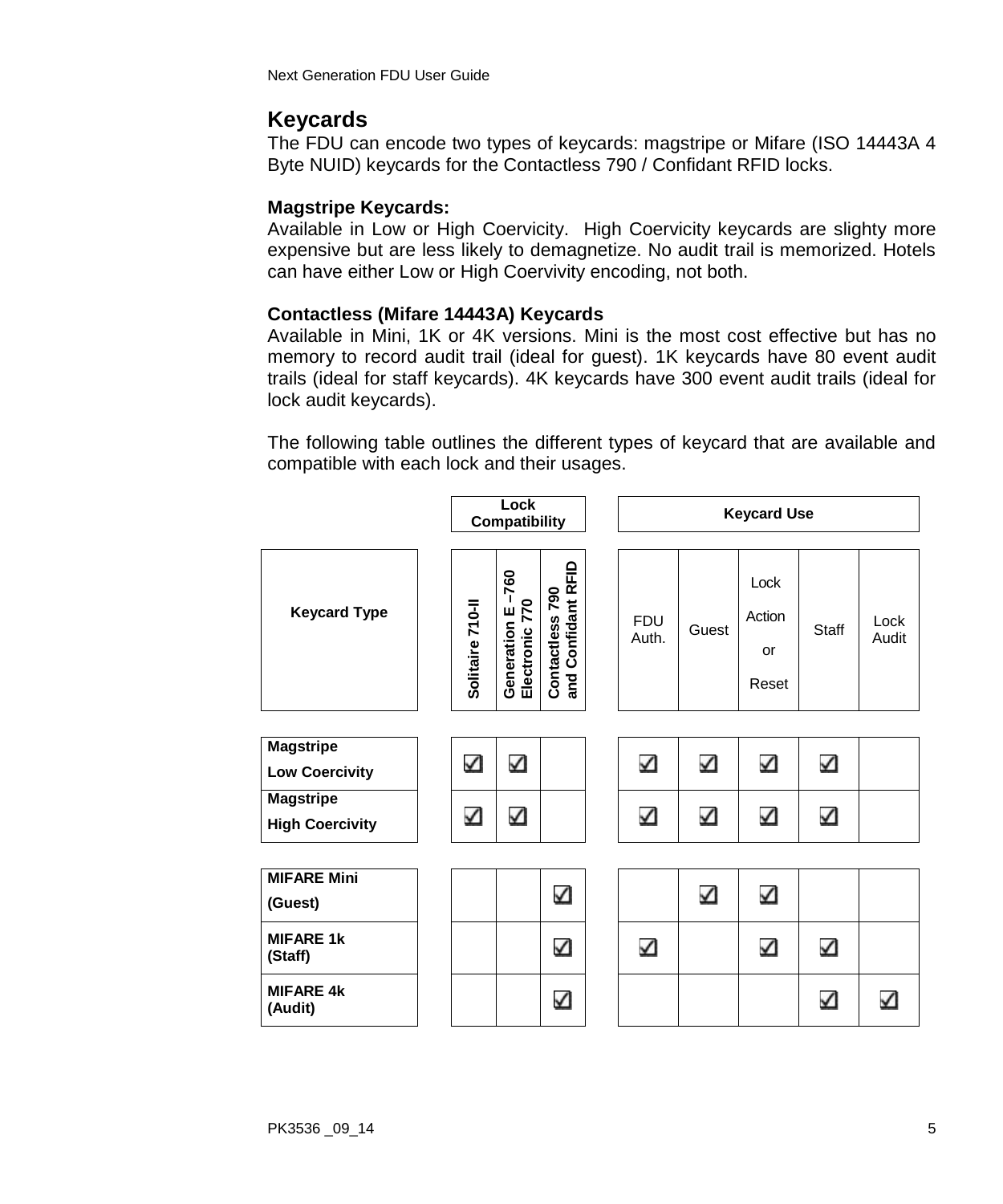# **Chapter 1 Guest Keycard Menu**

### **1.1 Guest Keycard**

The information encoded on the guest keycard includes the room or suite number, the time it was created, the time it will expire, and a variety of other available options.

1. Swipe a valid FDU Authorization Keycard, or enter your assigned PIN number.

For Contactless 790 and Confidant RFID, present valid FDU Authorization Keycard to external Contactless Encoder.

(Note: When FDA or FDA PIN# is used, default menu is set to enter room number for guest keycard.)

- 2. Press 1 to select "Guest Keycard" menu.
- 3. Press 1 to select "Guest" menu.
- 4. Enter room number 101 (example).
- 5. Other options can be changed such as Nights, Expiry Hour, New or Duplicate Key, and any other options enabled in the FDU. Use the arrow  $down < **w**$  button to change selections.
- 6. When all options are set to encode the keycard, press  $\langle -\rangle$ .
- 7. Insert and swipe a blank guest keycard and/or present up to two cards at a time to Contactless Encoder (for 790 / Confidant RFID locks)
- 8. Your Guest Keycard has now been created for room 101.

# **1.2 Adjoining Suites**

Opens each door of a combination of up to 15 individual guest rooms, within a 15 room number range.

1. Swipe a valid FDU Authorization Keycard, or enter your assigned PIN number.

- 2. If the user level is FDA, press the  $\langle \mathbf{u} \rangle$  key to reach the main screen.
- 3. Press 1 to select "Guest Keycard" menu.
- 4. Press 2 to select "Adjoining Suite" menu.
- 5. Enter Main room number 106 (example).
- 6. Use arrow down  $\langle \nabla \rangle$  to add other rooms.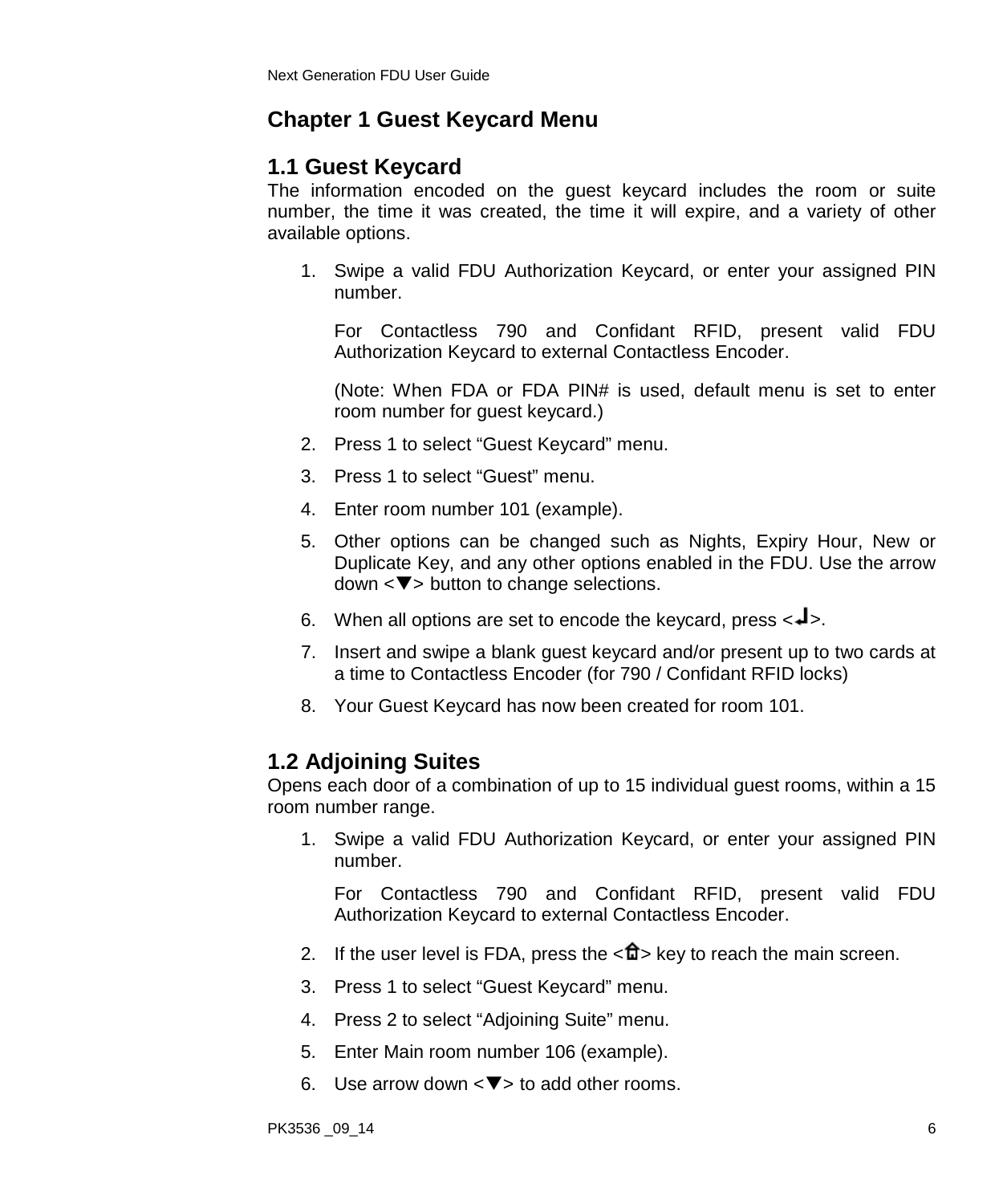- 7. Press the right  $\langle \rangle$  arrow to access the available rooms to be selected, such as 107 and 108 (example).
- 8. When all the rooms have been chosen, press  $\leftarrow \rightarrow \leftarrow$ .
- 9. Other options can be changed such as Nights, Expiry Hour, New or Duplicate Key, and any other options enabled in the FDU. Use the arrow  $down < **v**$  button to change selections.
- 10. When all options are set to encode the keycard, press  $\langle -\rangle$ .
- 11. Insert and swipe a blank keycard and/or present keycard to Contactless Encoder (for 790 / Confidant RFID locks).
- 12. Your Adjoining Suite keycard has now been created for rooms 106,107 and 108.

# **1.3 Common Door Suites**

Opens the common door and up to 8 inner doors that apply to a guest occupying a Common Door Suite.

1. Swipe a valid FDU Authorization Keycard, or enter your assigned PIN number.

- 2. If the user level is FDA, press the  $\langle \mathbf{u} \rangle$  key to reach the main screen.
- 3. Press 1 to select "Guest Keycard" menu.
- 4. Press 3 to select "Common Door Suite" menu.
- 5. Enter Main Suite number 250 (example).
- 6. Use arrow down  $\langle \nabla \rangle$  to add other suite rooms.
- 7. Press the right  $\langle \rangle$  arrow to access the available Suites to be selected, such as 251, and 252, (example).
- 8. When all the suites have been chosen, press  $\leftarrow$   $\blacktriangleright$ .
- 9. Other options can be changed such as Nights, Expiry Hour, New or Duplicate Key, and any other options enabled in the FDU. Use the arrow  $down < **\nabla**$  button to change selections.
- 10. When all options are set to encode the keycard. Press  $\langle -1 \rangle$ .
- 11. Insert and swipe a blank keycard and/or present keycard to Contactless Encoder (for 790 / Confidant RFID locks).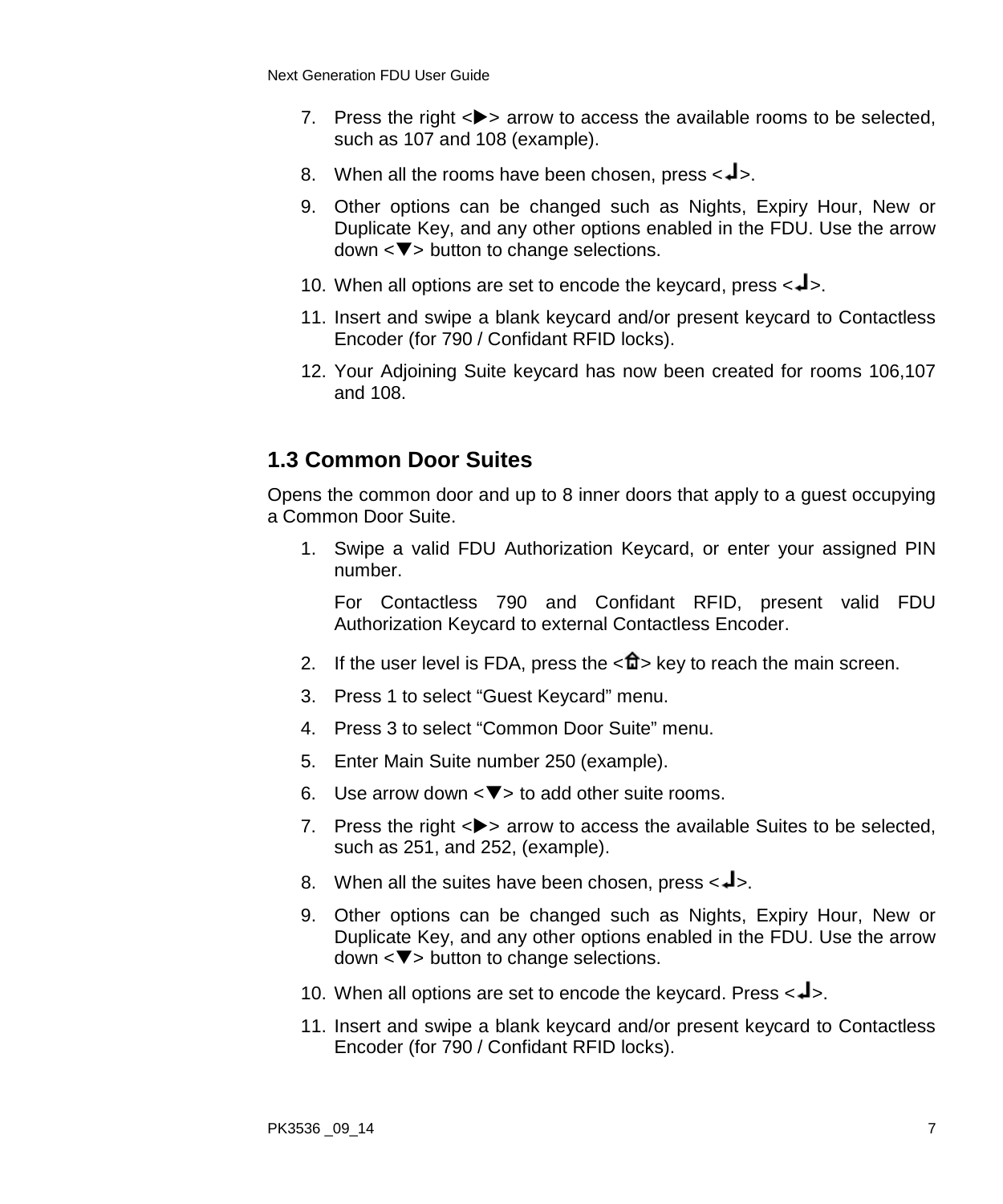12. Your Common Door Suite keycard has now been created for rooms 250, 251, and 252.

### **1.4 Guest One Shot Keycard**

A one shot keycard will open a guest room door once and is valid for one hour. It does not open common area doors.

1. Swipe a valid FDU Authorization Keycard, or enter your assigned PIN number.

For Contactless 790 and Confidant RFID, present valid FDU Authorization Keycard to external Contactless Encoder.

- 2. If the user level is FDA, press the  $\langle \mathbf{f} \rangle$  key to reach the main screen.
- 3. Press 1 to select "Guest Keycard" menu.
- 4. Press 4 to select "One Shot" menu.
- 5. Enter room number 101 (example) and press  $\leftarrow \blacktriangle$ .
- 6. Insert and swipe a blank guest keycard and/or present card to Contactless Encoder (for 790 / Confidant RFID locks)
- 7. Your Guest One Shot keycard has now been created for room 101.

#### **1.5 Convention Suite**

Opens each door of a Convention Suite. Convention suites are used when the rooms to be keyed alike do not fit within a 15 room number range (see A.3 – Adjoining Suite). The lock on each door of the convention suite must be assigned a convention number using a Convention Suite Reset keycard.

1. Swipe a valid FDU Authorization Keycard, or enter your assigned PIN number.

- 2. If the user level is FDA, press the  $\langle \hat{\mathbf{n}} \rangle$  key to reach the main screen.
- 3. Press 1 to select "Guest Keycard" menu.
- 4. Press 5 to select "One Shot" menu.
- 5. Enter Suite number 200 (example).
- 6. Other options can be changed such as Nights, Expiry Hour, New or Duplicate Key, and any other options enabled in the FDU. Use the arrow  $down < **v**$  button to change selections.
- 7. When all options are set to encode the keycard, press  $\langle -\rangle$ .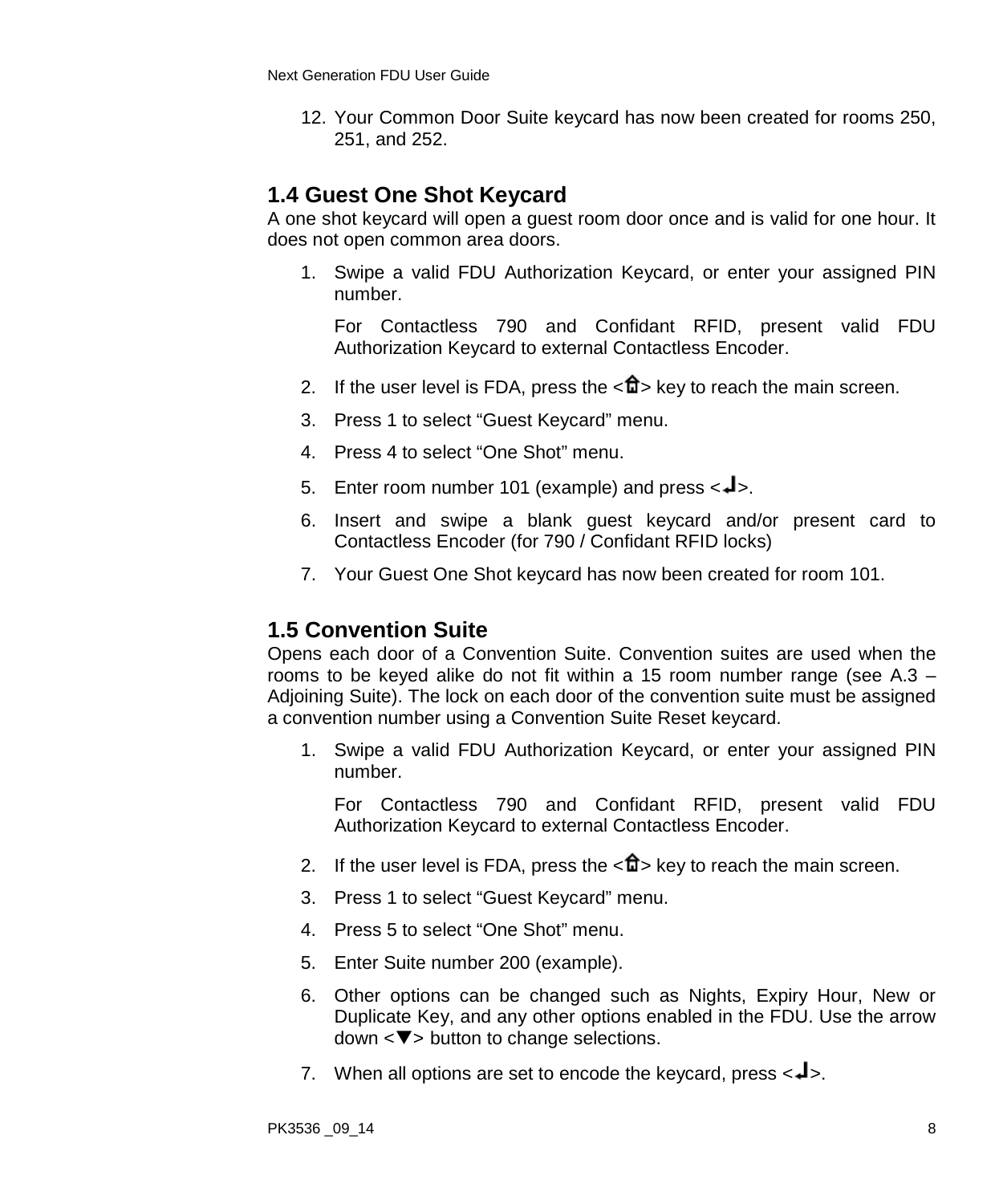- 8. Insert and swipe a blank keycard and/or present keycard to Contactless Encoder (for 790 / Confidant RFID locks).
- 9. Your Convention Suite keycard has now been created for Suite 200.

### **1.6 Pre-Registered Guest**

It can be made up to 10 days before the guest's registration begins.

1. Swipe a valid FDU Authorization Keycard, or enter your assigned PIN number.

For Contactless 790 and Confidant RFID, present valid FDU Authorization Keycard to external Contactless Encoder.

- 2. If the user level is FDA, press the  $\langle \mathbf{f} \rangle$  key to reach the main screen.
- 3. Press 1 to select "Guest Keycard" menu.
- 4. Press 6 to select "Pre-Registered Guest" menu.
- 5. Enter room number 350 (example).
- 6. Press the right  $\langle \rangle$  arrow to access the Date menu when the Kevcard will be used in the lock. Note: Pre-Registered cards can be made up to 10 days in advance maximum. Press <<>>> <<<<<<<br/>Model based chosen.
- 7. Other options can be changed such as, Expiry Hour, New or Duplicate Key, and any other options enabled in the FDU. Use the arrow down <▼> button to change selections.
- 8. When all options are set to encode the keycard, press  $\langle -\rangle$ .
- 9. Insert and swipe a blank keycard and/or present keycard to Contactless Encoder (for 790 / Confidant RFID locks).
- 10. Your Pre-Registered Guest keycard has now been created for Room 350

#### **1.7 Pre-Registered Adjoining Suites**

It can be made up to 10 days before the guest's registration begins.

1. Swipe a valid FDU Authorization Keycard, or enter your assigned PIN number

- 2. If the user level is FDA, press the  $\langle \mathbf{f} \rangle$  key to reach the main screen.
- 3. Press 1 to select "Guest Keycard" menu.
- 4. Press 7 to select "Pre-Registered Adjoining Suite" menu.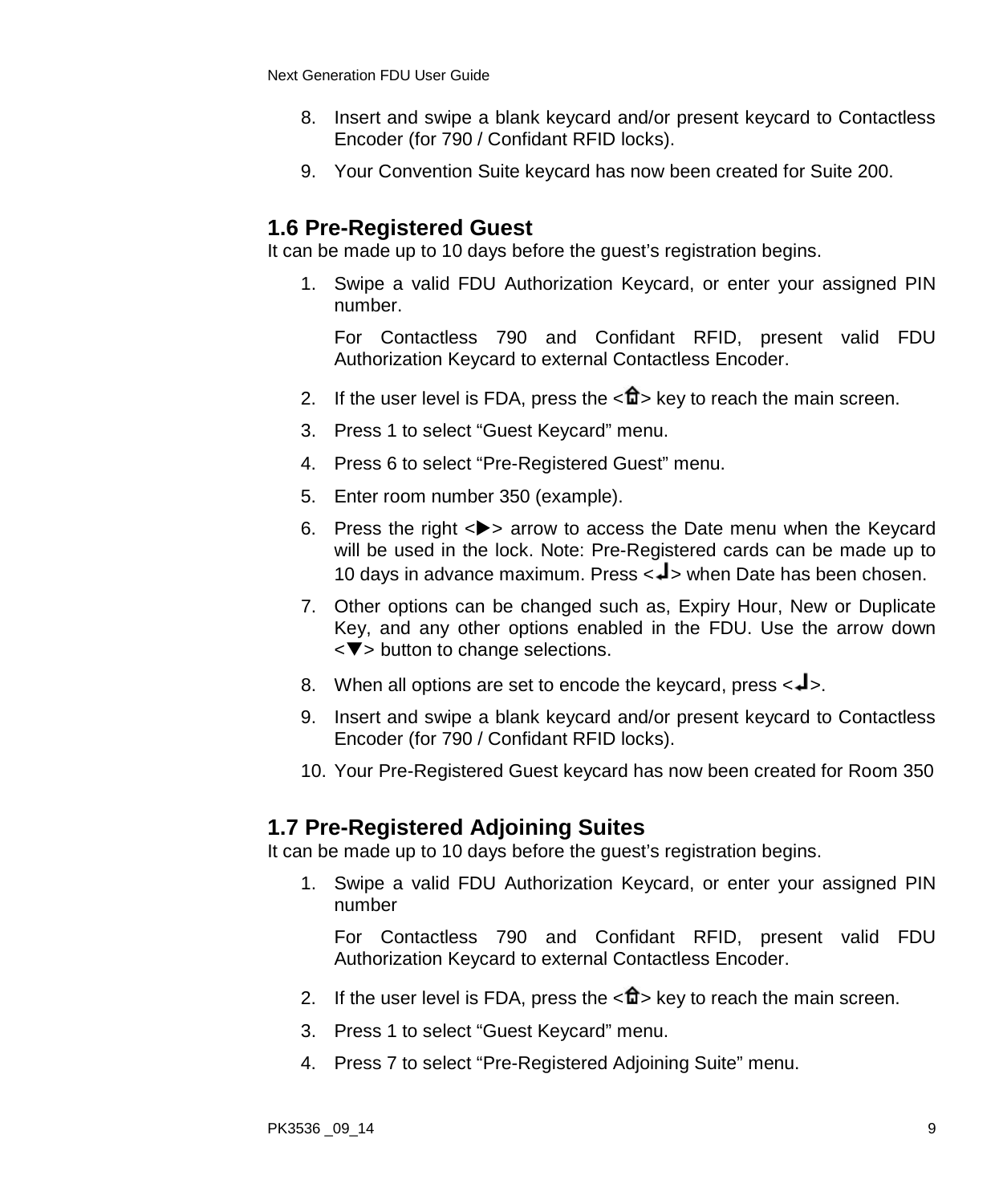- 5. Enter Main room number 455 (example).
- 6. Use arrow down  $\langle \nabla \rangle$  to add other rooms.
- 7. Press the right  $\langle \bullet \rangle$  arrow to access the available rooms to be selected. such as 456 and 457 (example).
- 8. When all the rooms have been chosen, press  $\langle \mathbf{J} \rangle$ .
- 9. Press the right  $\langle \rangle$  arrow to access the Date menu when the Keycard will be used in the lock. Note: Pre-Registered Adjoining Suit cards can be made up to 10 days in advance maximum. Press  $\langle -1 \rangle$  when Date has been chosen.
- 10. Other options can be changed such as, Expiry Hour, New or Duplicate Key, and any other options enabled in the FDU. Use the arrow down  $\langle \nabla \rangle$  button to change selections.
- 11. When all options are set to encode the keycard, press  $\langle 1 \rangle$ .
- 12. Insert and swipe a blank keycard and/or present keycard to Contactless Encoder (for 790 / Confidant RFID locks).
- 13. Your Pre-Registered Adjoining Suite keycard has now been created for Rooms 455, 456, and 457.

#### **1.8 Pre-Registered Common Door Suites**

It can be made up to 10 days before the guest's registration begins.

1. Swipe a valid FDU Authorization Keycard, or enter your assigned PIN number.

- 2. If the user level is FDA, press the  $\langle \mathbf{f} \rangle$  key to reach the main screen.
- 3. Press 1 to select "Guest Keycard" menu.
- 4. Press 8 to select "Pre-Registered Common Door Suite" menu.
- 5. Enter Main Suite number 574 (example).
- 6. Use arrow down  $\langle \nabla \rangle$  to add other rooms.
- 7. Press the right  $\langle \bullet \rangle$  arrow to access the available rooms to be selected, such as 575, and 576 (example).
- 8. When all the rooms have been chosen, press  $\leftarrow \rightarrow \leftarrow$ .
- 9. Press the right  $\langle \rangle$  arrow to access the Date menu when the Keycard will be used in the lock. Note: Pre-Registered Common Door Suite cards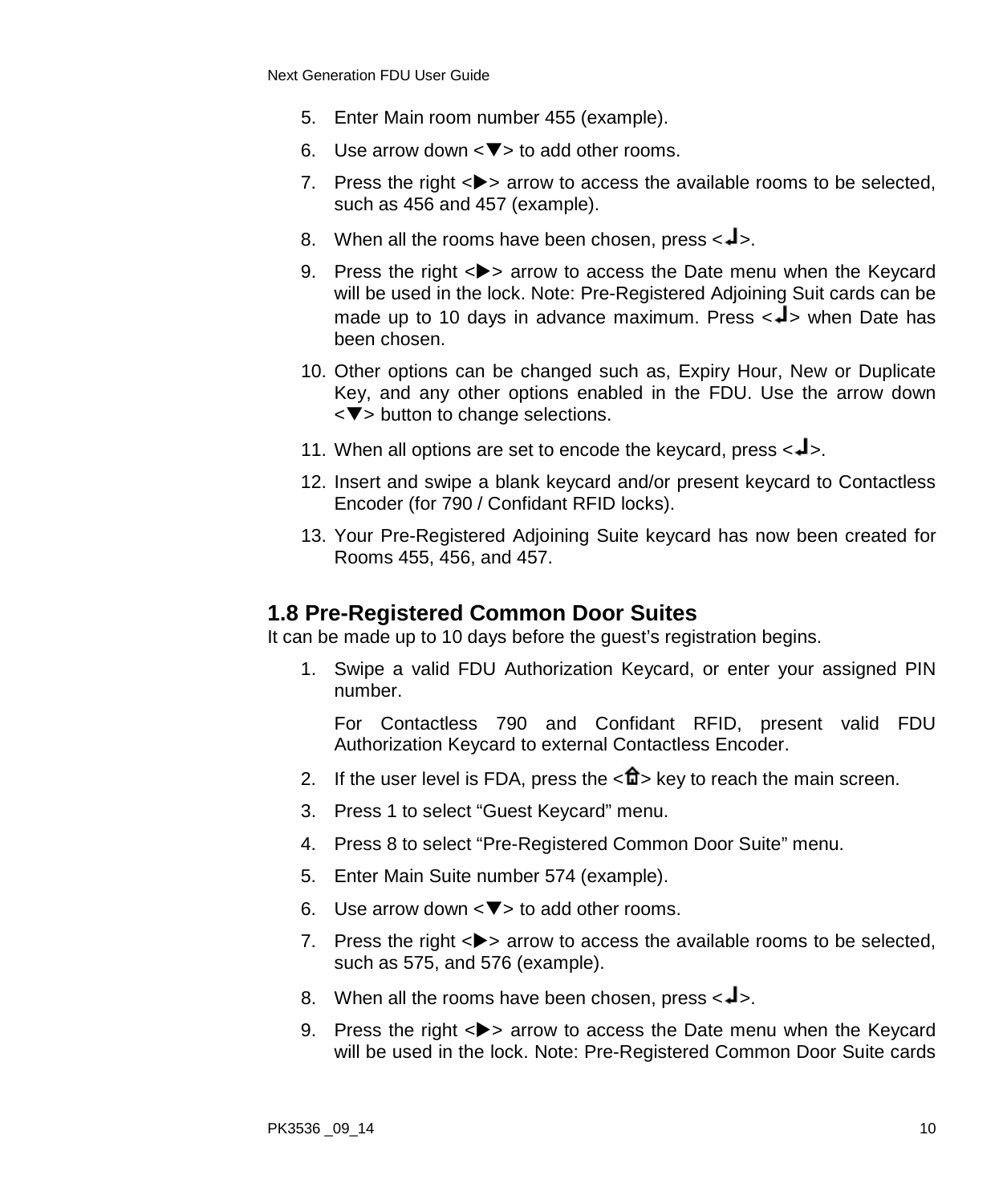can be made up to 10 days in advance maximum. Press  $\lt\downarrow$  when Date has been chosen.

- 10. Other options can be changed such as, Expiry Hour, New or Duplicate Key, and any other options enabled in the FDU. Use the arrow down  $\overline{\mathbf{y}}$  button to change selections.
- 11. When all options are set to encode the keycard, press  $\langle -\rangle$ .
- 12. Insert and swipe a blank keycard and/or present keycard to Contactless Encoder (for 790 / Confidant RFID locks).
- 13. Your Pre-Registered Common Door Suite keycard has now been created for Rooms 574, 575, and 576.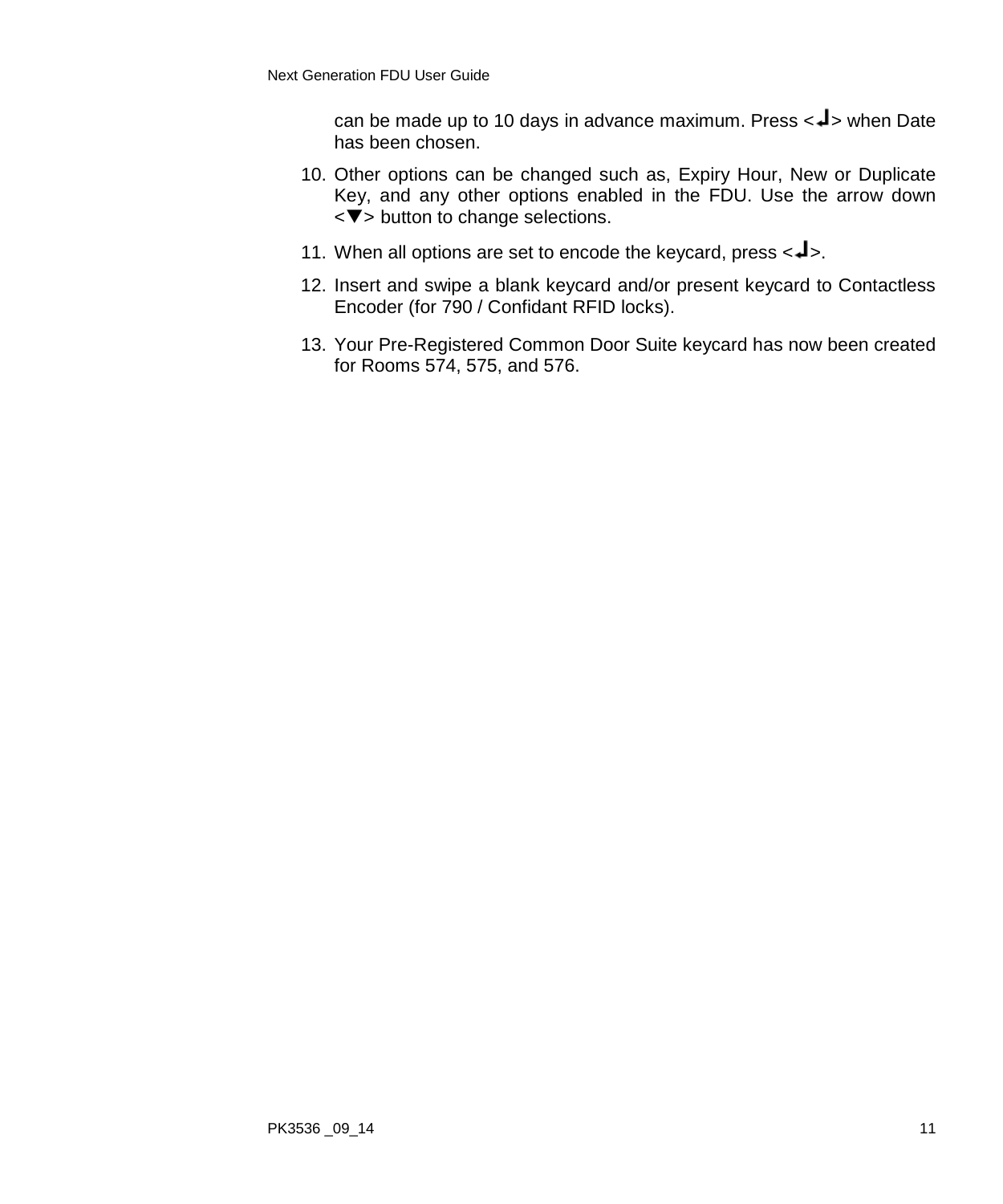# **Chapter 2 Read/Verify Menu**

# **2.1 To Verify Guest Keycards**

A guest keycard can be verified using the "Read/Verify" function. The guest's room number encoded on the keycard must be known for this function, unless the FDU is configured to not require it (see section 2.2).

1. Swipe a valid FDU Authorization Keycard, or enter your assigned PIN number.

For Contactless 790 and Confidant RFID, present valid FDU Authorization Keycard to external Contactless Encoder.

- 2. If the user level is FDA, press the  $\langle \mathbf{u} \rangle$  key to reach the main screen.
- 3. Press 2 to select "Read/Verify."
- 4. Swipe guest card to be read.

For Contactless 790 and Confidant RFID, present the guest keycard to external Contactless Encoder.

- 5. If the Keycard is not a Guest Keycard, the FDU will display an error message of "Invalid Keycard Type" and return to the previous menu. Otherwise the user will be prompted for the room number if required.
- 6. Enter the room number of the Keycard being verified, then press  $\langle -1 \rangle$ . For a room that is part of a Common Door Suite, enter the Common Door number.
- 7. If the Keycard does not match the room number entered the FDU will display an error message of "Invalid Keycard Type" and return to the previous menu.
- 8. If the Keycard matches the room number entered, the details of the Keycard will be displayed on the screen.
- 9. To see the remaining information of the Keycard, use the down  $\langle \nabla \rangle$ arrow. If the FDU is a triple track system allowing Folio numbers, and the Keycard has no folio defined, the field will be left blank. If the FDU is a triple track system allowing Folio numbers, and the Keycard has a folio defined, the folio number will be indicated.
- 10. Press any key to return to the Main Menu.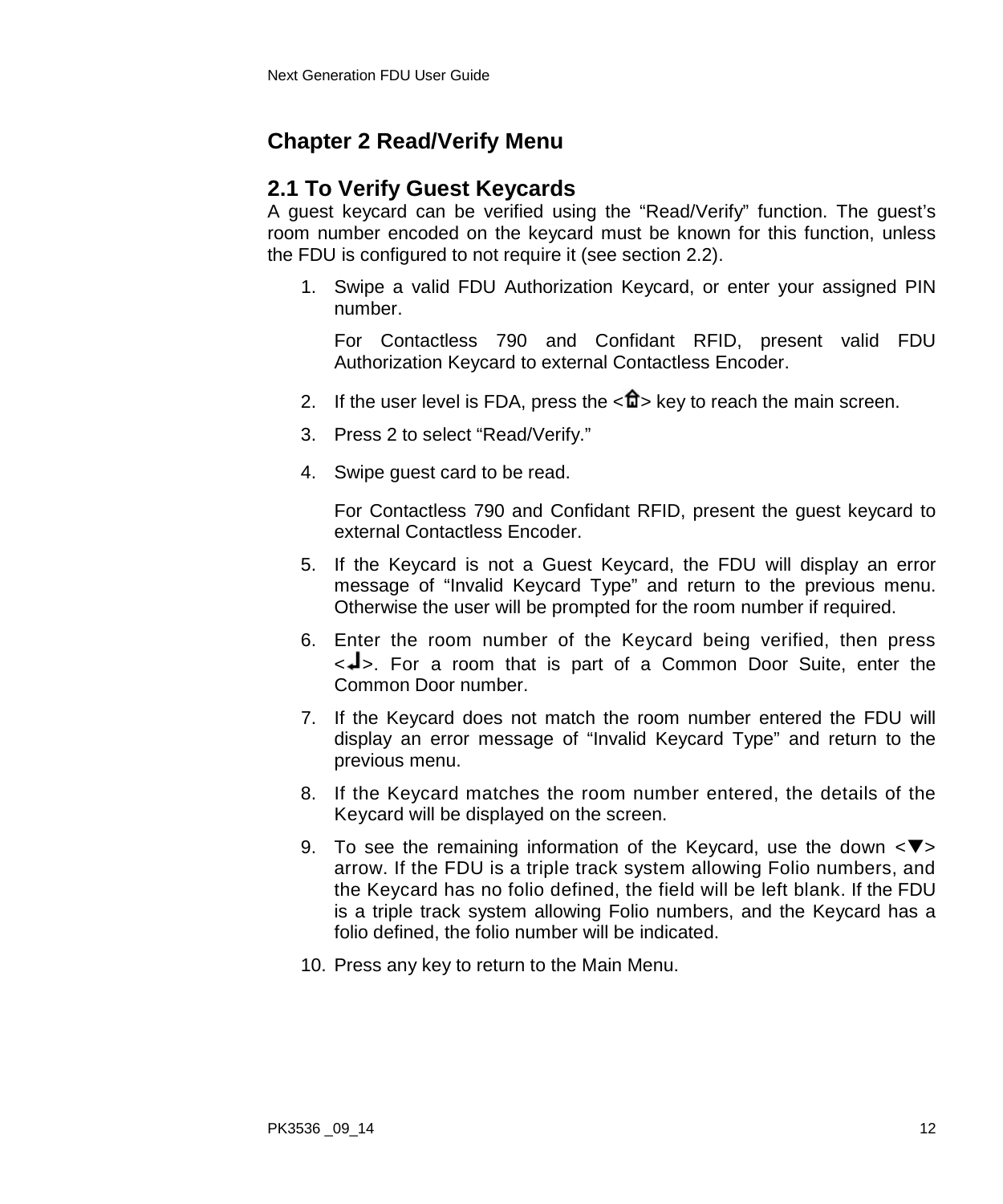### **2.2 To Enable/Disable Verify Guest Keycard**

Enables or disables the FDU to read the information on a Guest level keycard without knowing the room number beforehand.

1. Swipe the General Manager Authorization keycard.

For Contactless 790 and Confidant RFID, present the General Manager Authorization keycard to external Contactless Encoder.

- 2. Press 7 for "FDU Setup" menu.
- 3. Press 2 for "FDU features" menu.
- 4. Press 1 for "Look and Feel" menu.
- 5. Use arrow down  $\langle \nabla \rangle$  to select Read Back option.
- 6. Press the right  $\langle \rangle$  arrow to change option to Read Back w/o Valid.
- 7. When option is selected, press  $\leftarrow \blacktriangle$ .
- 8. With this option Enabled you can now press 2 at the main menu and swipe or present guest card to read back. The information encoded on the keycard will be shown on the screen.
- 9. If the presented Keycard is not a Guest Keycard, the FDU will display an error message of "Invalid Keycard Type" and return to the previous menu.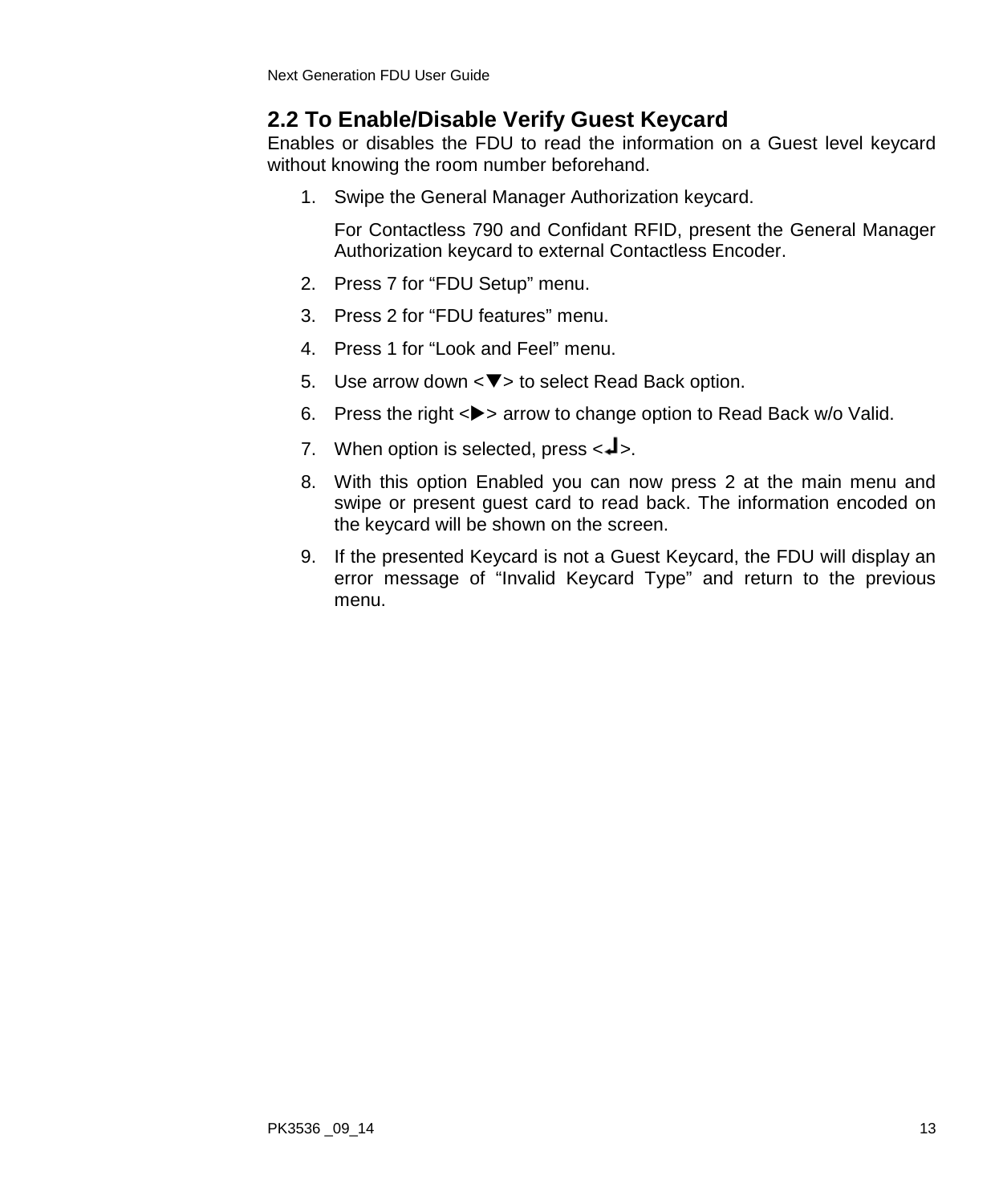# **Chapter 3 Property Management System Interface Menu**

### **3.1 Entering/Exiting the PMS Interface**

PMS Interface Mode is used for encoding guest level keycards using data transferred from a Property Management System computer.

1. Swipe a valid FDU Authorization Keycard, or enter your assigned PIN number.

For Contactless 790 and Confidant RFID, present valid FDU Authorization Keycard to external Contactless Encoder.

- 2. If the user level is FDA, press the  $\langle \mathbf{u} \rangle$  key to reach the main screen.
- 3. Press 3 to reach the "PMS mode" menu.
- 4. Re-Swipe a valid FDU Authorization Keycard, or re-enter your assigned PIN number

For Contactless 790 and Confidant RFID, present valid FDU Authorization Keycard to external Contactless Encoder.

5. FDU is now in PMS mode. FDU will display "Strike <X> to Quit Interface."

### **3.2 Logging off your Authorization or PIN number without Entering and Exiting the PMS Interface**

The FDU is still communicating with the PMS and is waiting for a valid Authorization before keycards can be encoded.

- 1. Press  $\langle \mathbf{\Sigma} \rangle$ .
- 2. Enter 2 to log off the current authorization without exiting the PMS interface.
- 3. The FDU is still communicating with the PMS and is waiting for a valid Authorization before Keycards can be encoded.

# **3.3Returning to Manual Mode**

To exit the PMS interface mode and return to manual mode:

- 1. Press  $\langle \mathbf{\mathbb{Z}} \rangle$ .
- 2. Press 1 to log off and exit the PMS interface.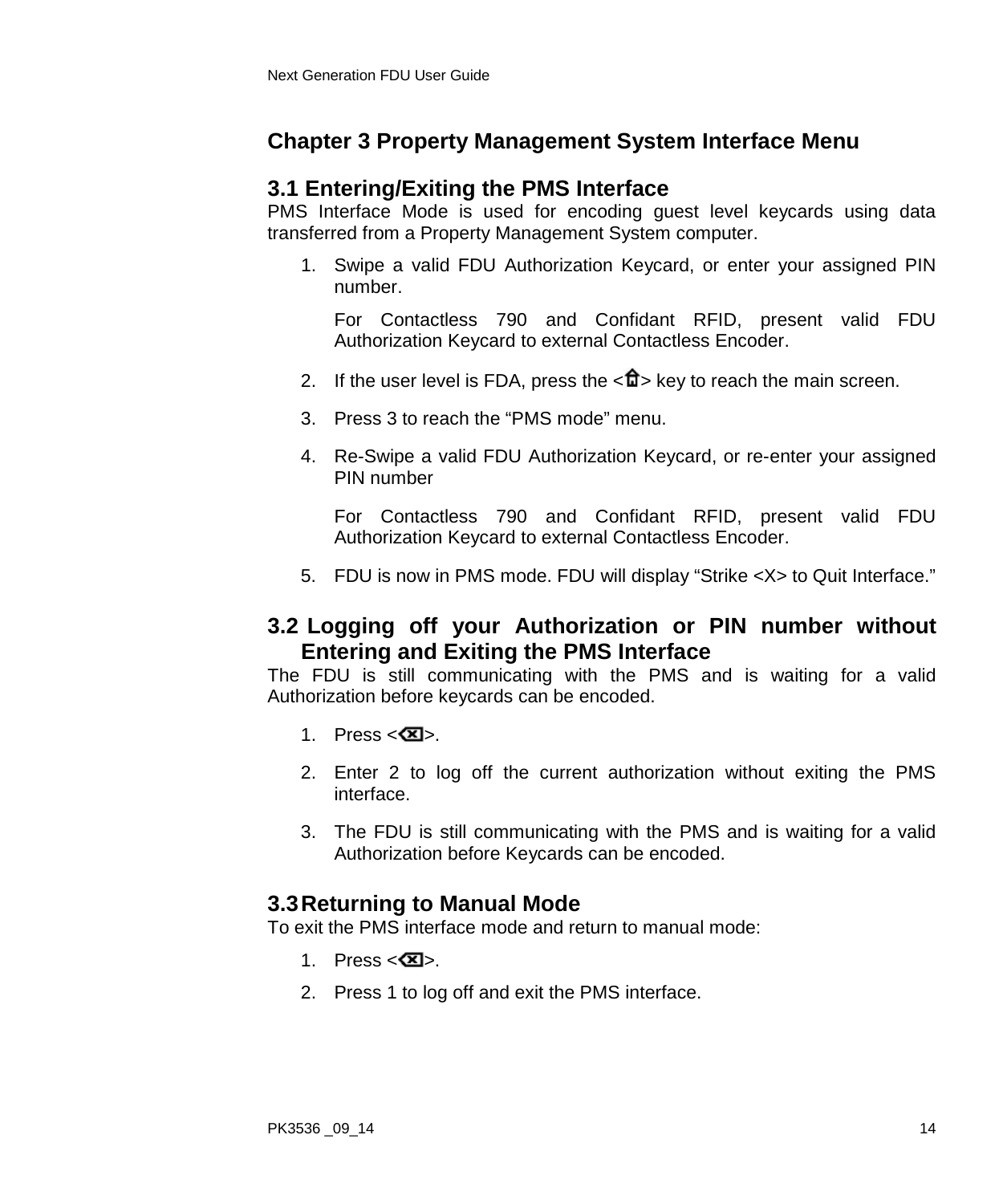# **3.4 Making Guest Level Keycards Using PMS Interface**

- 1. Complete the guest's registration using the PMS. The PMS will transmit the data to the FDU for making keycards.
- 2. Insert and swipe a blank keycard and/or present up to two keycards to Contactless Encoder (for 790 / Confidant RFID locks).

The FDU will prompt for blank Keycards until the number of Keycards requested using the PMS has been encoded

If a Keycard is never swiped *– The FDU will time-out.* The following message will appear: "Swipe authorization keycard, or press <X> to exit PMS interface mode." *To complete the registration, an authorization Keycard or valid PIN will have to be used,* and the previous steps redone using the PMS in order to create the guest's Keycard in PMS mode.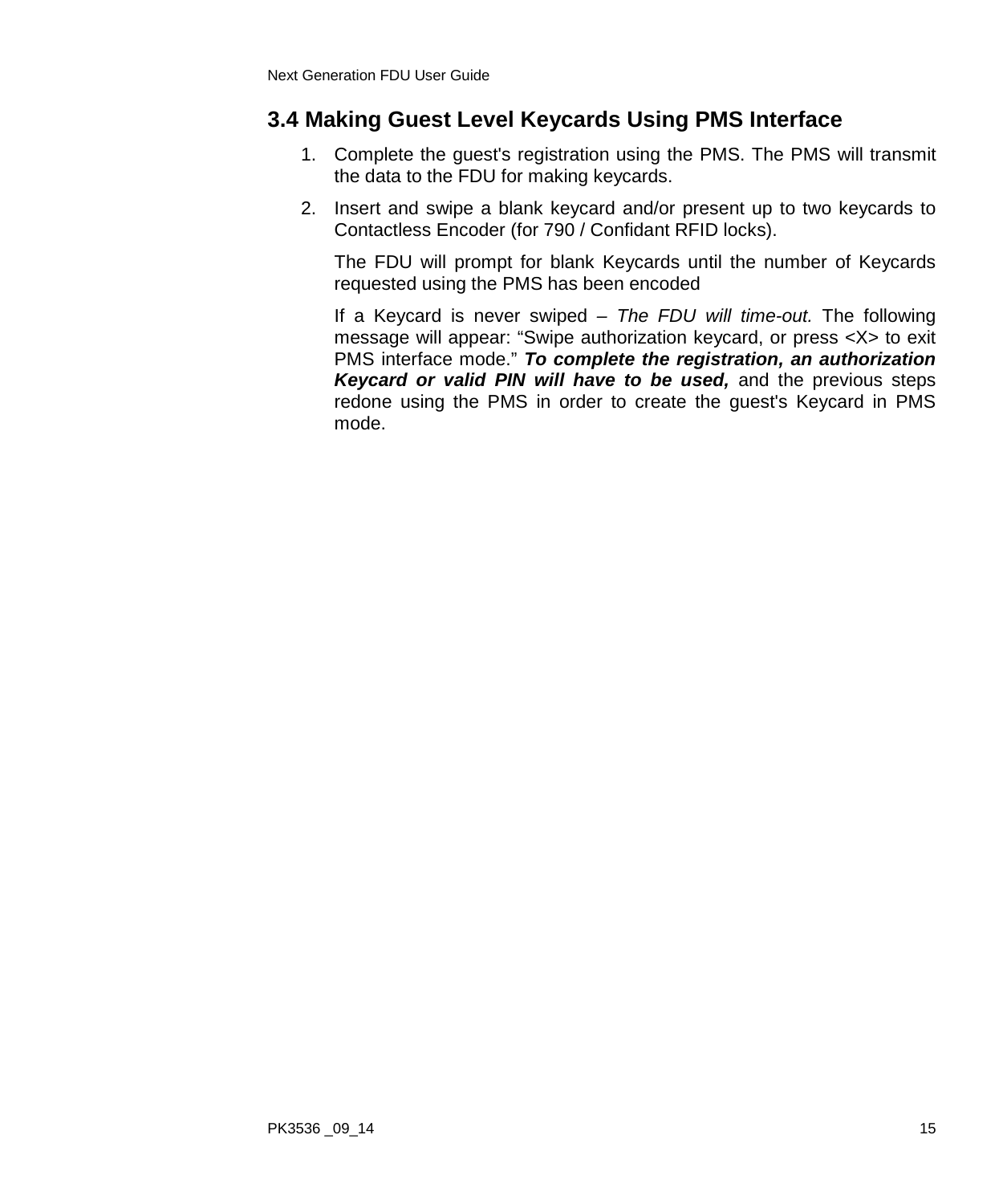# **Chapter 4 Lock Action Keycards**

# **4.1 Battery Test Keycard**

This keycard prompts a low battery indicator in locks when the battery is below acceptable voltage. If the red and green lights flash together when the Battery Test keycard is inserted in the lock, the battery is low. This should occur within 2 to 4 weeks prior to battery failure. There is a single green flash if the battery is still good.

1. Swipe a GMA authorized level keycard.

If the user level is FDA, press the  $\langle \mathbf{f} \rangle$  key to reach the main screen.

- 2. Press 4 to select "Lock Action Card" menu.
- 3. Press 1 to select "Battery Test."
- 4. Enter amount of cards to be made.
- 5. When quantity is set, press  $\langle \downarrow \rangle$  to encode keycard(s).
- 6. Insert and swipe a blank keycard and/or present keycard to Contactless Encoder (for 790 / Confidant RFID locks)(s).
- 7. The Battery Test keycard(s) has been created.

# **4.2 Programming Keycard**

Prepares the lock for communication with the Front Desk Unit.

1. Swipe a GMA authorized level keycard.

- 2. Press 4 to select "Lock Action Card" menu.
- 3. Press 2 to select "Programming."
- 4. Enter amount of cards to be made.
- 5. When quantity is set, press  $\langle \downarrow \rangle$  to encode keycard(s).
- 6. Insert and swipe a blank keycard and/or present keycard to Contactless Encoder (for 790 / Confidant RFID locks)(s).
- 7. The Programming keycard(s) has been created.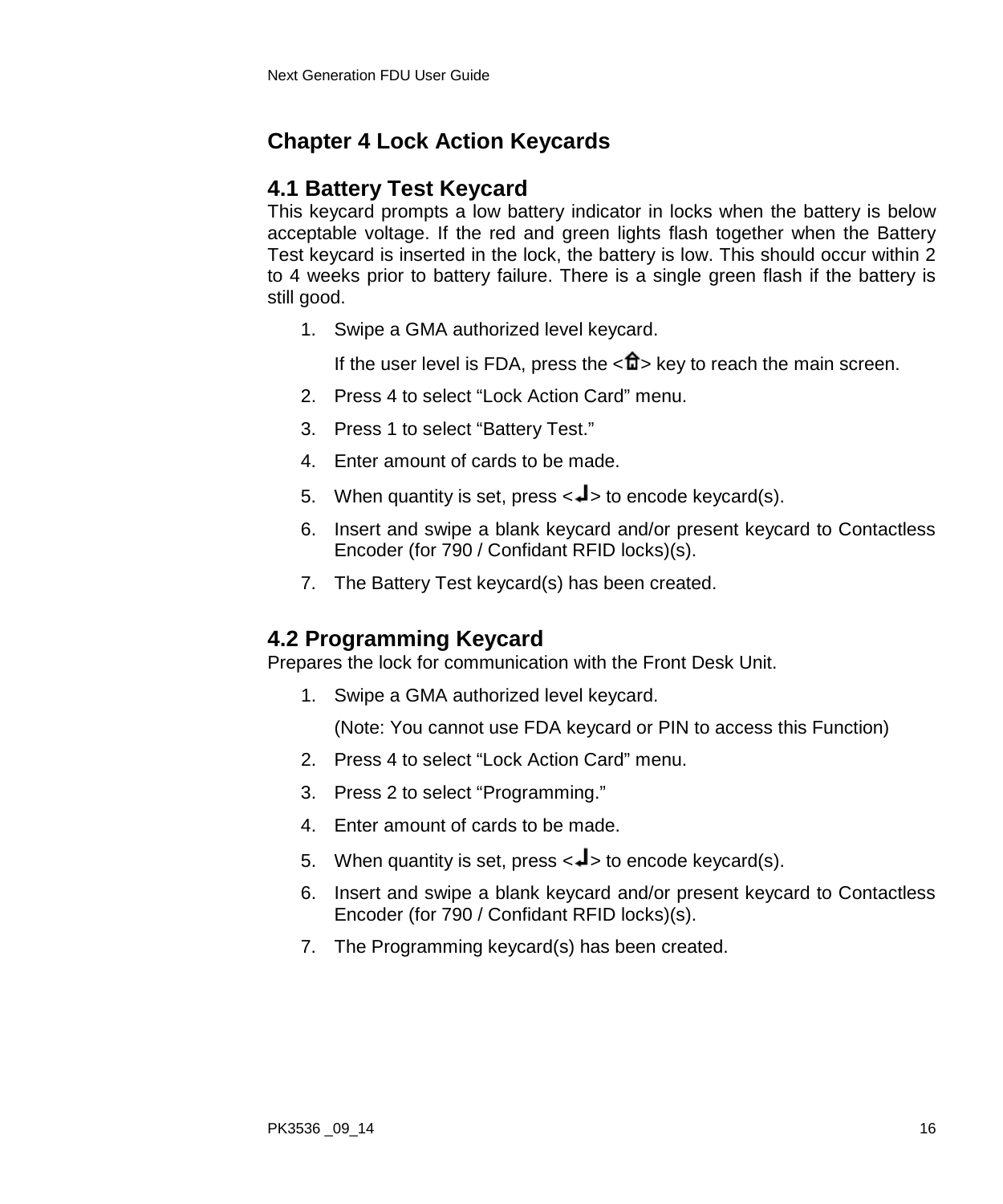# **4.3 Initialization Keycard**

Initializes the lock during a first-time installation, or after an interruption of battery power.

1. Swipe or present a GMA authorized level keycard.

(Note: You cannot use FDA keycard or PIN to access this Function)

- 2. Press 4 to select "Lock Action Card" menu.
- 3. Press 3 to select "Installation" menu.
- 4. Press 1 to select "Initialization."
- 5. Use the arrow down  $\langle \nabla \rangle$  button to change keycard quantity.
- 6. When quantity is set, press  $\langle \downarrow \rangle$  to encode keycard(s).
- 7. Insert and swipe a blank keycard and/or present keycard to Contactless Encoder (for 790 / Confidant RFID locks).
- 8. The Initialization keycard(s) has been created.

# **4.4 Test Lock Keycard**

Tests locks before they are initialized. Mostly used by the lock installers to access rooms during the installation. Test Lock keycards do not work after a lock has been initialized.

1. Swipe or present a GMA authorized level keycard.

- 2. Press 4 to select the "Lock Action Card" menu.
- 3. Press 3 to select "Installation" menu.
- 4. Press 2 to select "Test Lock."
- 5. Use the arrow down  $\langle \nabla \rangle$  button to change keycard quantity.
- 6. When quantity is set, press  $\lt \neq$  to encode keycard(s).
- 7. Insert and swipe a blank keycard and/or present keycard to Contactless Encoder (for 790 / Confidant RFID locks)(s).
- 8. The Test Lock keycard(s) has been created.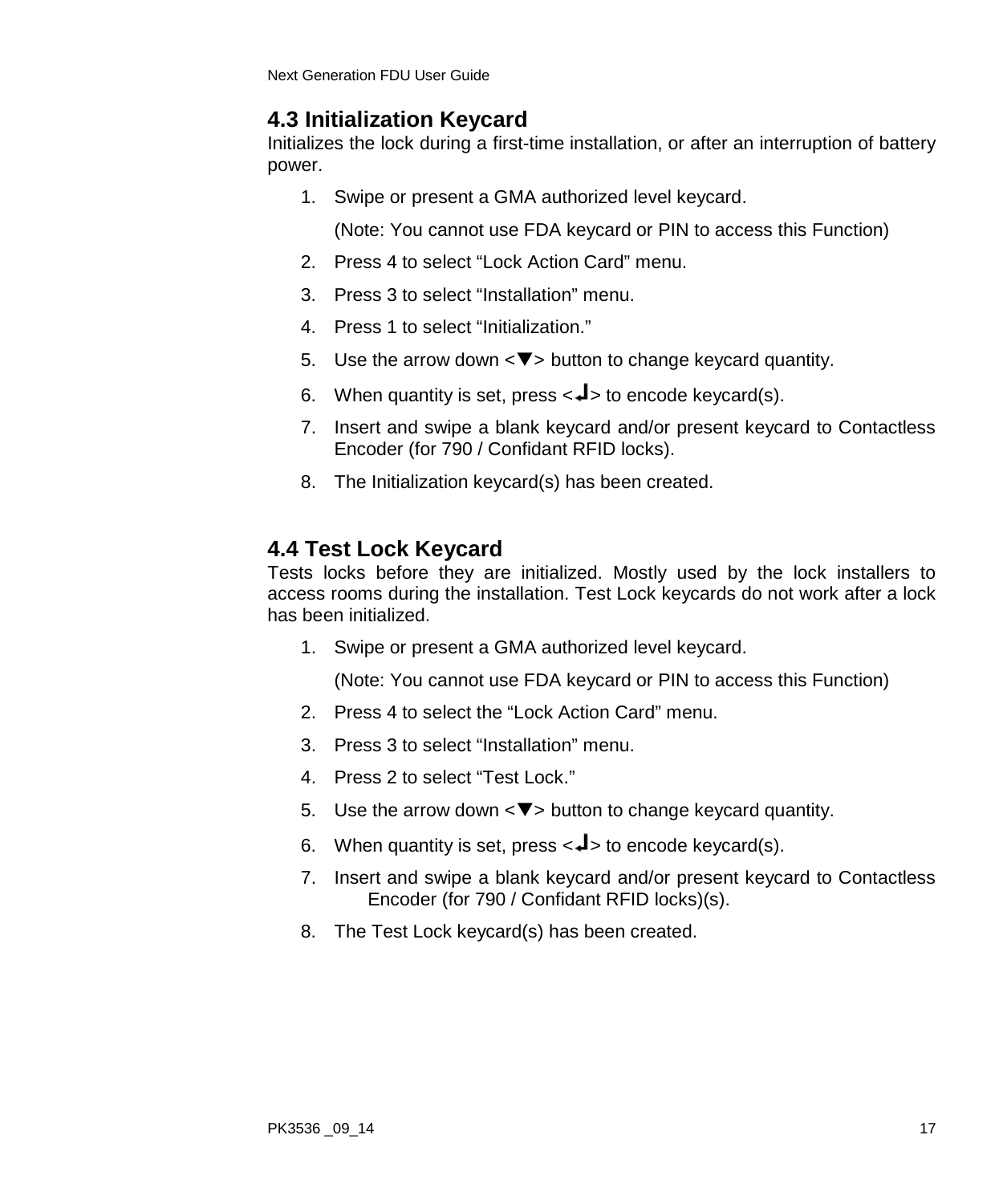# **4.5 Passage Keycards**

Puts the lock in Passage mode, in which a keycard is no longer required to open the door. Passage mode is removed by re-inserting the Passage keycard.

# **4.5.1 Guest Room Passage**

#### **In order to use Guest Rooms in Passage Mode, The FDU must be configured** *prior* **to shipping/installation at factory**

1. Swipe or present a GMA authorized level keycard.

(Note: You cannot use FDA keycard or PIN to access this Function)

- 2. Press 4 to select "Lock Action Cards" menu.
- 3. Press 4 to select "Passage" menu.
- 4. Press 1 to select "Guest Room."
- 5. Use the arrow down  $\langle \nabla \rangle$  button to select Room #.
- 6. Enter the room Number 30 (example).
- 7. Use the arrow down  $\langle \nabla \rangle$  button to change New or Duplicate Key and keycard quantity.
- 8. Press  $\leq$   $\blacktriangleleft$  > when all options are set to encode the keycard.
- 9. Insert and swipe a blank keycard and/or present keycard to Contactless Encoder (for 790 / Confidant RFID locks).
- 10. A Passage Guest keycard for room 30 has been created.

# **4.5.2 Guest Common Area Passage**

1. Swipe or present a GMA authorized level keycard,

- 2. Press 4 to select "Lock Action Cards" menu.
- 3. Press 4 to select "Passage" menu.
- 4. Press 2 to select "Guest Common Area."
- 5. Use the arrow down  $\langle \nabla \rangle$  button to select Common Area #.
- 6. Enter the area number 5 (example)
- 7. Use the arrow down  $\langle \nabla \rangle$  button to change New or Duplicate Key and keycard quantity.
- 8. Press  $\lt \neq$  when all options are set to encode the keycard.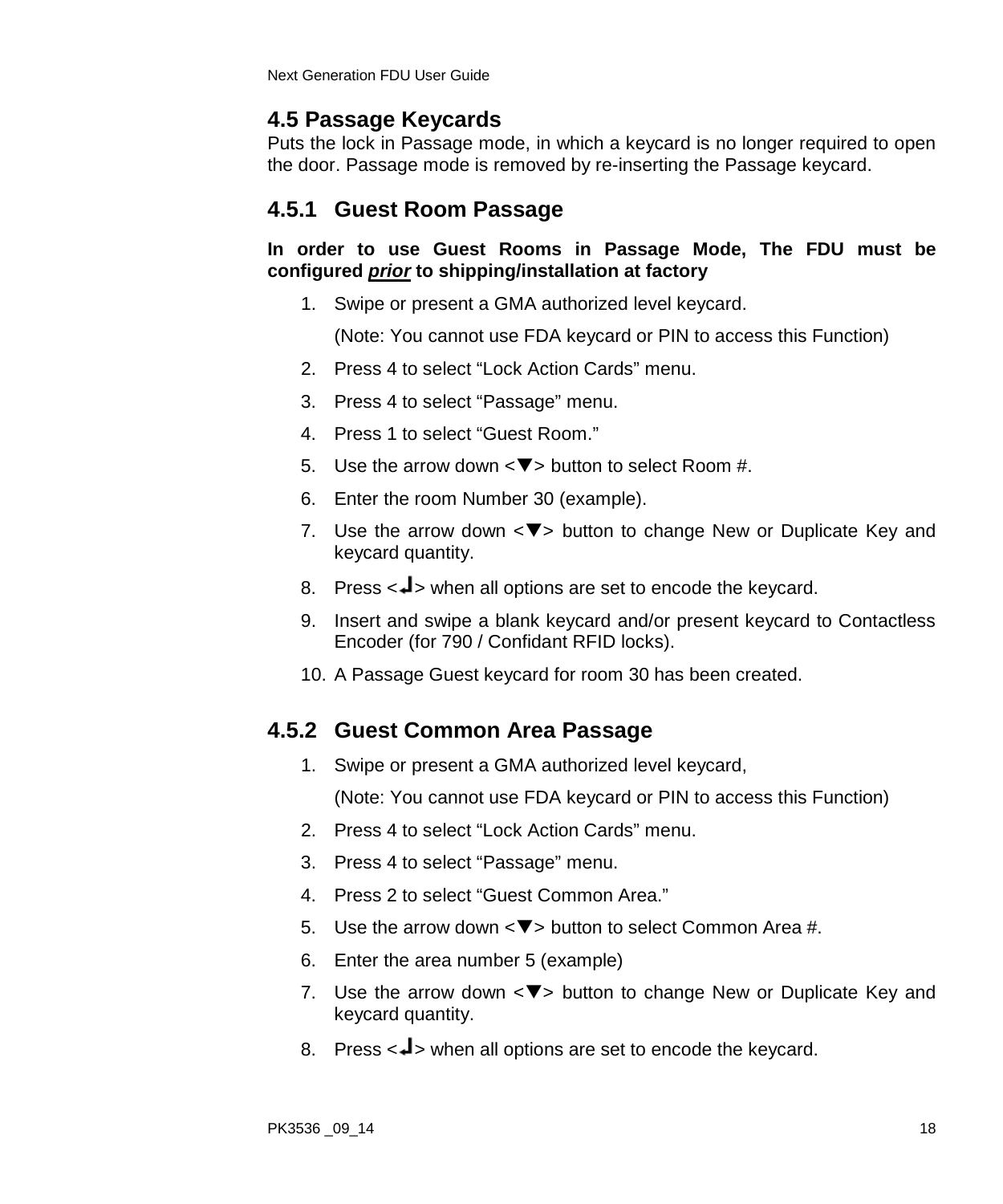- 9. Insert and swipe a blank keycard and/or present keycard to Contactless Encoder (for 790 / Confidant RFID locks).
- 10. A Passage Guest Common Area #5 keycard has been created.

### **4.5.3 Staff Common Area Passage**

1. Swipe or present a GMA authorized level keycard,

(Note: You cannot use FDA keycard or PIN to access this Function)

- 2. Press 4 to select "Lock Action Cards" menu.
- 3. Press 4 to select "Passage" menu.
- 4. Press 3 to select "Staff Common Area."
- 5. Use the arrow down  $\langle \nabla \rangle$  button to select Common Area #.
- 6. Enter the area number 16 (example)
- 7. Use the arrow down  $\langle \nabla \rangle$  button to change New or Duplicate Key and keycard quantity.
- 8. Press  $\leq$   $\blacktriangleleft$  > when all options are set to encode the keycard.
- 9. Insert and swipe a blank keycard and/or present keycard to Contactless Encoder (for 790 / Confidant RFID locks).
- 10. A Passage Staff Common Area #16 keycard has been created.

#### **4.5.4 Restricted Area Passage**

1. Swipe or present a GMA authorized level keycard,

- 2. Press 4 to select "Lock Action Cards" menu.
- 3. Press 4 to select "Passage" menu.
- 4. Press 4 to select "Restricted Area."
- 5. Use the arrow down  $\langle \nabla \rangle$  button to select Restricted Area #.
- 6. Enter the area number 84 (example)
- 7. Use the arrow down  $\langle \nabla \rangle$  button to change New or Duplicate Key and keycard quantity.
- 8. Press  $\leq$   $\blacktriangleleft$  > when all options are set to encode the keycard.
- 9. Insert and swipe a blank keycard and/or present keycard to Contactless Encoder (for 790 / Confidant RFID locks).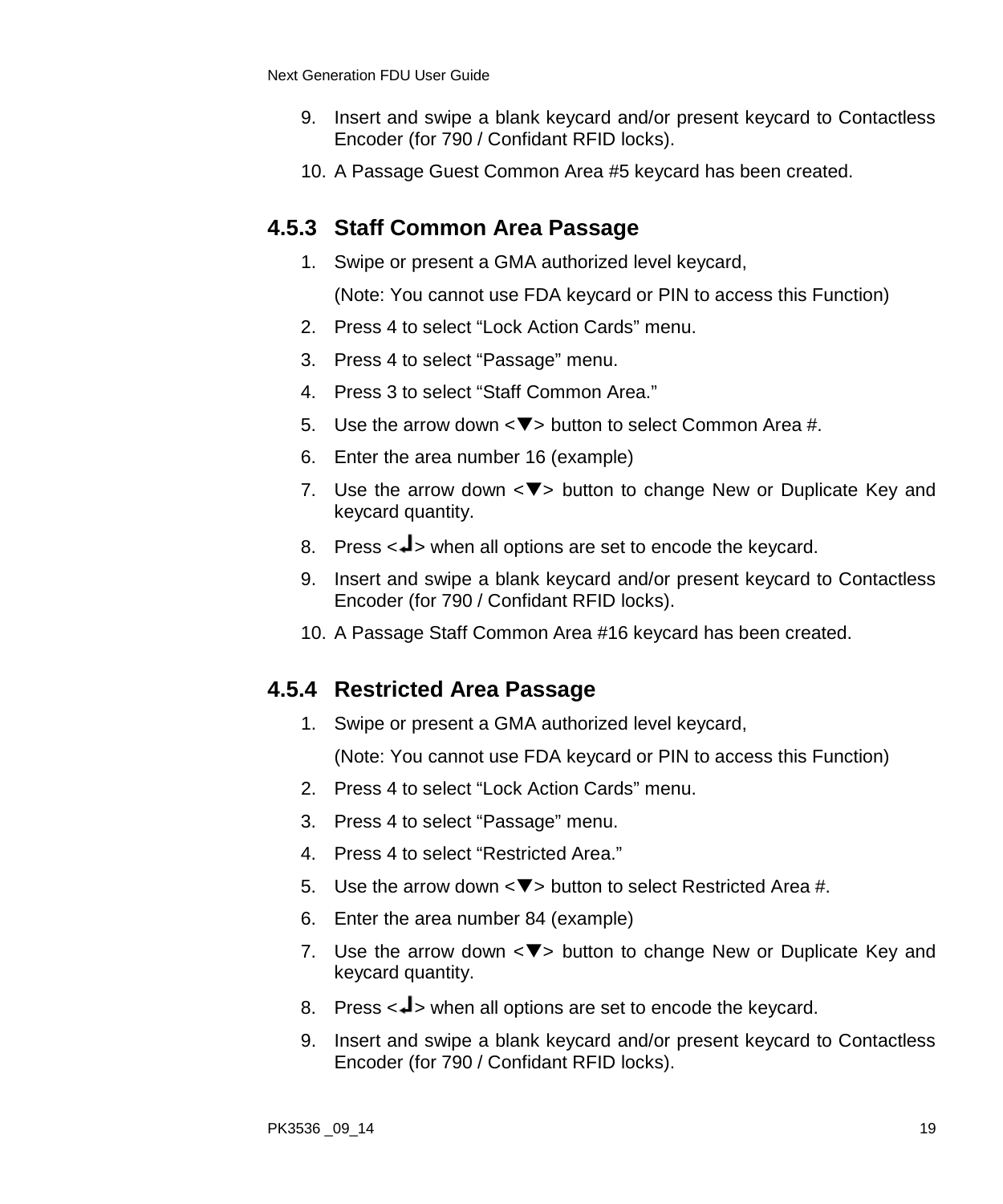10. A Passage Restricted Area #84 keycard has been created.

#### **4.6 Lockout/Unlock Keycard**

Lockout keycards always prevent access to a room by some, or all, types of keycards, with the exception of the Emergency keycard, which can open any door on the property, even if it is double-locked from the inside. Once created in the FDU, Lockout/Unlock cards must be swiped in the relevant locks.

#### **4.6.1 Group Lockout**

The Group Lockout is intended specifically to lock out rooms in a specific Group.

1. Swipe or present a GMA authorized level keycard.

(Note: You cannot use FDA keycard or PIN to access this Function)

- 2. Press 4 to select "Lock Action Cards" menu.
- 3. Press 5 to select "Lockout/Unlock" menu.
- 4. Press 1 to select "Group Lockout."
- 5. Use the arrow down  $\langle \nabla \rangle$  button to select Group #.
- 6. Enter the Lockout number 3 (example).
- 7. Use the arrow down  $\langle \nabla \rangle$  button to change keycard quantity.
- 8. When quantity is set, press  $\langle -1 \rangle$  to encode keycard(s).
- 9. Insert and swipe a blank keycard and/or present keycard to Contactless Encoder (for 790 / Confidant RFID locks).
- 10. A Group #3 Lockout keycard has been created.

#### **4.6.2a Room Lockout**

Locks out all but the Emergency keycard for a specific room.

1. Swipe or present a GMA authorized level keycard.

- 2. Press 4 to select "Lock Action Cards" menu.
- 3. Press 5 to select "Lockout/Unlock" menu.
- 4. Press 2 to select "Room Lockout."
- 5. Use the arrow down  $\langle \nabla \rangle$  button to select 'action'.
- 6. Press 0 to select 'lock'.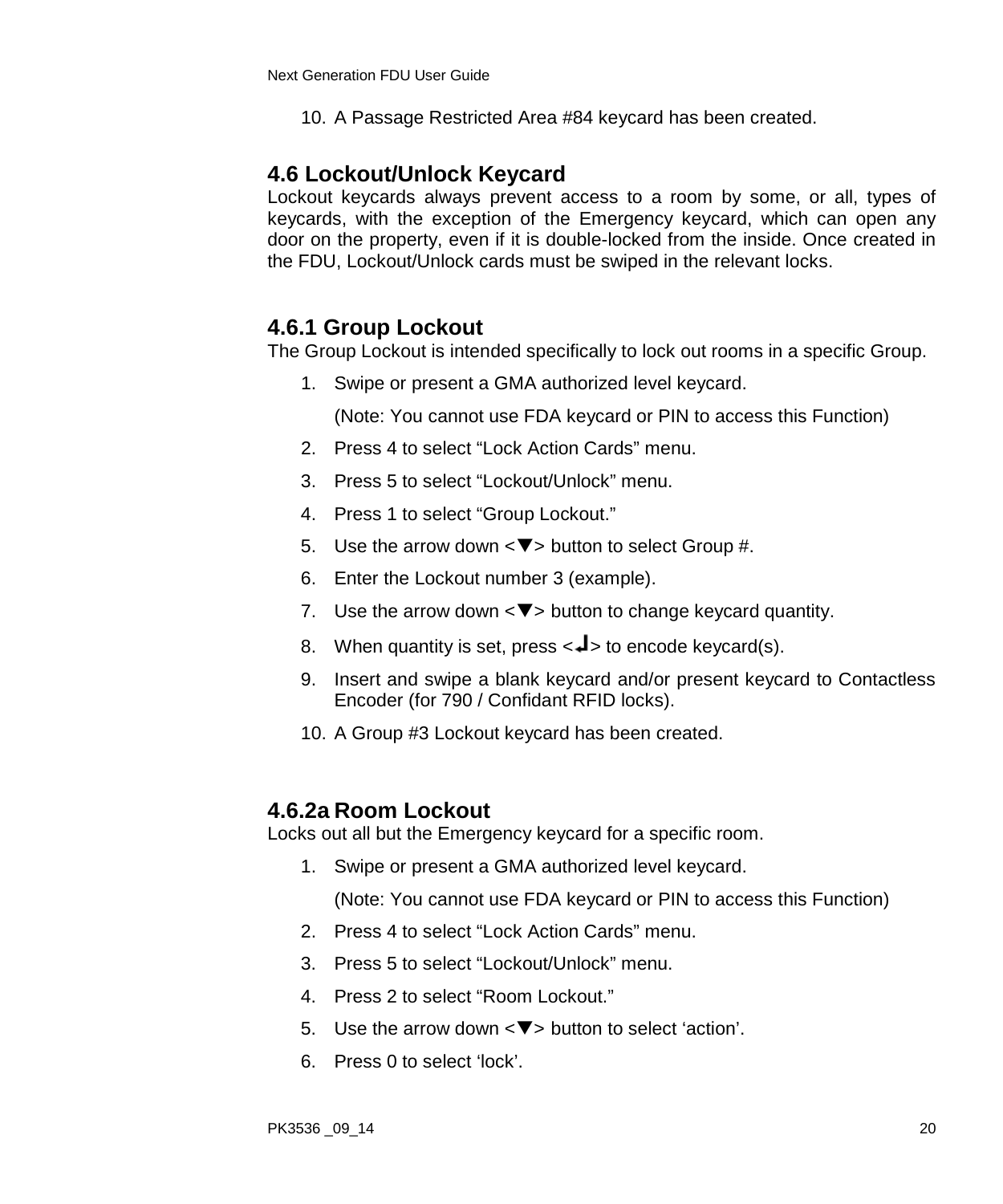- 7. Use the arrow down  $\langle \nabla \rangle$  button to select room #.
- 8. Enter the room # number 105 (example)
- 9. Use the arrow down  $\langle \nabla \rangle$  button to change keycard quantity.
- 10. When quantity is set, press  $\langle -1 \rangle$  to encode keycard(s).
- 11. Insert and swipe a blank keycard and/or present keycard to Contactless Encoder (for 790 / Confidant RFID locks).
- 12. A Room 105 Lockout keycard has been created.

#### **4.6.2b Room Unlock**

Unlocks a specified room locked-out by a Room Lockout keycard.

1. Swipe or present a GMA authorized level keycard.

(Note: You cannot use FDA keycard or PIN to access this Function)

- 2. Press 4 to select "Lock Action Cards" menu.
- 3. Press 5 to select "Lockout/Unlock" menu.
- 4. Press 2 to select "Group Lockout."
- 5. Use the arrow down  $\langle \nabla \rangle$  button to select action.
- 6. Press 2 to select 'unlock'.
- 7. Use the arrow down  $\leq$   $\blacktriangledown$  button to select room #.
- 8. Enter the room # number 105 (example)
- 9. Use the arrow down  $\langle \nabla \rangle$  button to change keycard quantity.
- 10. When quantity is set, press  $\langle -1 \rangle$  to encode keycard(s).
- 11. Insert and swipe a blank keycard and/or present keycard to Contactless Encoder (for 790 / Confidant RFID locks).
- 12. A Room 105 Unlock keycard has been created.

#### **4.6.3a Hotel Lockout**

The Hotel Lockout keycard is valid throughout the property. Locks that are swiped with this keycard will deny access to all authorized keycards in circulation, except the Emergency keycard.

1. Swipe or present a GMA authorized level keycard.

- 2. Press 4 to select "Lock Action Cards" menu.
- 3. Press 5 to select "Lockout/Unlock" menu.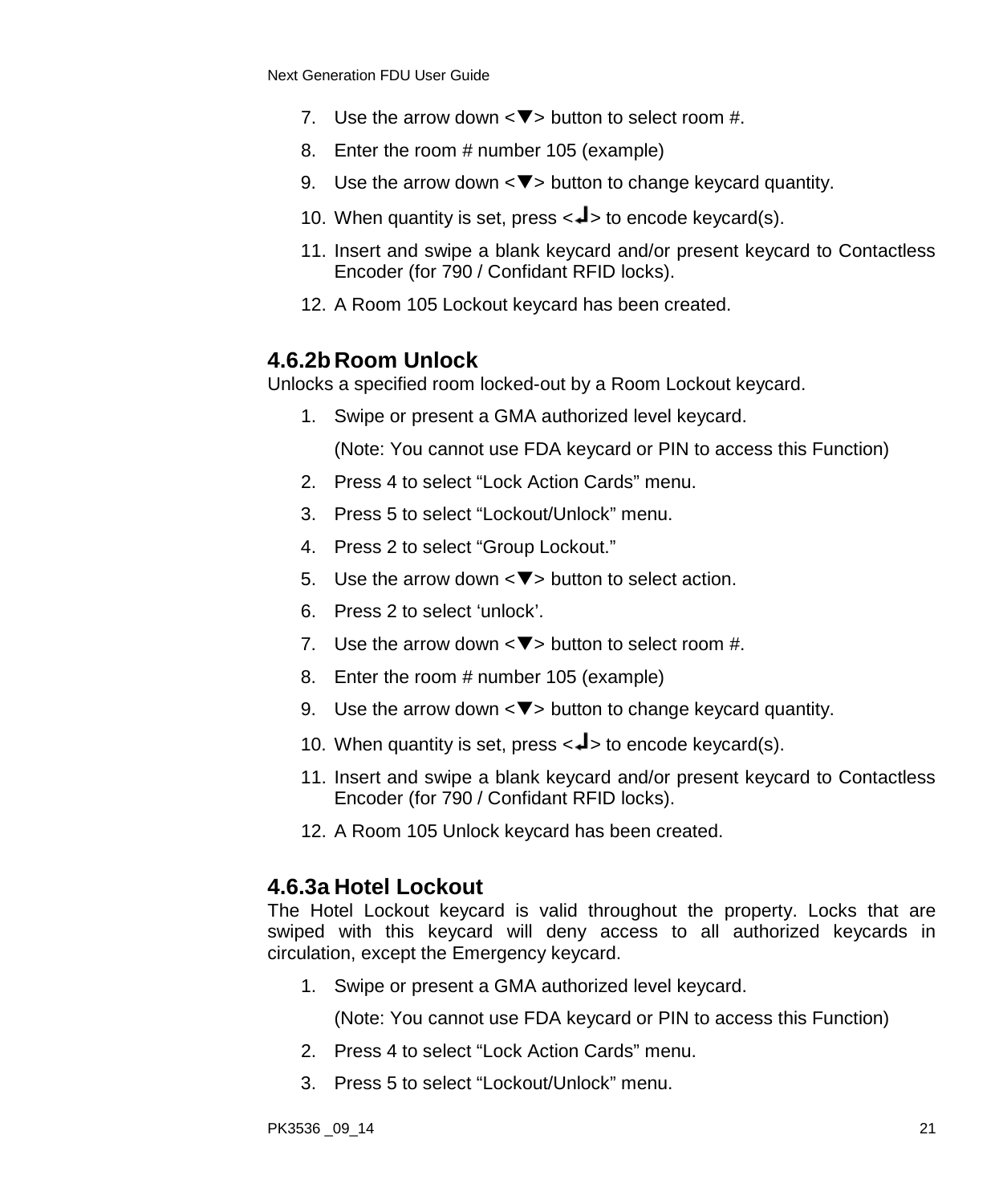- 4. Press 2 to select "Hotel Lockout."
- 5. Use the arrow down  $\langle \nabla \rangle$  button to select 'action'.
- 6. Press 0 to select 'lock'.
- 7. Use the arrow down  $\langle \nabla \rangle$  button to change keycard quantity.
- 8. When quantity is set, press  $\lt \neq$  to encode keycard(s).
- 9. Insert and swipe a blank keycard and/or present keycard to Contactless Encoder (for 790 / Confidant RFID locks).
- 10. A Hotel Lockout keycard has been created.

# **4.6.3b Hotel Unlock**

Unlocks any room locked-out by the Hotel Lockout or Room Lockout keycard.

1. Swipe or present a GMA authorized level keycard.

- 2. Press 4 to select "Lock Action Cards" menu.
- 3. Press 5 to select "Lockout/Unlock" menu.
- 4. Press 2 to select "Hotel Unlock."
- 5. Use the arrow down  $\langle \nabla \rangle$  button to select 'action'.
- 6. Press 2 to select 'unlock'.
- 7. Use the arrow down  $\langle \nabla \rangle$  button to change keycard quantity.
- 8. When quantity is set, press  $\langle -1 \rangle$  to encode keycard(s).
- 9. Insert and swipe a blank keycard and/or present keycard to Contactless Encoder (for 790 / Confidant RFID locks).
- 10. A Hotel Unlock keycard has been created.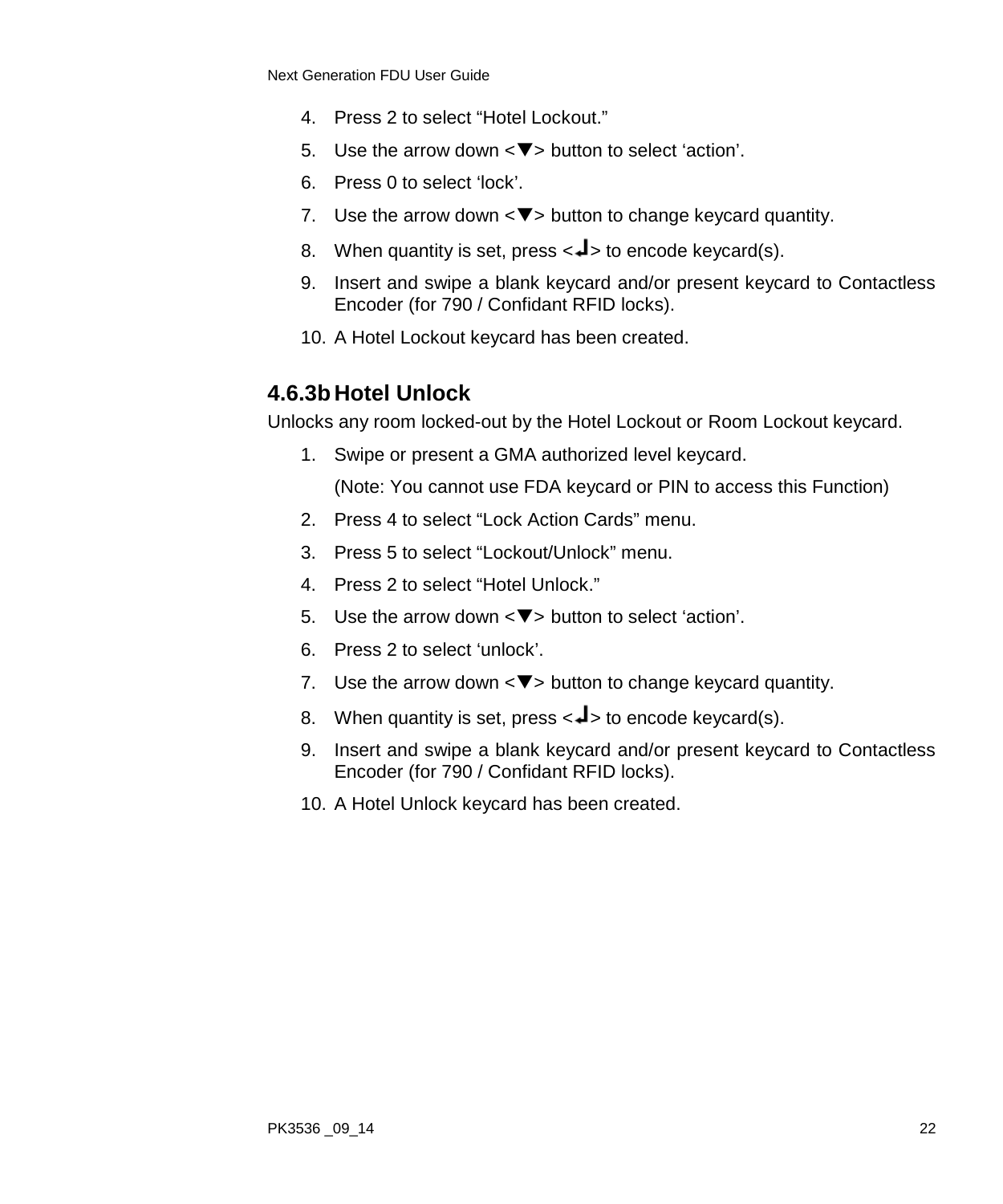### **4.7 Lock Audit (Applicable to Contactless 790 and Confidant RFID only)**

Used to create a lock audit keycard that will carry the audits from the lock back to the FDU. See section 9.1.2 for more information.

# **4.8 Hotel Restart**

Used to set or change the Hotel Code when installing the system or if an FDU is stolen.

*This step is not for cancelling Grand Master or Emergency keycards if they have been lost or misplaced, if this happens use the relevant Reset Keycards*.

You cannot use FDA keycard or PIN to access this Function

- 1. Swipe or present a GMA authorized level keycard.
- 2. Press 4 to select the "Lock Action Cards" menu.
- 3. Press 7 to select the "Hotel Restart" menu.
- 4. Enter the new Hotel Code.
- 5. Use the arrow down  $\langle \nabla \rangle$  button to change keycard quantity.
- 6. When quantity is set, press  $\langle \downarrow \rangle$  to encode keycard(s).
- 7. Insert and swipe a blank keycard and/or present keycard to Contactless Encoder (for 790 / Confidant RFID locks).
- 8. A Hotel Restart keycard has been created.

#### *If a Hotel Restart keycard is swiped in the FDU, a series of menus appears.*

#### *All assigned PINs of the FDU will be cancelled.*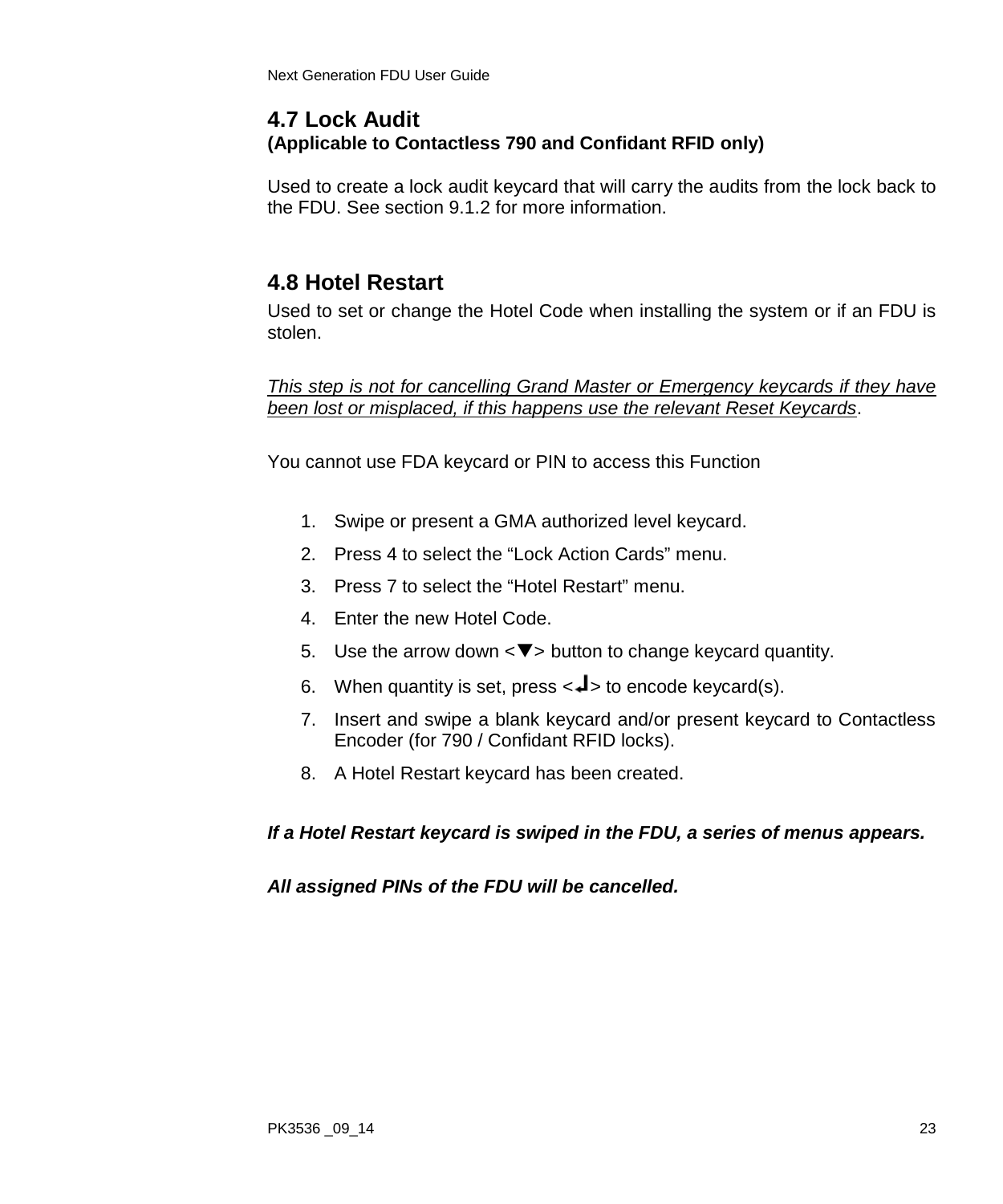# **Chapter 5 Reset Keycard Menu**

Reset keycards have two purposes:

- (i) To invalidate a circulating keycard for a specific access level and/or
- (ii) To change the variable addresses (Section/Group/Floor/Zone/Area Sub-Master levels) in a lock.

# **5.1 Guest Reset Keycards**

# **5.1.1 Reset Guest Keycard**

1. Swipe a valid FDU Authorization Keycard, or enter your assigned PIN number.

For Contactless 790 and Confidant RFID, present valid FDU Authorization Keycard to external Contactless Encoder.

- 2. If the user level is FDA, press the  $\langle \mathbf{f} \rangle$  key to reach the main screen.
- 3. Press 5 to select "Reset Keycard" menu.
- 4. Press 1 to select "Reset Guest" menu.
- 5. Press 1 to select "Guest" menu.
- 6. Enter room number 101 (example).
- 7. Use the arrow down  $\leq \blacktriangledown$  button to change keycard quantity.
- 8. When quantity is set, press  $\langle -1 \rangle$  to encode keycard(s).
- 9. Insert and swipe a blank guest keycard and/or present card to Contactless Encoder (for 790 / Confidant RFID locks)
- 10. Your Reset Guest keycard has now been created for room 101.

# **5.1.2 Reset Adjoining Suites**

1. Swipe a valid FDU Authorization Keycard, or enter your assigned PIN number.

- 2. If the user level is FDA, press the  $\langle \mathbf{f} \rangle$  key to reach the main screen.
- 3. Press 5 to select "Reset Keycard" menu.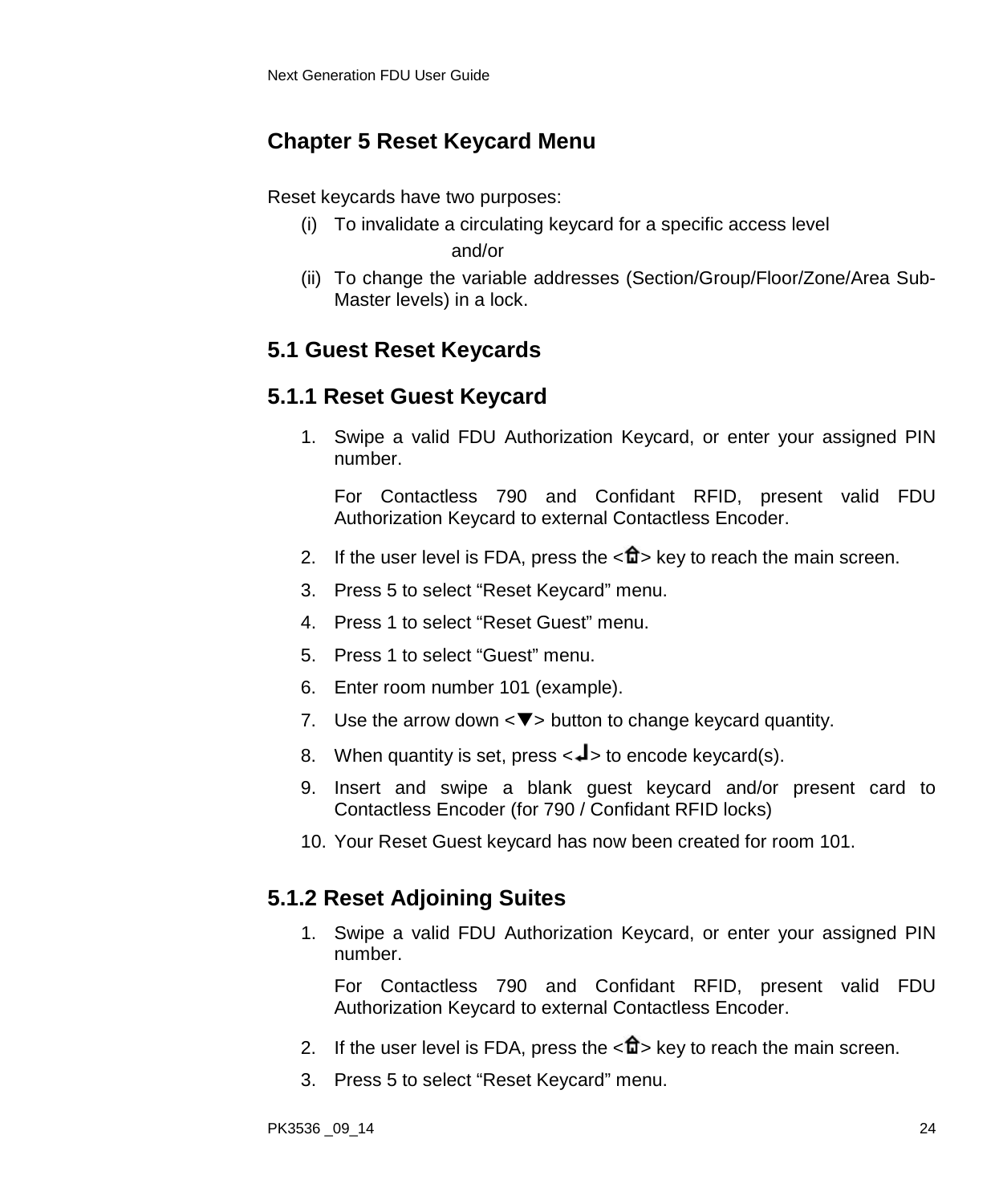- 4. Press 2 to select "Reset Adjoining Suite" menu.
- 5. Enter Main room number 106 (example).
- 6. Use arrow down  $\langle \nabla \rangle$  to add other rooms.
- 7. Press the right  $\epsilon$   $\rightarrow$  arrow to access the available rooms to be selected. such as 107 and 108 (example).
- 8. When all the rooms have been chosen, press  $\langle -\frac{1}{2} \rangle$ .
- 9. Use the arrow down  $\langle \nabla \rangle$  button to change keycard quantity.
- 10. When quantity is set, press  $\lt \downarrow$  to encode keycard(s).
- 11. Insert and swipe a blank keycard and/or present keycard to Contactless Encoder (for 790 / Contactless RFID locks).
- 12. Your Reset Adjoining Suite keycard has now been created for rooms 106,107 and 108.

### **5.1.3 Reset Common Door Suites**

1. Swipe a valid FDU Authorization Keycard, or enter your assigned PIN number.

- 2. If the user level is FDA, press the  $\langle \mathbf{f} \rangle$  key to reach the main screen.
- 3. Press 5 to select "Reset Keycard" menu.
- 4. Press 3 to select "Reset Common Door Suite" menu.
- 5. Enter Main Suite number 250 (example).
- 6. Use arrow down  $\leq$   $\blacktriangledown$  to add other suite rooms.
- 7. Press the right  $\langle \bullet \rangle$  arrow to access the available Suites to be selected. such as 251, and 252 (example).
- 8. When all the suites have been chosen, press  $\leftarrow \rightarrow$ .
- 9. When options are set to encode the keycard, press  $\langle -\rangle$ .
- 10. Insert and swipe a blank keycard and/or present keycard to Contactless Encoder (for 790 / Contactless RFID locks).
- 11. Your Reset Common Door Suite keycard has now been created for rooms 250, 251, and 252.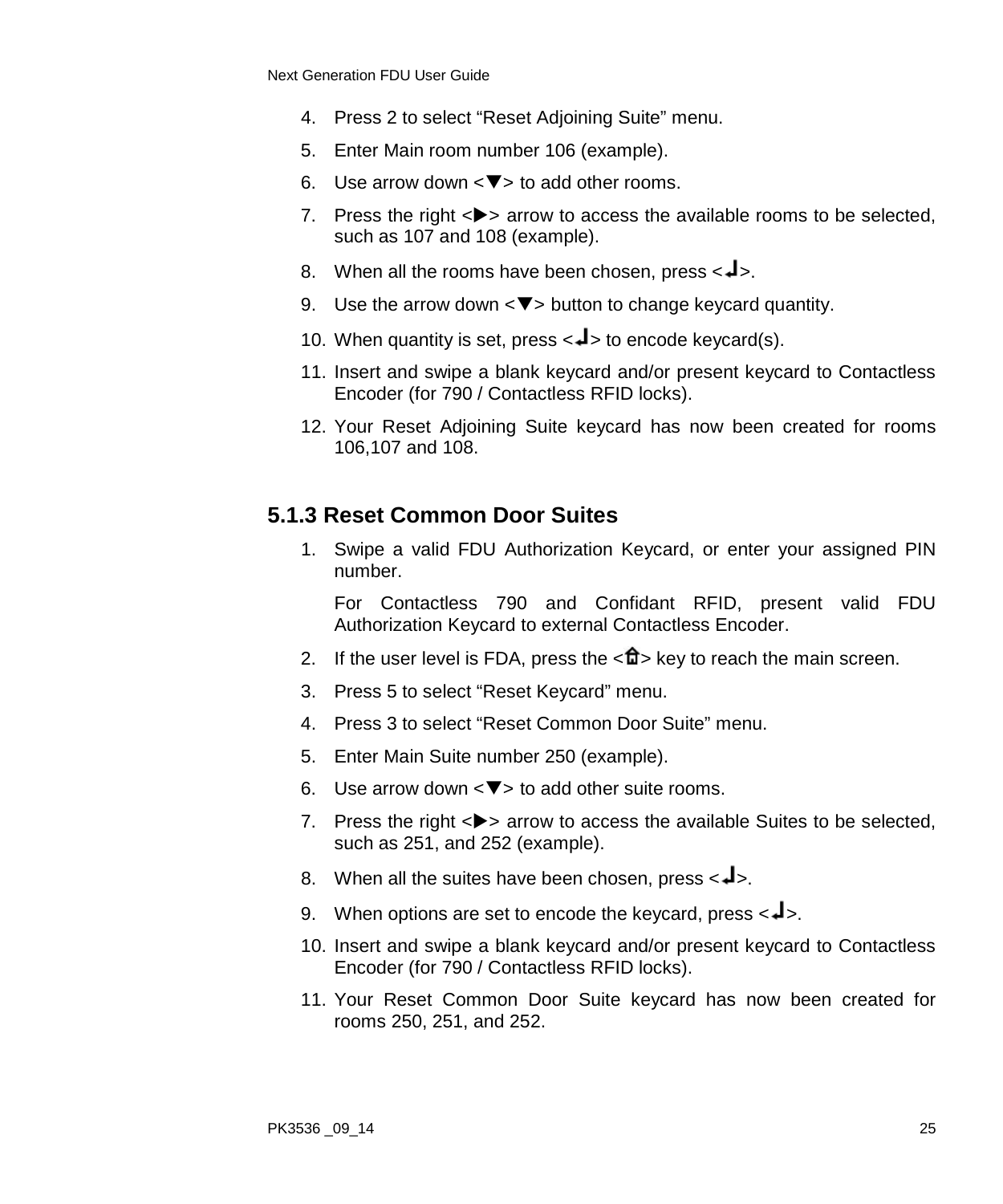### **5.1.4 Reset Guest One Shot Keycard**

1. Swipe a valid FDU Authorization Keycard, or enter your assigned PIN number.

For Contactless 790 and Confidant RFID, present valid FDU Authorization Keycard to external Contactless Encoder.

- 2. If the user level is FDA, press the  $\langle \mathbf{u} \rangle$  key to reach the main screen.
- 3. Press 5 to select "Reset Keycard" menu.
- 4. Press 4 to select "Reset One Shot" menu.
- 5. Enter room number 101 (example).
- 6. When options are set to encode the keycard, press  $\leq 1$ .
- 7. Insert and swipe a blank guest keycard and/or present card to Contactless Encoder (for 790 / Contactless RFID locks)
- 8. Your Guest One Shot keycard has now been created for room 101.

#### **5.1.5 Reset Convention Suite**

1. Swipe or present a GMA authorized level keycard.

(Note: You cannot use FDA keycard or PIN to access this Function)

- 2. Press 5 to select "Reset Guest Keycard" menu.
- 3. Press 5 to select "Reset One Shot" menu.
- 4. Enter Suite number 200 (example).
- 5. When options are set to encode the keycard, press  $\langle -\rangle$ .
- 6. Insert and swipe a blank keycard and/or present keycard to Contactless Encoder (for 790 / Contactless RFID locks).
- 7. Your Reset Convention Suite keycard has now been created for Suite 200.

# **5.1.6 Reset Pre-Registered Guest Keycard**

1. Swipe or present a GMA authorized level keycard.

- 2. Press 5 to select "Reset Guest Keycard" menu.
- 3. Press 6 to select "Reset Pre-Registered" menu.
- 4. Enter room number 350 (example).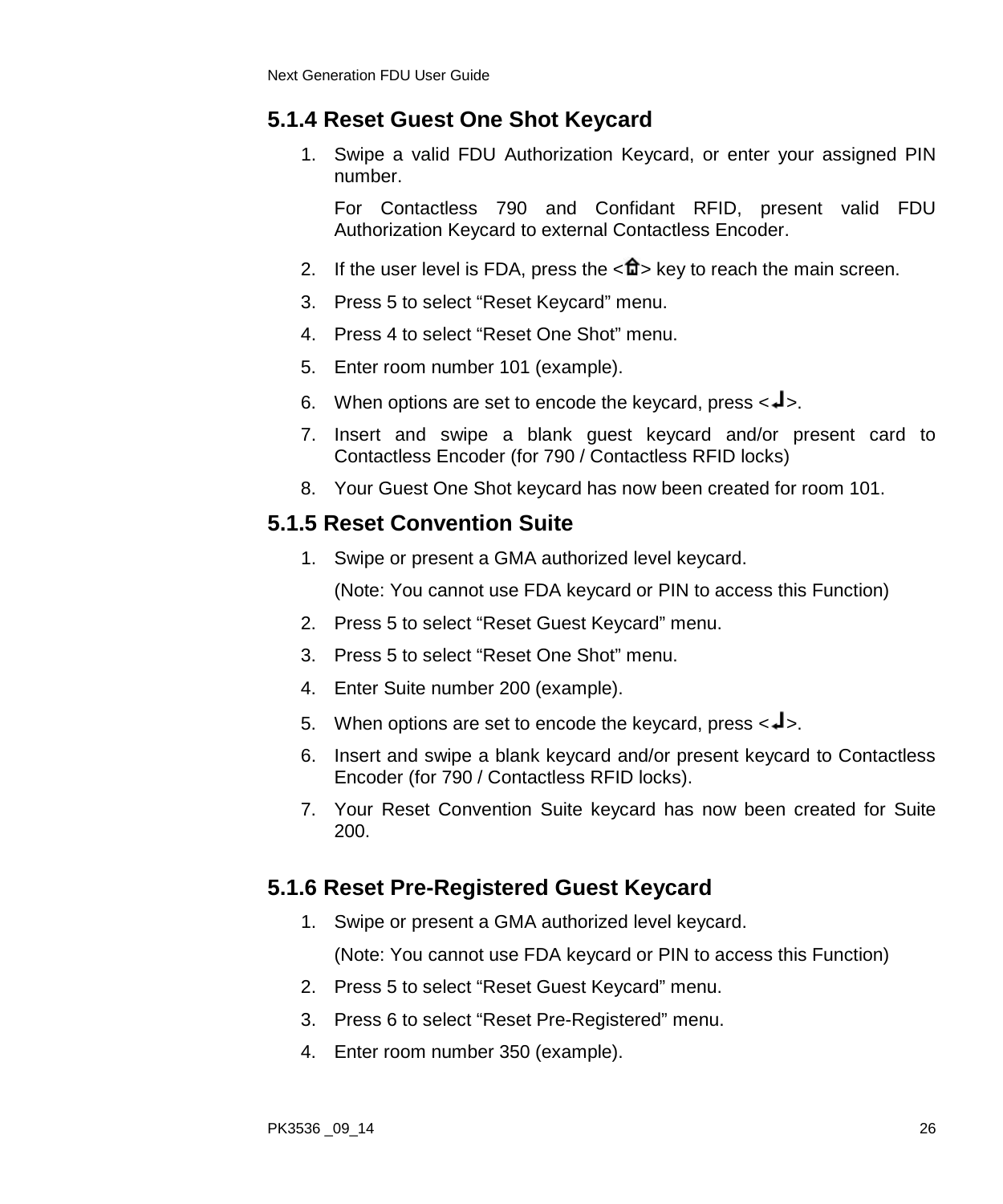- 5. When options are set to encode the keycard, press  $\langle -1 \rangle$ .
- 6. Insert and swipe a blank keycard and/or present keycard to Contactless Encoder (for 790 / Contactless RFID locks).
- 7. Your Pre-Registered Guest keycard has now been created for Room 350

# **5.2 Reset Passage Keycards**

#### **5.2.1 Reset Guest Room Passage**

#### **In order to use Guest Rooms in Passage Mode, The FDU must be configured** *prior* **to shipping/installation at factory**

1. Swipe a valid FDU Authorization Keycard, or enter your assigned PIN number.

For Contactless 790 and Confidant RFID, present valid FDU Authorization Keycard to external Contactless Encoder.

- 2. If the user level is FDA, press the  $\langle \mathbf{u} \rangle$  key to reach the main screen.
- 3. Press 5 to select the "Reset Keycard" menu.
- 4. Press 2 to select the "Reset Passage" menu.
- 5. Press 1 to select the "Guest Room".
- 6. Use the arrow down  $\langle \nabla \rangle$  button to select Room #.
- 7. Enter room number 101 (example).
- 8. Use the arrow down  $\langle \nabla \rangle$  button to change keycard quantity.
- 9. When quantity is set, press  $\lt \downarrow$  to encode keycard(s).
- 10. Insert and swipe a blank guest keycard and/or present card to Contactless Encoder (for 790 / Contactless RFID locks)
- 11. Your Reset Guest Passage keycard has now been created for room 101.

#### **5.2.2 Reset Guest Common Area Passage**

1. Swipe a valid FDU Authorization Keycard, or enter your assigned PIN number.

- 2. If the user level is FDA, press the  $\langle \mathbf{u} \rangle$  key to reach the main screen.
- 3. Press 5 to select "Reset Keycard" menu.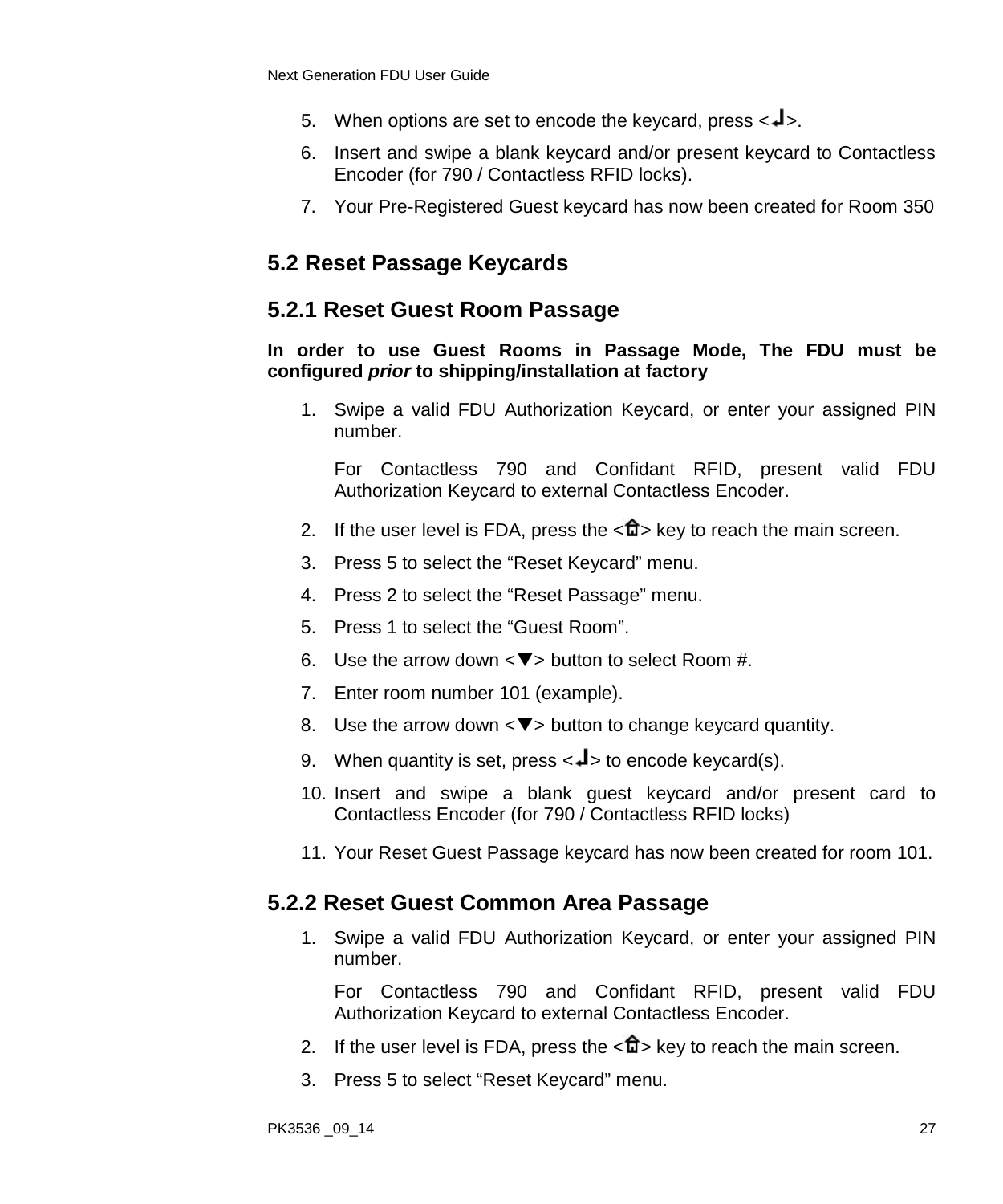- 4. Press 2 to select "Reset Passage" menu.
- 5. Press 2 to select "Guest Common Area."
- 6. Use the arrow down  $\langle \nabla \rangle$  button to select Common Area #.
- 7. Enter the area number 5 (example)
- 8. Use the arrow down  $\langle \nabla \rangle$  button to change keycard quantity.
- 9. When quantity is set, press  $\langle -1 \rangle$  to encode keycard(s).
- 10. Insert and swipe a blank keycard and/or present keycard to Contactless Encoder (for 790 / Contactless RFID locks).
- 11. A Reset Passage Guest Common Area #5 keycard has been created.

#### **5.2.3 Reset Staff Common Area Passage**

1. Swipe a valid FDU Authorization Keycard, or enter your assigned PIN number.

For Contactless 790 and Confidant RFID, present valid FDU Authorization Keycard to external Contactless Encoder.

- 2. If the user level is FDA, press the  $\langle \mathbf{f} \rangle$  key to reach the main screen.
- 3. Press 5 to select "Reset Keycard" menu.
- 4. Press 2 to select "Reset Passage" menu.
- 5. Press 3 to select "Staff Common Area".
- 6. Use the arrow down  $\langle \nabla \rangle$  button to select Common Area #.
- 7. Enter the area number 16 (example)
- 8. Use the arrow down  $\langle \nabla \rangle$  button to change keycard quantity.
- 9. When quantity is set, press  $\langle -1 \rangle$  to encode keycard(s).
- 10. Insert and swipe a blank keycard and/or present keycard to Contactless Encoder (for 790 / Contactless RFID locks).
- 11. A Reset Passage Staff Common Area #16 keycard has been created.

#### **5.2.4 Reset Restricted Area Passage**

1. Swipe a valid FDU Authorization Keycard, or enter your assigned PIN number.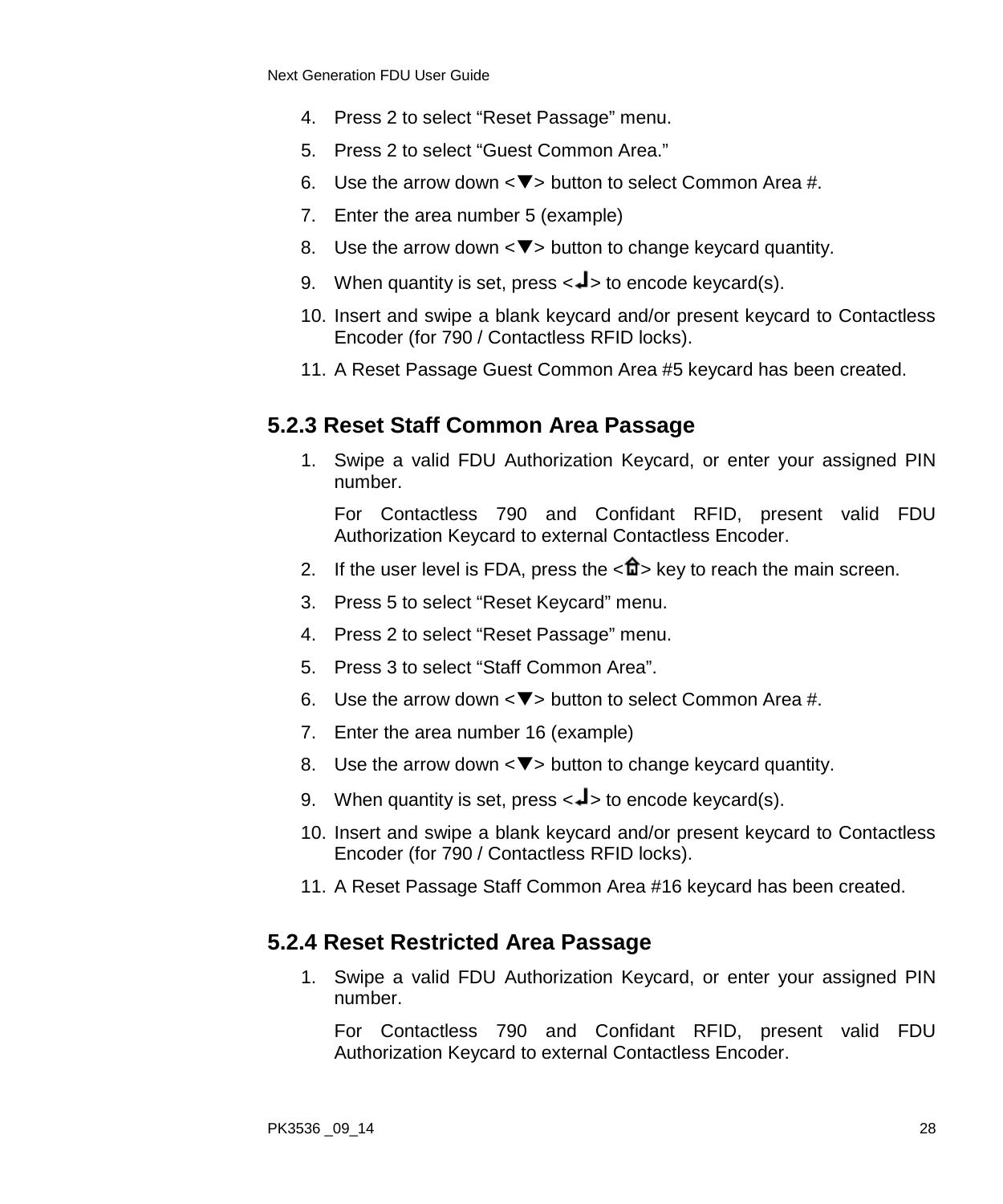- 2. If the user level is FDA, press the  $\langle \mathbf{f} \rangle$  key to reach the main screen.
- 3. Press 5 to select "Reset Keycard" menu.
- 4. Press 2 to select "Reset Passage" menu.
- 5. Press 4 to select "Restricted Area".
- 6. Use the arrow down  $\langle \nabla \rangle$  button to select Restricted Area #.
- 7. Enter the area number 84 (example).
- 8. Use the arrow down  $\langle \nabla \rangle$  button to change keycard quantity.
- 9. When quantity is set, press  $\lt \downarrow$  to encode keycard(s).
- 10. Insert and swipe a blank keycard and/or present keycard to Contactless Encoder (for 790 / Contactless RFID locks).
- 11. A Reset Passage Restricted Area #84 keycard has been created.

### **5.3 Reset Staff Keycard**

#### **5.3.1 Reset Section Staff Keycard**

1. Swipe or present a GMA authorized level keycard.

(Note: You cannot use FDA keycard or PIN to access this Function)

- 1. Press 5 to select the "Reset Keycard" menu.
- 2. Press 3 to select the "Reset Staff" menu.
- 3. Press 1 to select "Reset Submaster" menu.
- 4. Press 1 to select Section
- 5. Use the arrow down  $\langle \nabla \rangle$  button to select Section #.
- 6. Enter the number 1 (example)
- 7. Use the arrow down  $\langle \nabla \rangle$  button to change keycard quantity.
- 8. When quantity is set, press  $\lt \neq$  to encode keycard(s).
- 9. Insert and swipe a blank keycard and/or present keycard to Contactless Encoder (for 790 / Contactless RFID locks).
- 10. A Reset Section #1 keycard has been created.

#### **5.3.2 Reset Floor Staff Keycard**

1. Swipe or present a GMA authorized level keycard.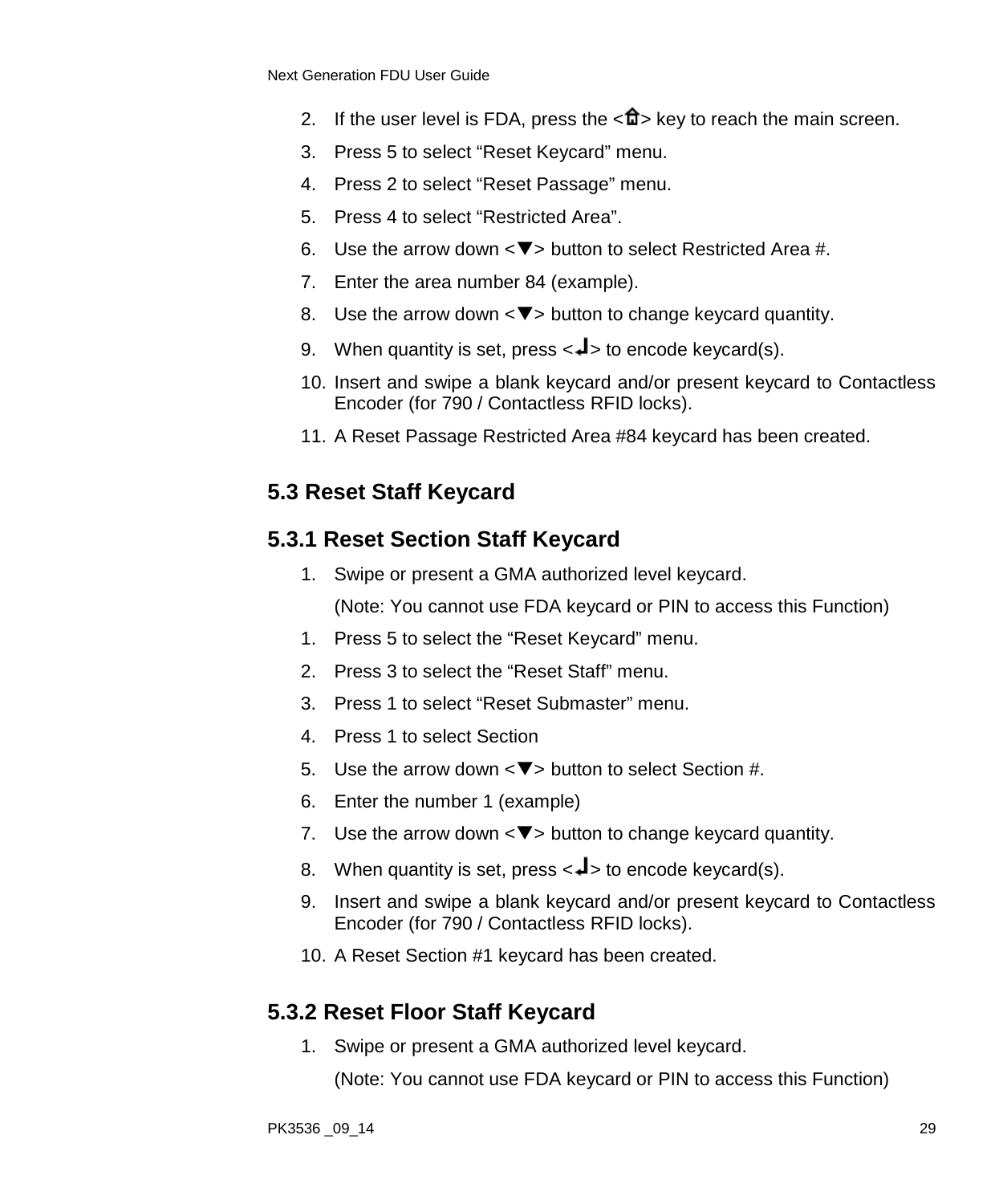- 2. Press 5 to select the "Reset Keycard" menu.
- 3. Press 3 to select the "Reset Staff" menu.
- 4. Press 1 to select "Reset Submaster" menu.
- 5. Press 2 to select Floor.
- 6. Use the arrow down  $\langle \nabla \rangle$  button to select Floor #.
- 7. Enter the number 24 (example)
- 8. Use the arrow down  $\langle \nabla \rangle$  button to change keycard quantity.
- 9. When quantity is set, press  $\lt \downarrow$  to encode keycard(s).
- 10. Insert and swipe a blank keycard and/or present keycard to Contactless Encoder (for 790 / Contactless RFID locks).
- 11. A Reset Floor #24 keycard has been created.

#### **5.3.3 Reset Group Staff Keycard**

1. Swipe or present a GMA authorized level keycard.

- 2. Press 5 to select the "Reset Keycard" menu.
- 3. Press 3 to select the "Reset Staff" menu.
- 4. Press 1 to select "Reset Submaster" menu.
- 5. Press 3 to select "Group."
- 6. Use the arrow down  $\langle \nabla \rangle$  button to select Group #.
- 7. Enter the number 14 (example).
- 8. Use the arrow down  $\langle \nabla \rangle$  button to change keycard quantity.
- 9. When quantity is set, press  $\langle -1 \rangle$  to encode keycard(s).
- 10. Insert and swipe a blank keycard and/or present keycard to Contactless Encoder (for 790 / Contactless RFID locks).
- 11. A Reset Group #14 keycard has been created.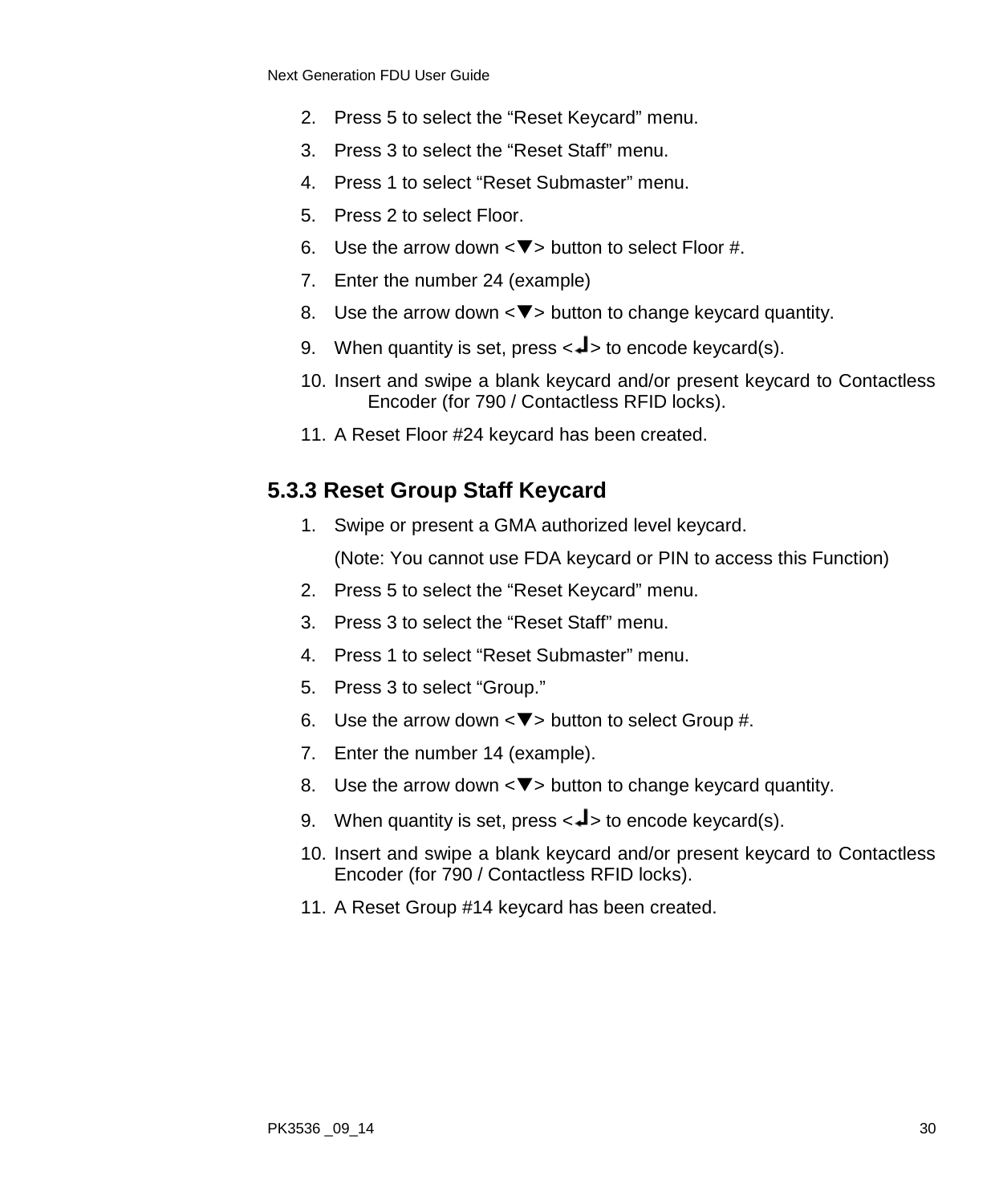# **5.3.4 Reset Zone Staff Keycard**

- 1. Swipe or present a GMA authorized level keycard.
	- (Note: You cannot use FDA keycard or PIN to access this Function)
- 2. Press 5 to select "Reset Keycard" menu.
- 3. Press 3 to select "Reset Staff" menu.
- 4. Press 1 to select "Reset Submaster" menu.
- 5. Press 4 to select Zone.
- 6. Use the arrow down  $\langle \nabla \rangle$  button to select Group #.
- 7. Enter the number 56 (example)
- 8. Use the arrow down  $\langle \nabla \rangle$  button to change keycard quantity.
- 9. When quantity is set, press  $\langle -1 \rangle$  to encode keycard(s).
- 10. Insert and swipe a blank keycard and/or present keycard to Contactless Encoder (for 790 / Contactless RFID locks).
- 11. A Reset Zone #56 keycard has been created.

# **5.3.5 Reset Area Staff Keycard**

1. Swipe or present a GMA authorized level keycard,

- 2. Press 5 to select "Reset Keycard" menu.
- 3. Press 3 to select "Reset Staff" menu.
- 4. Press 1 to select "Reset Submaster" menu.
- 5. Press 5 to select "Area."
- 6. Use the arrow down  $\langle \nabla \rangle$  button to select Area #.
- 7. Enter the number 38 (example)
- 8. Use the arrow down  $\langle \nabla \rangle$  button to change keycard quantity.
- 9. When quantity is set, press  $\langle -1 \rangle$  to encode keycard(s).
- 10. Insert and swipe a blank keycard and/or present keycard to Contactless Encoder (for 790 / Contactless RFID locks).
- 11. A Reset Area #38 keycard has been created.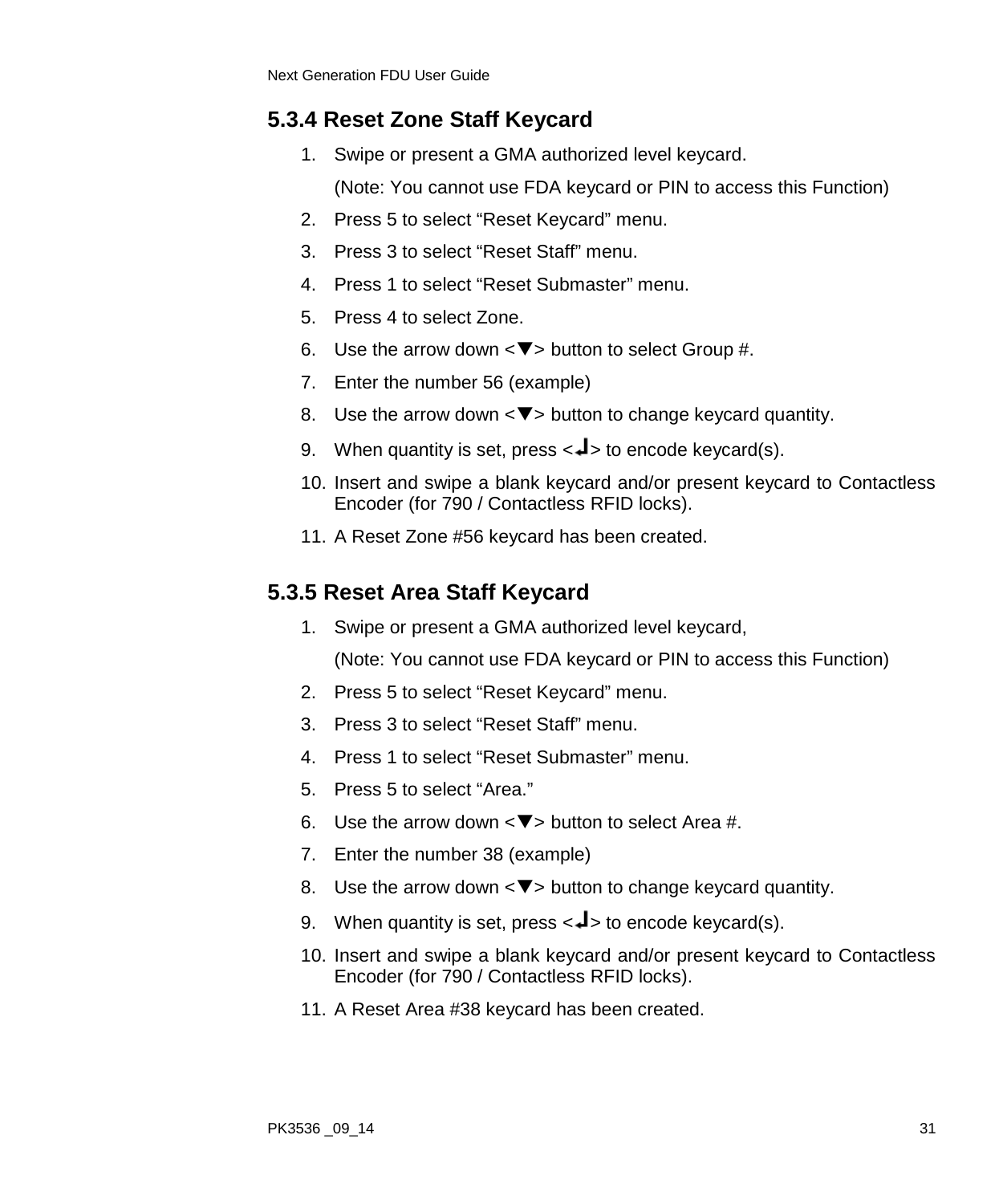### **5.3.6 Reset Restricted Area**

1. Swipe or present a GMA authorized level keycard.

(Note: You cannot use FDA keycard or PIN to access this Function)

- 2. Press 5 to select "Reset Keycard" menu.
- 3. Press 3 to select "Reset Staff" menu.
- 4. Press 2 to select "Reset Restricted."
- 5. Use the arrow down  $\langle \nabla \rangle$  button to select Restricted Area #.
- 6. Enter the number 84 (example)
- 7. Use the arrow down  $\langle \nabla \rangle$  button to change keycard quantity.
- 8. When quantity is set, press  $\langle -1 \rangle$  to encode keycard(s).
- 9. Insert and swipe a blank keycard and/or present keycard to Contactless Encoder (for 790 / Contactless RFID locks).
- 10. A Reset Restricted Area #84 keycard has been created.

# **5.3.7 Reset Bellman**

1. Swipe or present a GMA authorized level keycard,

(Note: You cannot use FDA keycard or PIN to access this Function)

- 2. Press 5 to select "Reset Keycard" menu.
- 3. Press 3 to select "Reset Staff" menu.
- 4. Press 3 to select "Reset Bellman."
- 5. When quantity is set, press  $\langle \downarrow \rangle$  to encode keycard(s).
- 6. Insert and swipe a blank keycard and/or present keycard to Contactless Encoder (for 790 / Contactless RFID locks).
- 7. A Reset Bellman keycard has been created.

# **5.3.8 Reset Grand Master**

1. Swipe or present a GMA authorized level keycard,

- 2. Press 5 to select "Reset Keycard" menu.
- 3. Press 3 to select "Reset Staff" menu.
- 4. Press 4 to select "Reset Grand Master."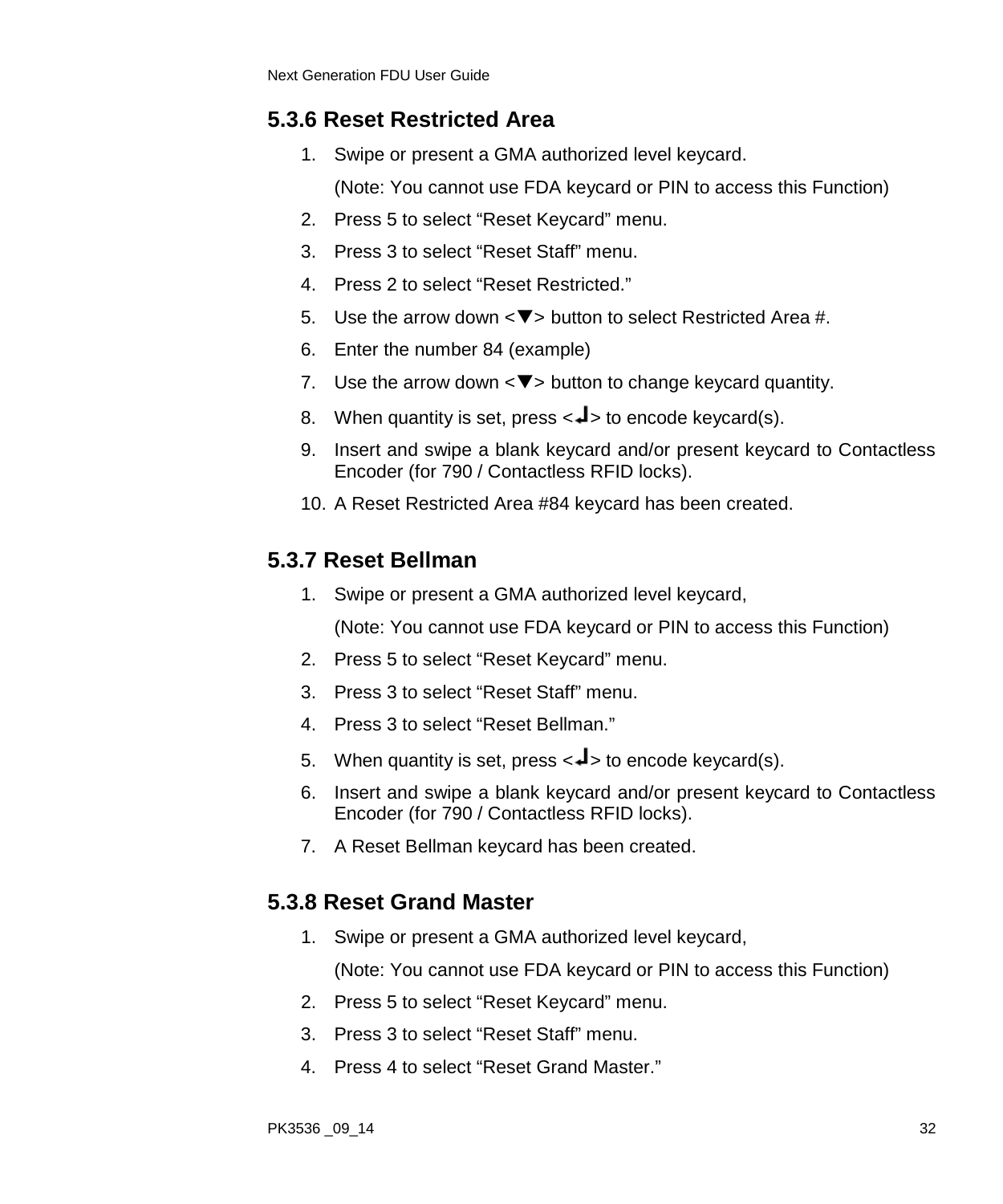- 5. When quantity is set, press  $\lt \downarrow$  to encode keycard(s).
- 6. Insert and swipe a blank keycard and/or present keycard to Contactless Encoder (for 790 / Contactless RFID locks).
- 7. A Reset Grand Master keycard has been created.

# **5.3.9 Reset Emergency**

1. Swipe or present a GMA authorized level keycard.

- 2. Press 5 to select "Reset Keycard" menu.
- 3. Press 3 to select "Reset Staff" menu.
- 4. Press 5 to select "Reset Emergency."
- 5. When quantity is set, press  $\langle -\mathbf{I} \rangle$  to encode keycard(s).
- 6. Insert and swipe a blank keycard and/or present keycard to Contactless Encoder (for 790 / Contactless RFID locks).
- 7. A Reset Emergency keycard has been created.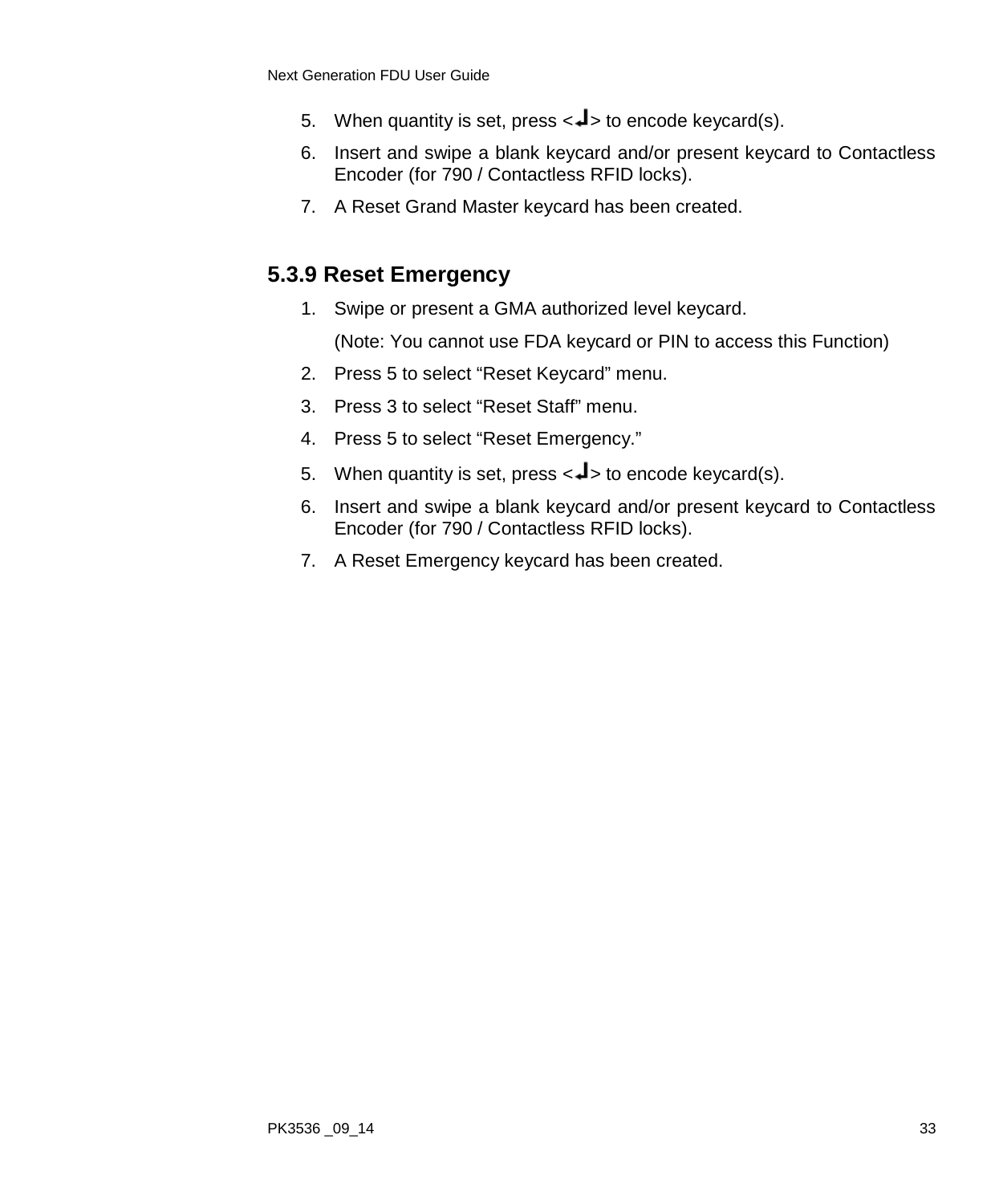# **Chapter 6 Staff Keycard Menu**

# **6.1 Submaster Keycards**

The Sub-Master addresses (Section, Floor, Group, Zone and Area) are also known as Variable addresses because they can be modified to reflect changes in staff access patterns. Variable addresses can be altered without affecting the valid keycards for other levels in two ways:

(i) Using a Reset keycard (see Chapter 5 – Reset Keycards)

or

(ii) Using the FDU and programming cable to Reset the lock addresses

For hotels using 760, 770 or 710-II locks, standard magstripe keycards are used for Submaster Keycards. For hotels using the Contactless 790 and Confidant RFID, either 1K or 4K Mifare keycards can be used. 1k keycards will record a staff movement audit trail of 70 events and 4k keycards will record a staff movement audit trail of 300 events. Refer to the section "Staff Keycard Audit" (applicable only to the Contactless 790 and Confidant RFID) for the steps.

# **6.1.1 Section Keycard**

1. Swipe a valid FDU Authorization Keycard, or enter your assigned PIN number.

For Contactless 790 and Confidant RFID, present valid FDU Authorization Keycard to external Contactless Encoder.

- 2. Press 6 to select "Staff Keycard" menu.
- 3. Press 1 to select "Submaster" menu.
- 4. Press 1 to select "Section."
- 5. Enter section number 1 (example). Note: The number entered must be pre-programmed into the lock(s) or the card will not work. Level Staff range is from 1 to 255.
- 6. Use the arrow down  $\langle \nabla \rangle$  button to change New or Duplicate: (Note: Select Duplicate if adding keycard to existing cards already in use. Otherwise Select New to remake all cards.)
- 7. Use the arrow down < $\nabla$ > button to add Guest or Staff Common Areas *if active*, and to enter keycard quantity.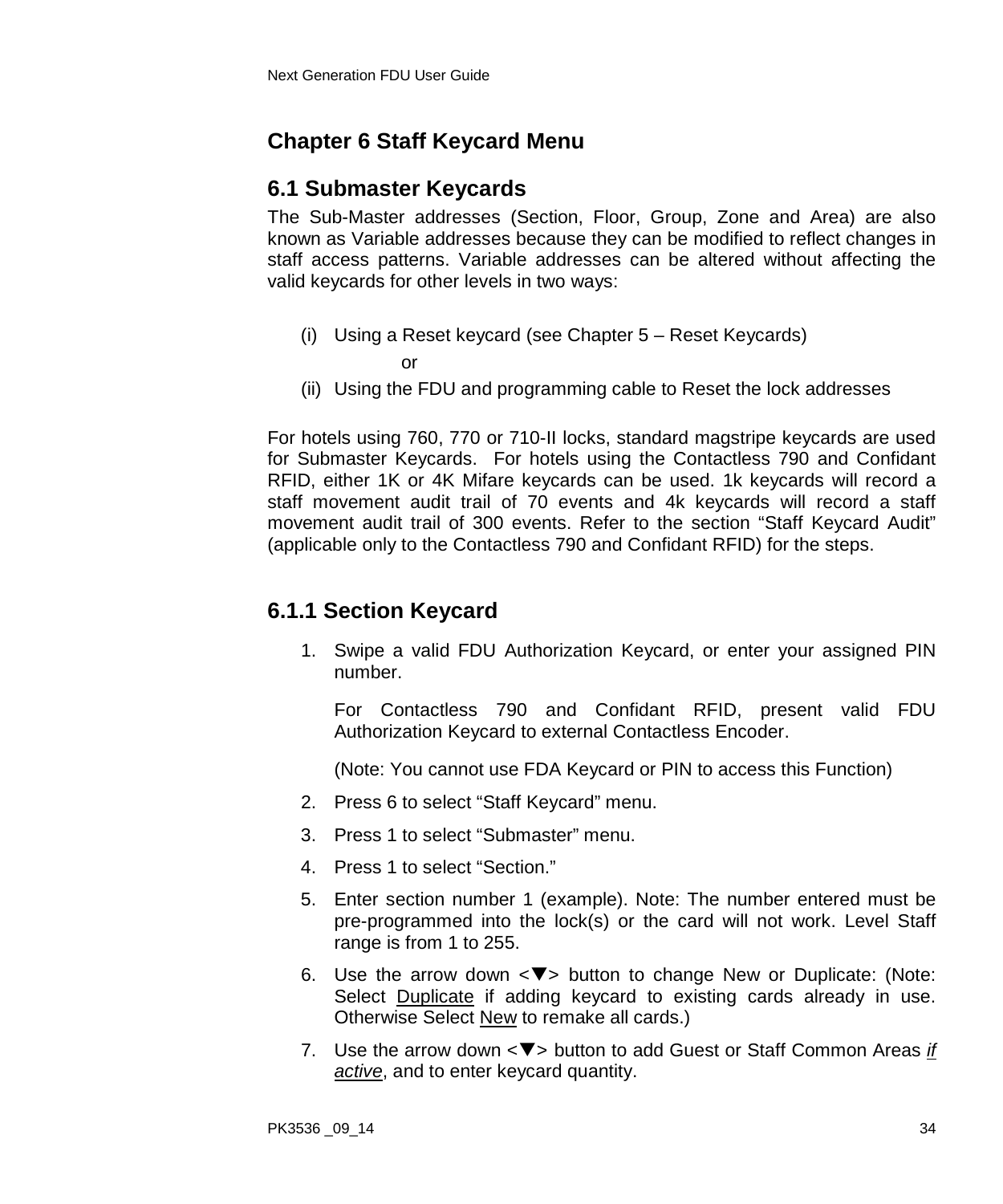- 8. When quantity is set, press  $\langle \downarrow \rangle$  to encode keycard(s).
- 9. Insert and swipe a blank guest keycard and/or present card to Contactless Encoder (for 790 / Contactless RFID locks)
- 10. Your Section #1 keycard has now been created.

# **6.1.2 Floor Keycard**

1. Swipe a valid FDU Authorization Keycard, or enter your assigned PIN number.

For Contactless 790 and Confidant RFID, present valid FDU Authorization Keycard to external Contactless Encoder.

(Note: You cannot use FDA Keycard or PIN to access this Function)

- 2. Press 6 to select "Staff Keycard" menu.
- 3. Press 1 to select "Submaster" menu.
- 4. Press 2 to select "Floor."
- 5. Enter floor number 2 (example). Note: The number entered must be preprogrammed into the lock(s) or the card will not work. Level Staff range is from 1 to 255.
- 6. Use the arrow down  $\langle \nabla \rangle$  button to change New or Duplicate: (Note: Select Duplicate if adding keycard to existing cards already in use. Otherwise Select New to remake all cards.)
- 7. Use the arrow down <**V**> button to add Guest or Staff Common Areas *if active*, and to enter keycard quantity.
- 8. When quantity is set, press  $\langle -1 \rangle$  to encode keycard(s).
- 9. Insert and swipe a blank guest keycard and/or present card to Contactless Encoder (for 790 / Contactless RFID locks)
- 10. Your Floor #2 keycard has now been created.

#### **6.1.3 Group Keycard**

1. Swipe a valid FDU Authorization Keycard, or enter your assigned PIN number.

For Contactless 790 and Confidant RFID, present valid FDU Authorization Keycard to external Contactless Encoder.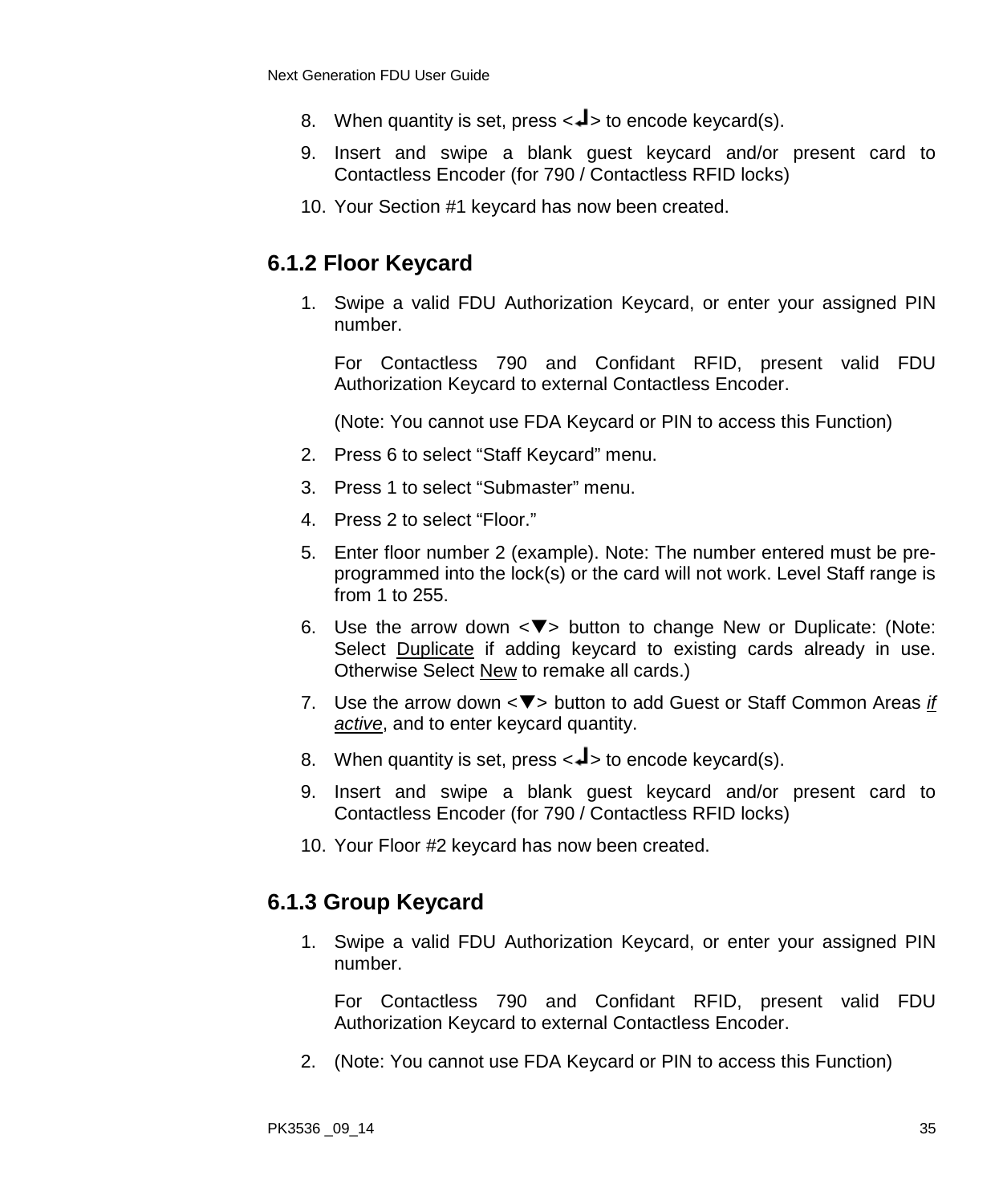- 3. Press 6 to select "Staff Keycard" menu.
- 4. Press 1 to select "Submaster" menu.
- 5. Press 3 to select "Group."
- 6. Enter Group number 3 (example). Note: The number entered must be pre-programmed into the lock(s) or the card will not work. Level Staff range is from 1 to 255.
- 7. Use the arrow down  $\langle \nabla \rangle$  button to change New or Duplicate: (Note: Select Duplicate if adding keycard to existing cards already in use. Otherwise Select New to remake all cards.)
- 8. Use the arrow down <▼> button to add Guest or Staff Common Areas *if active*, and to enter keycard quantity.
- 9. When quantity is set, press  $\langle -1 \rangle$  to encode keycard(s).
- 10. Insert and swipe a blank guest keycard and/or present card to Contactless Encoder (for 790 / Contactless RFID locks)
- 11. Your Group #3 keycard has now been created.

### **6.1.4 Zone Keycard**

1. Swipe a valid FDU Authorization Keycard, or enter your assigned PIN number.

For Contactless 790 and Confidant RFID, present valid FDU Authorization Keycard to external Contactless Encoder.

- 2. Press 6 to select "Staff Keycard" menu.
- 3. Press 1 to select "Submaster" menu.
- 4. Press 4 to select "Zone."
- 5. Enter zone number 4 (example). Note: The number entered must be preprogrammed into the lock(s) or the card will not work. Level Staff range is from 1 to 255.
- 6. Use the arrow down  $\leq$  button to change New or Duplicate: (Note: Select Duplicate if adding keycard to existing cards already in use. Otherwise Select New to remake all cards.)
- 7. Use the arrow down <▼> button to add Guest or Staff Common Areas *if active*, and to enter keycard quantity.
- 8. When quantity is set, press  $\langle \downarrow \rangle$  to encode keycard(s).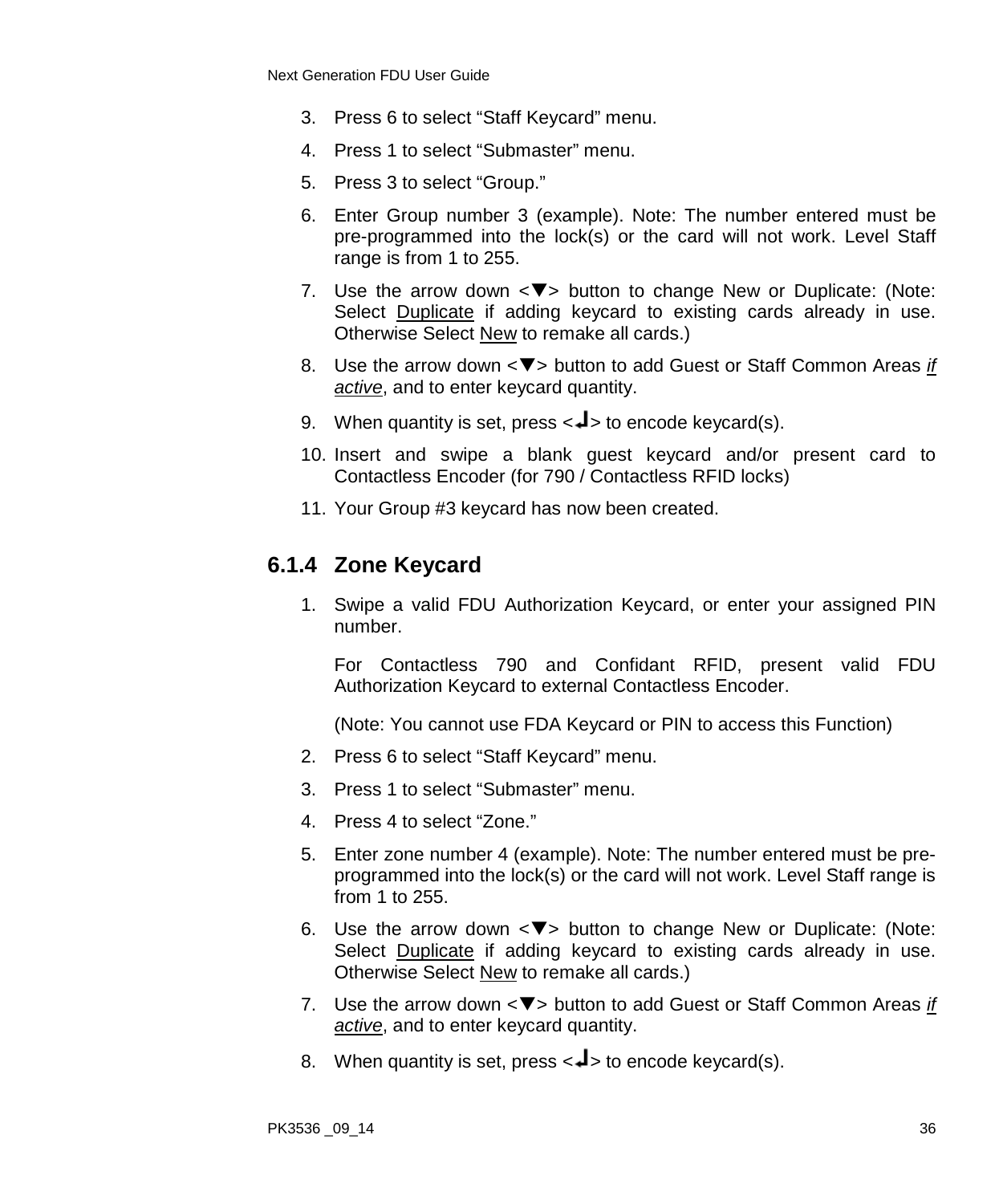- 9. Insert and swipe a blank guest keycard and/or present card to Contactless Encoder (for 790 / Contactless RFID locks)
- 10. Your Zone #4 keycard has now been created.

## **6.1.5 Area Keycard**

1. Swipe a valid FDU Authorization Keycard, or enter your assigned PIN number.

For Contactless 790 and Confidant RFID, present valid FDU Authorization Keycard to external Contactless Encoder.

(Note: You cannot use FDA Keycard or PIN to access this Function)

- 2. Press 6 to select "Staff Keycard" menu.
- 3. Press 1 to select "Submaster" menu and press 5 to select "Area."
- 4. Enter zone number 5 (example). Note: The number entered must be preprogrammed into the lock(s) or the card will not work. Level Staff range is from 1 to 255.
- 5. Use the arrow down  $\langle \nabla \rangle$  button to change New or Duplicate: (Note: Select Duplicate if adding keycard to existing cards already in use. Otherwise Select New to remake all cards.)
- 6. Use the arrow down <**V**> button to add Guest or Staff Common Areas *if active*, and to enter keycard quantity.
- 7. When quantity is set, press  $\langle -1 \rangle$  to encode keycard(s).
- 8. Insert and swipe a blank guest keycard and/or present card to Contactless Encoder (for 790 / Contactless RFID locks)
- 9. Your Area #5 keycard has now been created.

### **6.2 FDU Authorization Keycards**

The Authorization Keycards grant access to specific menus of the FDU. The FDU cannot be used until a valid Authorization Keycard is swiped in the magnetic stripe encoder or presented to the contactless encoder (for 790 / Contactless RFID locks). Menus that are not accessible at the Authorization level in use will not appear on the screen of the FDU.

To create a PIN #, the FDU must be configured to allow this function. FDU default is disabled (see section 7.3).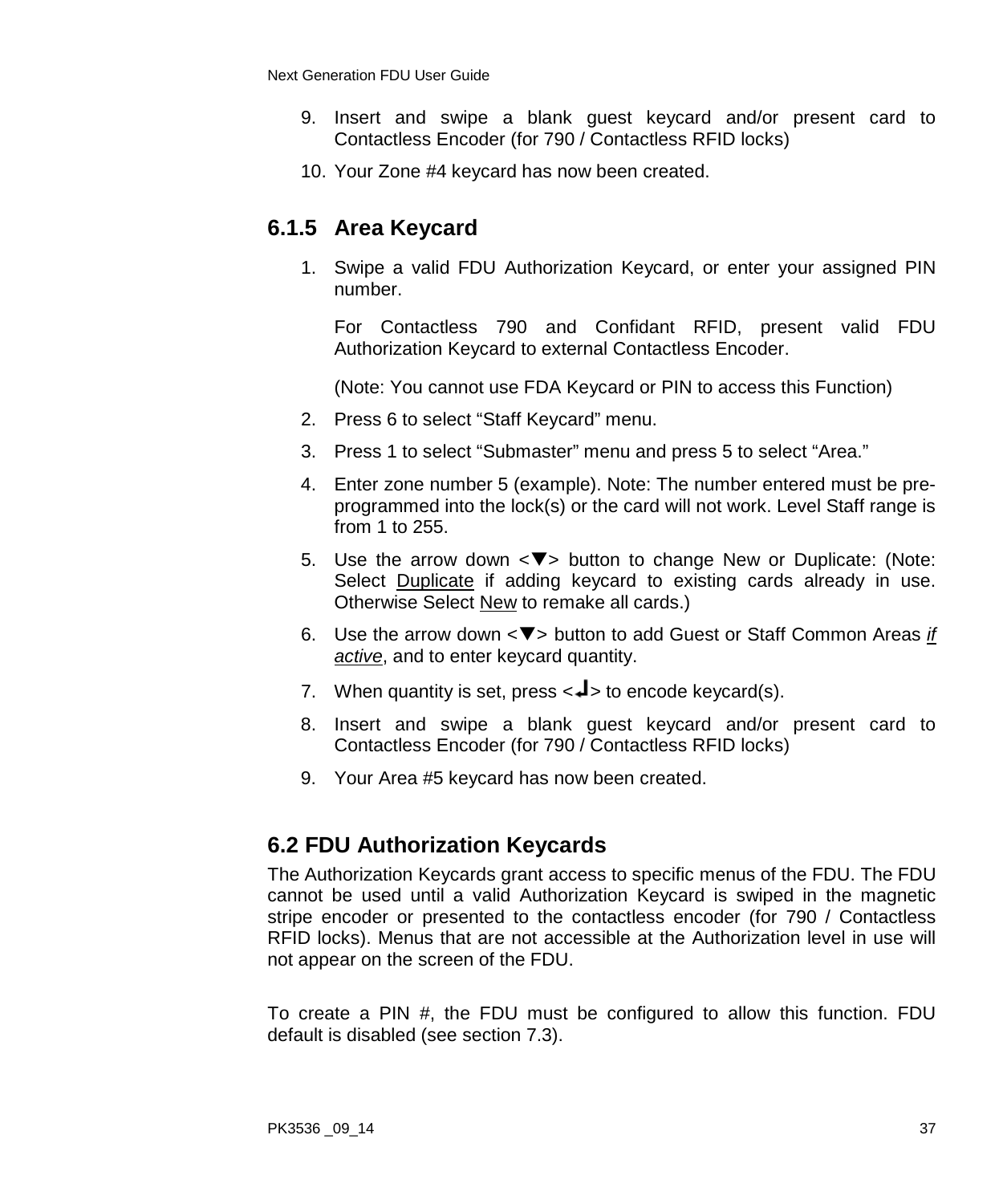# **6.2.1 Front Desk (FDA)**

Grants access to menus of the Front Desk Unit intended for Front Desk Staff.

1. Swipe a GMA or MA authorized keycard.

For Contactless 790 and Confidant RFID, present valid FDU Authorization Keycard to external Contactless Encoder.

(Note: You cannot use FDA Keycard or PIN to access this Function)

- 2. Press 6 to select "Staff Keycard" menu.
- 3. Press 2 to select "FDU Authorization" menu.
- 4. Press the right <**>>** arrow to select "Front Desk."
- 5. Use the arrow down  $\langle \nabla \rangle$  button to enter the Authorization #. (Each card must be made separately and have individual # between 1-100.)
- 6. Enter authorization number 55 (example).
- 7. Use the arrow down  $\langle \nabla \rangle$  button to enable the Authorization PIN #. (This will be displayed if PIN option is enabled.)
- 8. Use the arrow down  $\leq$  > button to enter PIN# 1234 (example) (Each card must have a separate PIN #). Press  $\leftarrow \rightarrow \leftarrow$ .
- 9. Insert and swipe a blank guest keycard and/or present card to Contactless Encoder (for 790 / Contactless RFID locks)
- 10. Your Front Desk Authorization #55 keycard has now been created.
- 11. The PIN# 1234 can replace the FDA #55 card to access the FDU.

## **6.2.2 Point of Sale (POS)**

For properties that wish to use keycards to post charges for restaurants, boutiques and other amenities to a guest's account, or to track the use of parking by guests, a special model of FDU with a triple-track encoder is available.

*To create a POS Keycard, the FDU must be configured to allow this function. FDU default is disabled. Please see Chapter 7 FDU Setup*

1. Swipe a GMA authorized keycard.

For Contactless 790 and Confidant RFID, present valid FDU Authorization Keycard to external Contactless Encoder.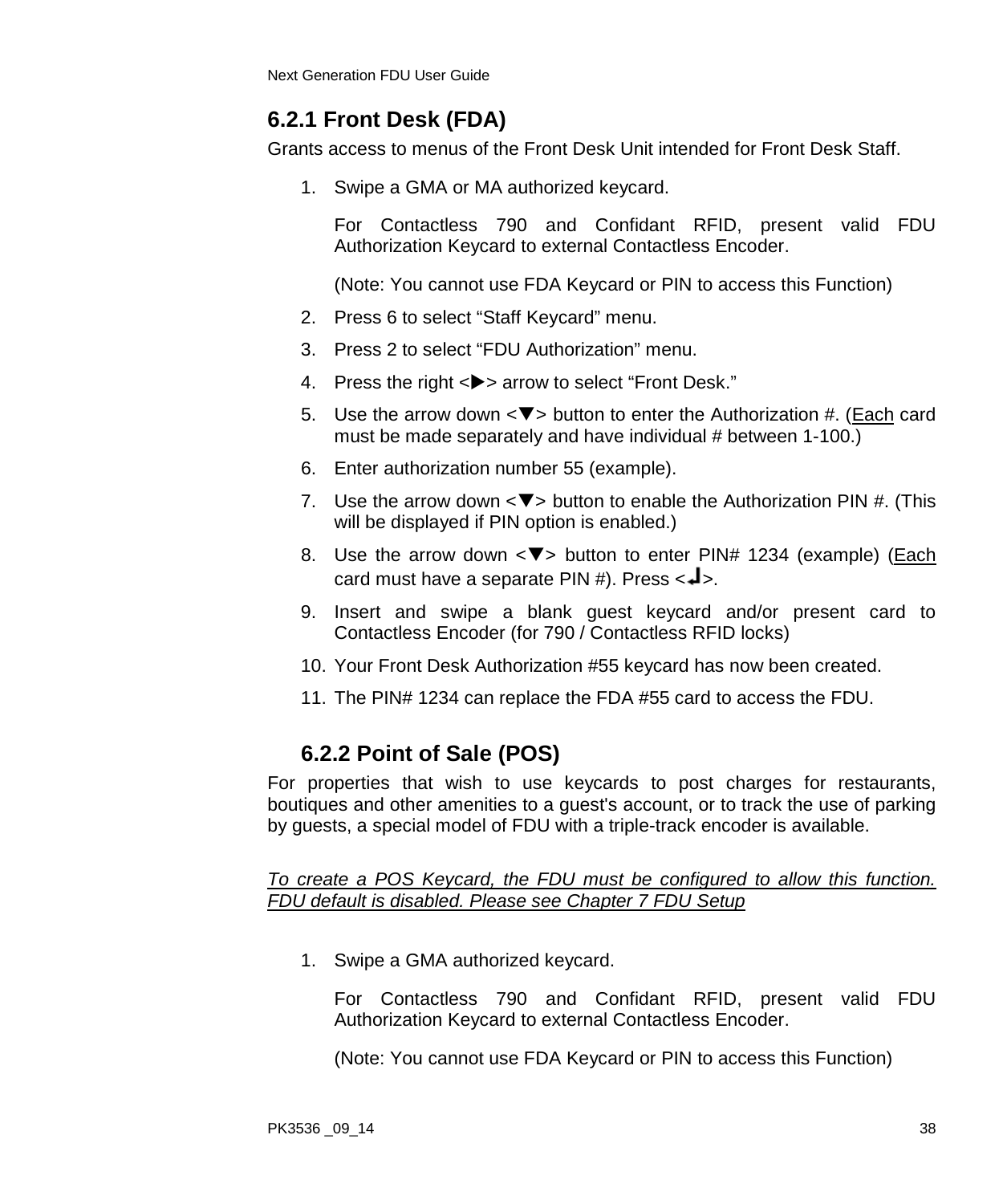- 2. Press 6 to select "Staff Keycard" menu.
- 3. Press 2 to select "FDU Authorization" menu.
- 4. Press the right <**>>** arrow to select "POS."
- 5. Use the arrow down  $\langle \nabla \rangle$  button to enter the Authorization #. (Each card must be made separately and have individual # between 1-160)
- 6. Enter authorization number 135 (example).
- 7. Use the arrow down  $\langle \nabla \rangle$  button to enable the Authorization PIN #. (This will be displayed if PIN option is enabled.)
- 8. Use the arrow down  $\langle \nabla \rangle$  button to enter PIN# 3456 (example) (Each card must have a separate PIN #). Press  $\leftarrow$  -.
- 9. Insert and swipe a blank guest keycard and/or present card to Contactless Encoder (for 790 / Contactless RFID locks)
- 10. Your POS Authorization #135 keycard has now been created.
- 11. The PIN# 3456 can replace the POS# 135 card to access the FDU.
- 12. The POS Authorization only gives access to the Read/Verify Function. Although the POS Authorization uses the same numbers as other Authorization Cards. Its use will not invalidate the other keycard or viceversa.

### **6.2.3 Bellman's (BA)**

Used to make Bellman's Master keycard which opens every room on the property, except for Restricted Areas or rooms that have been locked out using the deadbolt or privacy lock, the Salesman's Lockout, a Room Lockout keycard or a Hotel Lockout keycard. The Bellman's Master keycard operates at the room and suite levels only. There are no Time Zones with this keycard, because the expiry should be set to the length of a shift (or less) in the Expiry Menu. Used to make Bellman's Master keycard.

1. Swipe a GMA authorized keycard.

For Contactless 790 and Confidant RFID, present valid FDU Authorization Keycard to external Contactless Encoder.

- 2. Press 6 to select "Staff Keycard" menu.
- 3. Press 2 to select "FDU Authorization" menu.
- 4. Press the right <**>** arrow to select "Bellman's."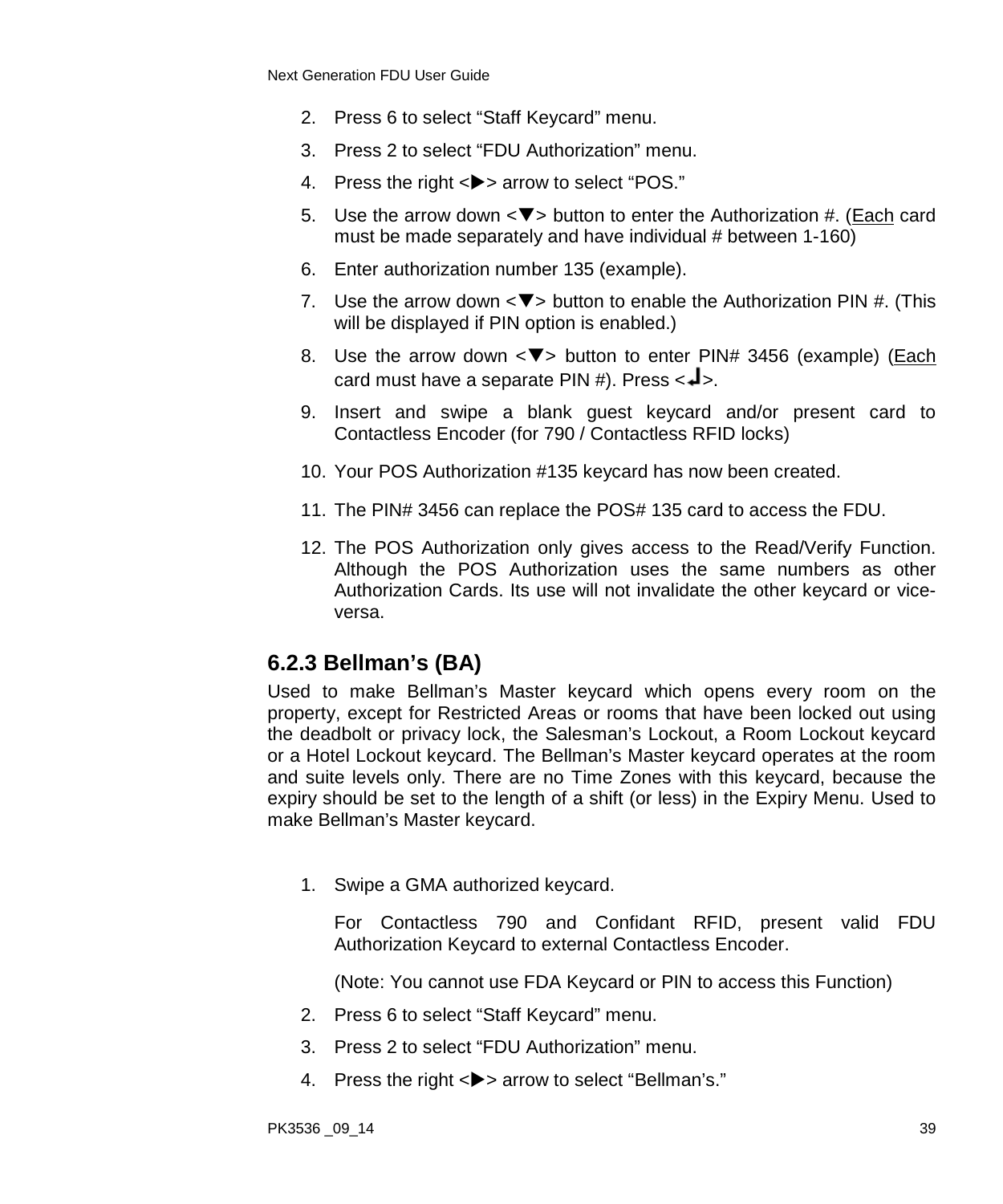- 5. Use the arrow down  $\langle \nabla \rangle$  button to enter the Authorization #. (Each card must be made separately and have individual # between 121-160)
- 6. Enter authorization number 121 (example). Press  $\langle -\frac{1}{2} \rangle$ .
- 7. Use the arrow down  $\langle \nabla \rangle$  button to enable the Authorization PIN #. (This will be displayed if PIN option is enabled.)
- 8. Use the arrow down  $\langle \nabla \rangle$  button to enter PIN# 5678 (example) (*Each* card must have a separate PIN #). Press  $\leftarrow \blacktriangle$ .
- 9. Insert and swipe a blank guest keycard and/or present card to Contactless Encoder (for 790 / Contactless RFID locks)
- 10. Your Bellman's Authorization #121 keycard has now been created.
- 11. The PIN# 5678 can replace the BA# 121 card to access the FDU.

## **6.2.4 Programming (PA)**

Grants access to all FDU functions needed to program or audit locks. In addition, grants access to the same functions as the FDA keycard (section 6.2.1).

To create a PA Keycard, the FDU must be configured to allow this function. FDU default is disabled. Please see Chapter 7 FDU Setup

1. Swipe a GMA or MA authorized keycard.

For Contactless 790 and Confidant RFID, present valid FDU Authorization Keycard to external Contactless Encoder.

- 2. Press 6 to select "Staff Keycard" menu.
- 3. Press 2 to select "FDU Authorization" menu.
- 4. Press the right <**>>** arrow to select "Programming."
- 5. Use the arrow down  $\langle \nabla \rangle$  button to enter the Authorization #. (Each card must be made separately and have individual # between 101-120)
- 6. Enter authorization number 101 (example). Press  $\langle -1 \rangle$ .
- 7. Use the arrow down  $\leq \blacktriangledown$  button to enable the Authorization PIN #. (This will be displayed if PIN option is enabled.)
- 8. Use the arrow down  $\leq$  > button to enter PIN# 9012 (example) (Each card must have a separate 4 digit PIN #). Press  $\langle -\rangle$ .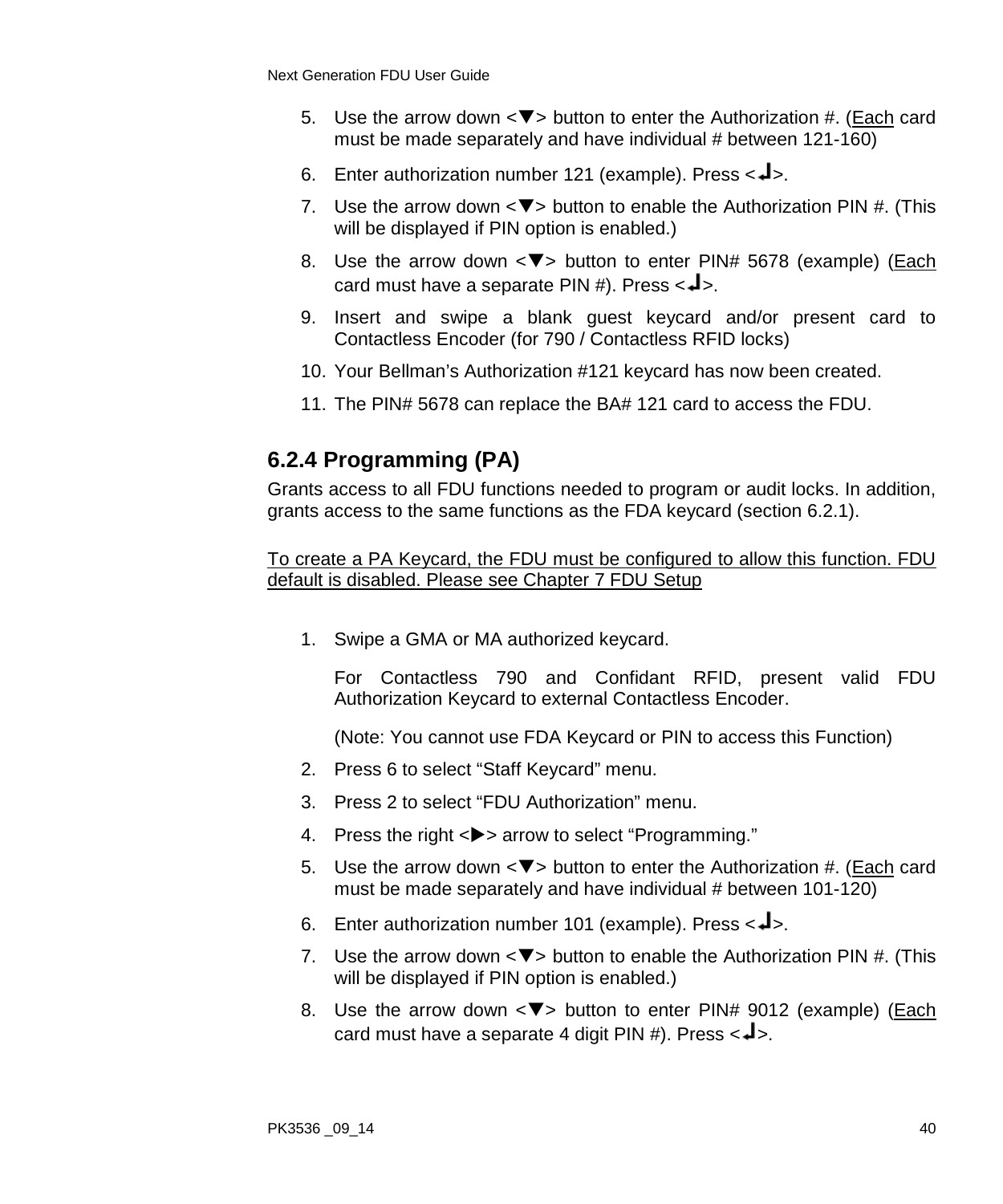- 9. Insert and swipe a blank guest keycard and/or present card to Contactless Encoder (for 790 / Contactless RFID locks)
- 10. Your Programming Authorization #101 keycard has now been created.
- 11. Note: The PIN# 9012 can replace the BA# 101 card to access the FDU.

## **6.2.5 Master (MA)**

Grants access to menus of the Front Desk Unit intended for management (head of security, front desk manager). This keycard allows the user to make most Entry keycards, Front Desk Authorization keycards, all Reset keycards and some special purpose keycards, as well as to change most expiries and perform all functions under the Programming Menu.

1. Swipe a GMA authorized keycard.

For Contactless 790 and Confidant RFID, present valid FDU Authorization Keycard to external Contactless Encoder.

(Note: You cannot use FDA Keycard or PIN to access this Function)

- 2. Press 6 to select "Staff Keycard" menu.
- 3. Press 2 to select "FDU Authorization" menu.
- 4. Press the right <**>>** arrow to select "Master."
- 5. Use the arrow down  $\langle \nabla \rangle$  button to enter the Authorization #. (Each card must be made separately and have individual # between 161-180.)
- 6. Enter authorization number 166 (example). Press  $\langle -\frac{1}{2} \rangle$ .
- 7. Insert and swipe a blank guest keycard and/or present card to Contactless Encoder (for 790 / Contactless RFID locks)
- 8. Your Master Authorization #166 keycard has now been created.

## **6.2.6 General Manager (GMA)**

Grants access to all functions of the FDU. Intended for the highest level of user.

1. Swipe a GMA authorized keycard.

For Contactless 790 and Confidant RFID, present valid FDU Authorization Keycard to external Contactless Encoder.

- 2. Press 6 to select "Staff Keycard" menu.
- 3. Press 2 to select "FDU Authorization" menu.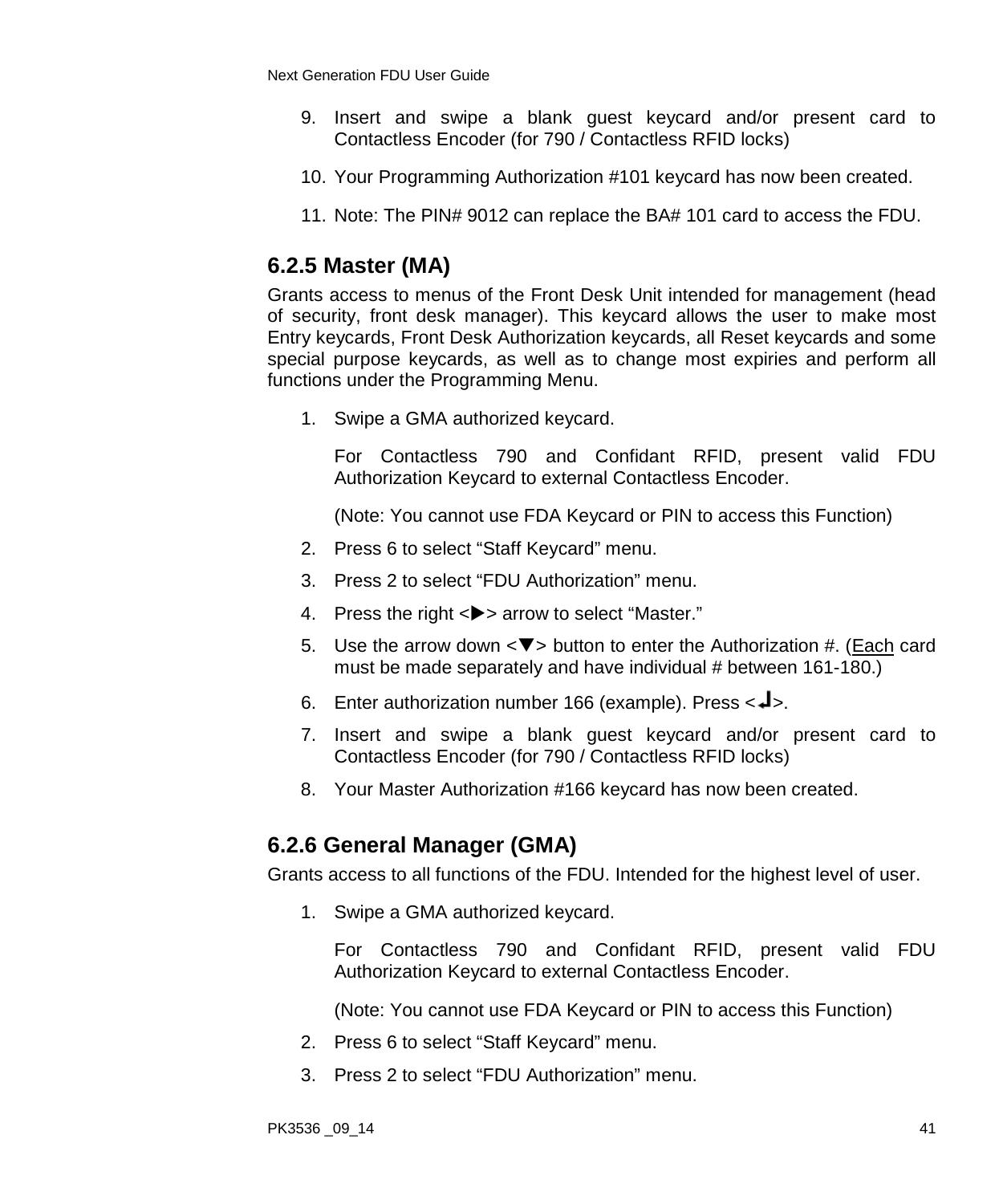- 4. Press the right <**>>** arrow to select "General Manager."
- 5. Use the arrow down  $\langle \nabla \rangle$  button to enter the Authorization #. (Each card must be made separately and have individual # between 181-200.)
- 6. Enter authorization number 186 (example). Press  $\langle -1 \rangle$ .
- 7. Insert and swipe a blank guest keycard and/or present card to Contactless Encoder (for 790 / Contactless RFID locks)
- 8. Your General Manager Authorization #186 keycard has now been created.

### **6.3 Restricted Area**

Grants access to a lock that has been programmed as a Restricted Area. Each Restricted Area requires its own keycard.

1. Swipe a GMA authorized keycard.

For Contactless 790 and Confidant RFID, present valid FDU Authorization Keycard to external Contactless Encoder.

(Note: You cannot use FDA Keycard or PIN to access this Function)

- 2. Press 6 to select "Staff Keycard" menu.
- 3. Press 3 to select "Restricted Area" menu.
- 4. Enter restricted number 100 (example). Note: The number entered must be pre-programmed into the lock(s) or the card will not work. Restricted Area range is from 1 to 200.
- 5. Use the arrow down  $\langle \nabla \rangle$  button to change New or Duplicate: (Note: Select Duplicate if adding keycard to existing cards already in use. Otherwise Select New to remake all cards.)
- 6. Use the arrow down  $\langle \nabla \rangle$  button to change keycard quantity.
- 7. When quantity is set, press  $\lt \downarrow$  to encode keycard(s).
- 8. Insert and swipe a blank guest keycard and/or present card to Contactless Encoder (for 790 / Contactless RFID locks)
- 9. Your Restricted Area #100 keycard has now been created.

#### **6.4. Bellman's Master**

Opens every room on the property, except for Restricted Areas or rooms that have been locked out using the deadbolt or privacy lock, the Salesman's Lockout, a Room Lockout keycard or a Hotel Lockout keycard. The Bellman's Master keycard operates at the room and suite levels only. There are no Time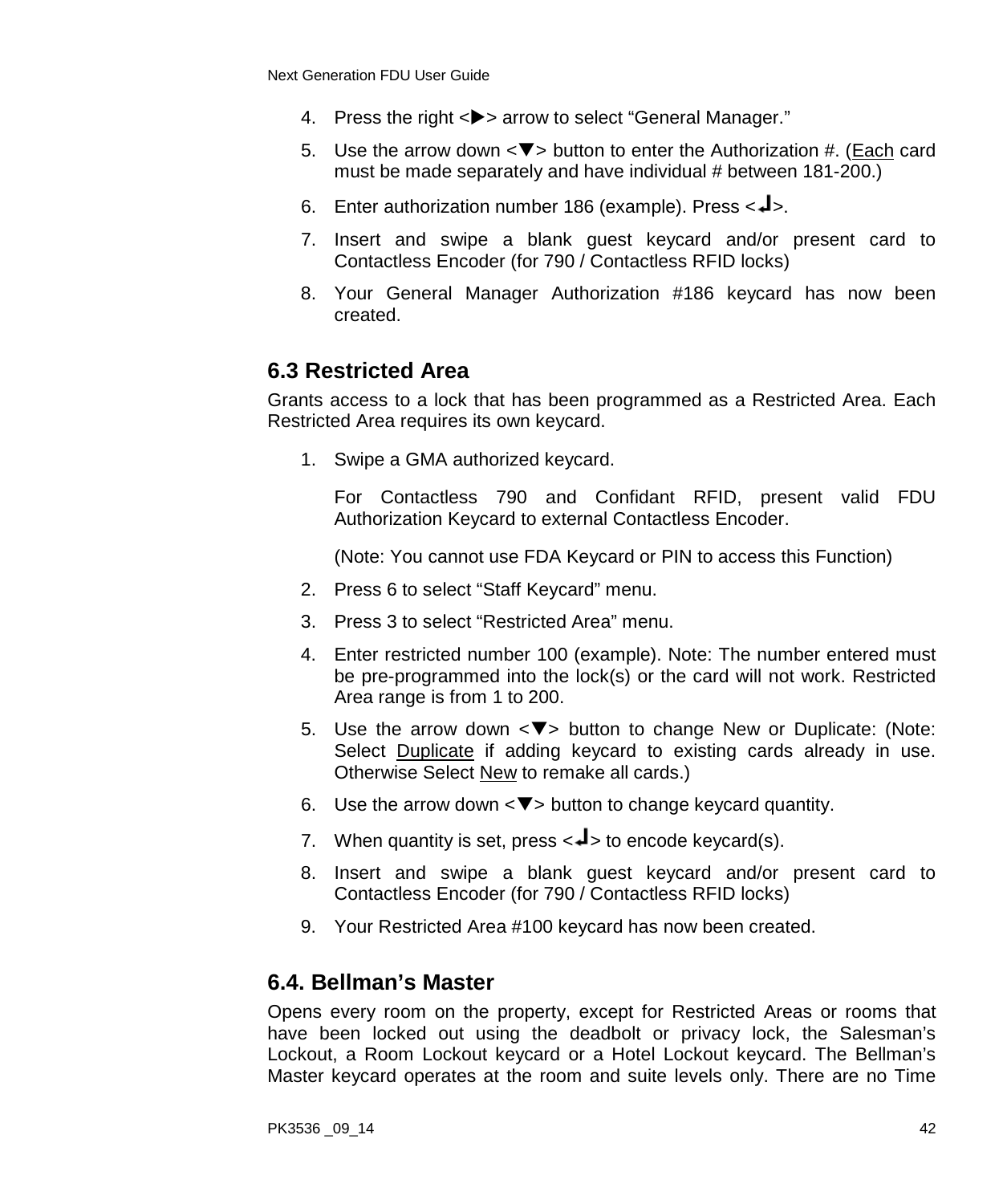Zones with this keycard, because the expiry should be set to the length of a shift (or less) in the Expiry Menu.

#### *Made with a GMA authorized keycard*

1. Swipe a GMA authorized keycard.

For Contactless 790 and Confidant RFID, present valid FDU Authorization Keycard to external Contactless Encoder.

(Note: You cannot use FDA Keycard or PIN to access this Function).

- 2. Press 6 to select "Staff Keycard" menu.
- 3. Press 4 to select "Bellman's Master" menu.
- 4. Press the right <**>>** arrow to allow access to available Guest Common Areas if option is enabled. Once Common areas are selected, press .<اله>
- 5. Insert and swipe a blank guest keycard and/or present card to Contactless Encoder (for 790 / Contactless RFID locks)
- 6. Your Bellman's Master keycard has now been created.
- 7. This card once encoded will last for 24 hours.

#### *Made with a Bellman's (BA) keycard.*

1. Swipe a Bellman's authorized keycard

For Contactless 790 and Confidant RFID, present valid FDU Authorization Keycard to external Contactless Encoder.

(Note: You cannot use FDA Keycard or PIN to access this Function)

- 2. Press the right  $\langle \bullet \rangle$  arrow to allow access to available Guest Common Areas if option is enabled. Once Common areas are selected press  $\leftarrow\rightarrow\cdot$ .
- 3. Insert and swipe a blank guest keycard and/or present card to Contactless Encoder (for 790 / Contactless RFID locks)
- 4. Your Bellman's Master keycard has now been created.
- 5. This card once encoded will last for 24 hours.

## **6.5 Grand Master**

Opens every room on the property, except for Restricted Areas or rooms that have been locked out using the deadbolt or privacy lock, the Salesman's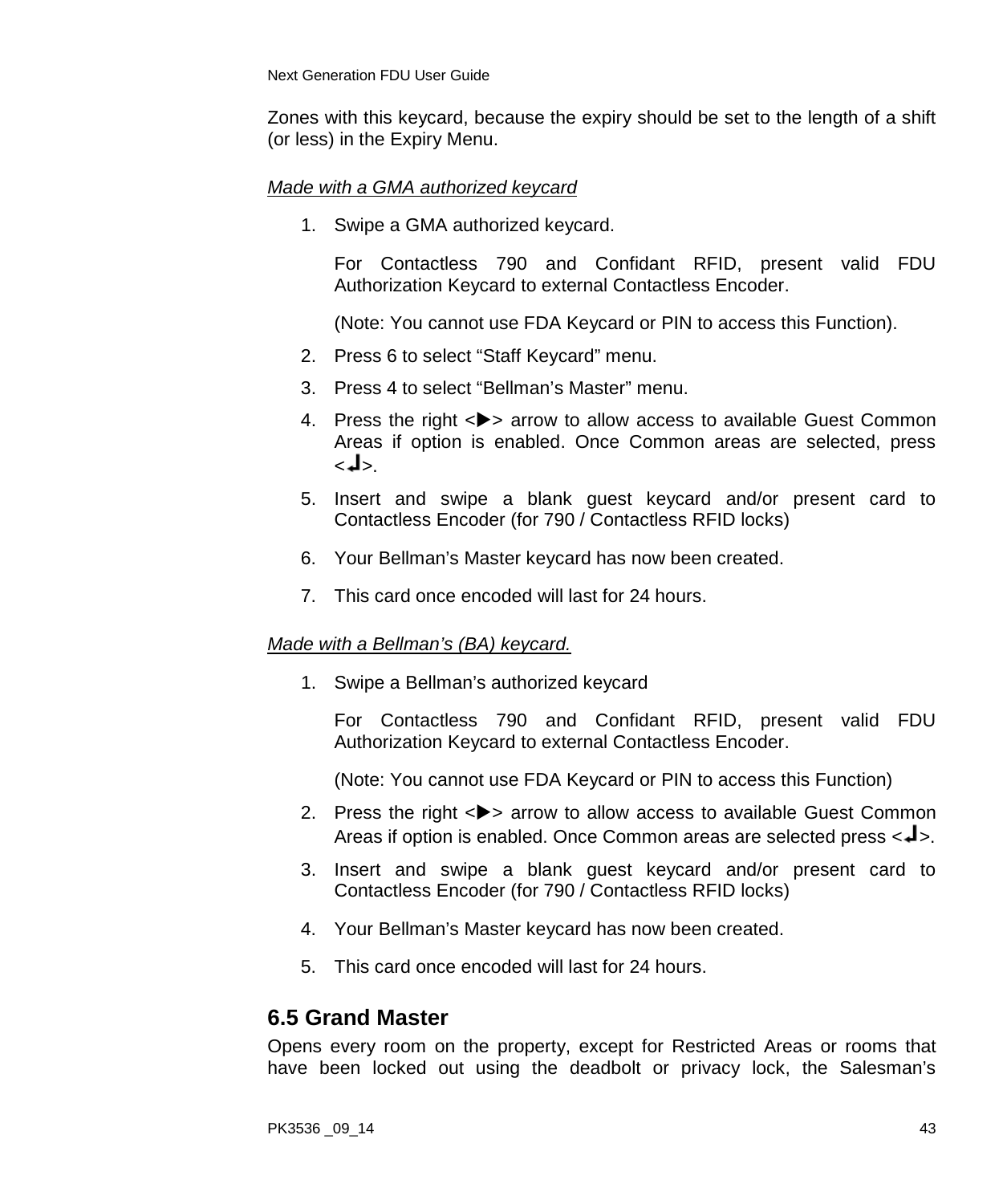Lockout, Room Lockout or Hotel Lockout. The Grand Master keycard opens all Common Area doors, but may be restricted to specific Time Zones.

Use of the Grand Master keycard should be tightly restricted since it can open any room in the property and is usually set for a relatively long expiry.

1. Swipe a GMA authorized keycard,

For Contactless 790 and Confidant RFID, present valid FDU Authorization Keycard to external Contactless Encoder.

(Note: You cannot use FDA Keycard or PIN to access this Function)

- 2. Press 6 to select "Staff Keycard" menu.
- 3. Press 5 to select "Grand Master" menu.
- 4. Press the right  $\langle \rangle$  arrow to allow access to available Time Zones if option is enabled. Once Time Zones are set, press < >
- 5. Use the arrow down  $\langle \nabla \rangle$  button to change keycard quantity.
- 6. When quantity is set, press  $\langle -1 \rangle$  to encode keycard(s).
- 7. Insert and swipe a blank guest keycard and/or present card to Contactless Encoder (for 790 / Contactless RFID locks)
- 8. Your Grand Master keycard has now been created.

## **6.6 Emergency**

The Emergency keycard can open ANY door in ANY situation, if the lock is working properly. The Emergency keycard overrides the deadbolt or privacy lock, as well as the Room, Hotel and Salesman's Lockouts.

Use of the Emergency keycard is usually restricted to the security staff and is strictly controlled because a lost keycard can open any room in the property.

1. Swipe a GMA authorized keycard.

For Contactless 790 and Confidant RFID, present valid FDU Authorization Keycard to external Contactless Encoder.

- 2. Press 6 to select "Staff Keycard" menu.
- 3. Press 6 to select "Emergency" menu.
- 4. When quantity is set, press  $\leftarrow$  to encode keycard(s).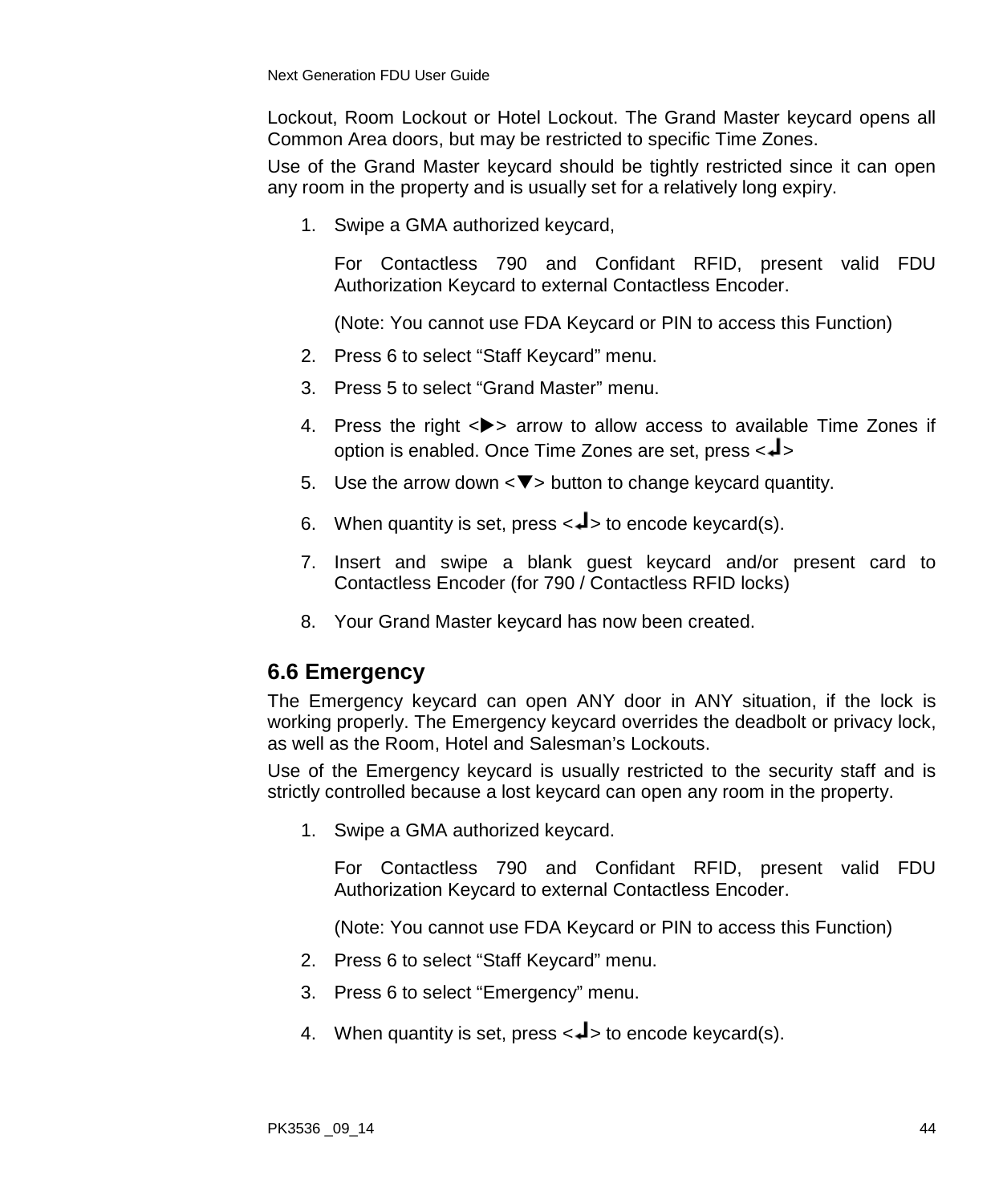- 5. Insert and swipe a blank guest keycard and/or present card to Contactless Encoder (for 790 / Contactless RFID locks)
- 6. Your Emergency keycard has now been created.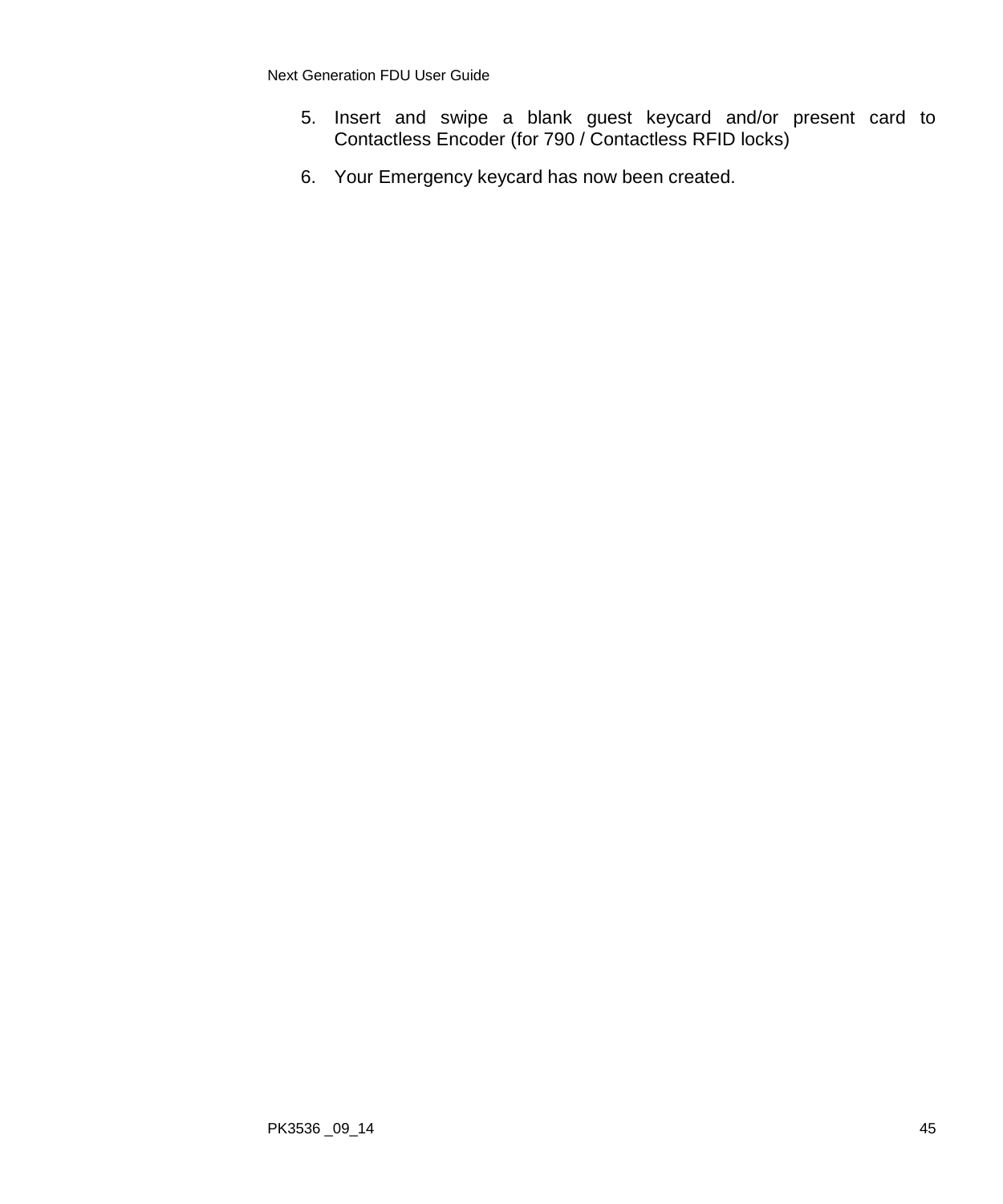## **Chapter 7 FDU Setup**

#### *The following steps should be done prior to issuing keycards.*

# **7.1 Keycard Expiry**

Each keycard has an expiry time stored directly on the keycard, after which the keycard is no longer valid.

## **7.1.1 Guest Keycard**

The System offers two types of expiry times for Guest level keycards, selectable expiry or variable expiry. If variable expiry is enabled when a keycard is being encoded staff can either use the default setting of the selectable expiry, or they can enter a custom expiry value each time they encode a Guest level keycard.

The Variable Expiry feature applies to the following types of guest entry keycards only: Guest, Adjoining Suite, Common Door Suite, Convention Suite and Pre-Registered. (To enable Variable Expiry, see Section 7.2.2.1 – 1 Options)

If Variable Expiry is disabled, this feature will take effect when keycards are made.

1. Swipe an authorized GMA or MA keycard.

- 2. Press 7 to select "FDU Setup" menu.
- 3. Press 1 to select "Keycard Expiry" menu.
- 4. Press 1 to select "Guest Keycard" menu.
- 5. Press the right  $\langle \rangle$  arrow to access Guest Expiry options:
- 6. Press 0 for nights (1 to 2730) or 1 for Hours (1-24).
- 7. Use the arrow down  $\langle \nabla \rangle$  button to change expiry selections. Press  $\langle \nabla \cdot \cdot \cdot \rangle$
- 8. Adjoining Suite, Common Door Suite, One Shot and Convention Suite can be changed using same method. Use the arrow down  $\langle \nabla \rangle$  button to change selections.
- 9. When all options are set press  $\leftarrow \blacktriangleright$ .
- 10. Your guest keycard expiry selections have now been saved.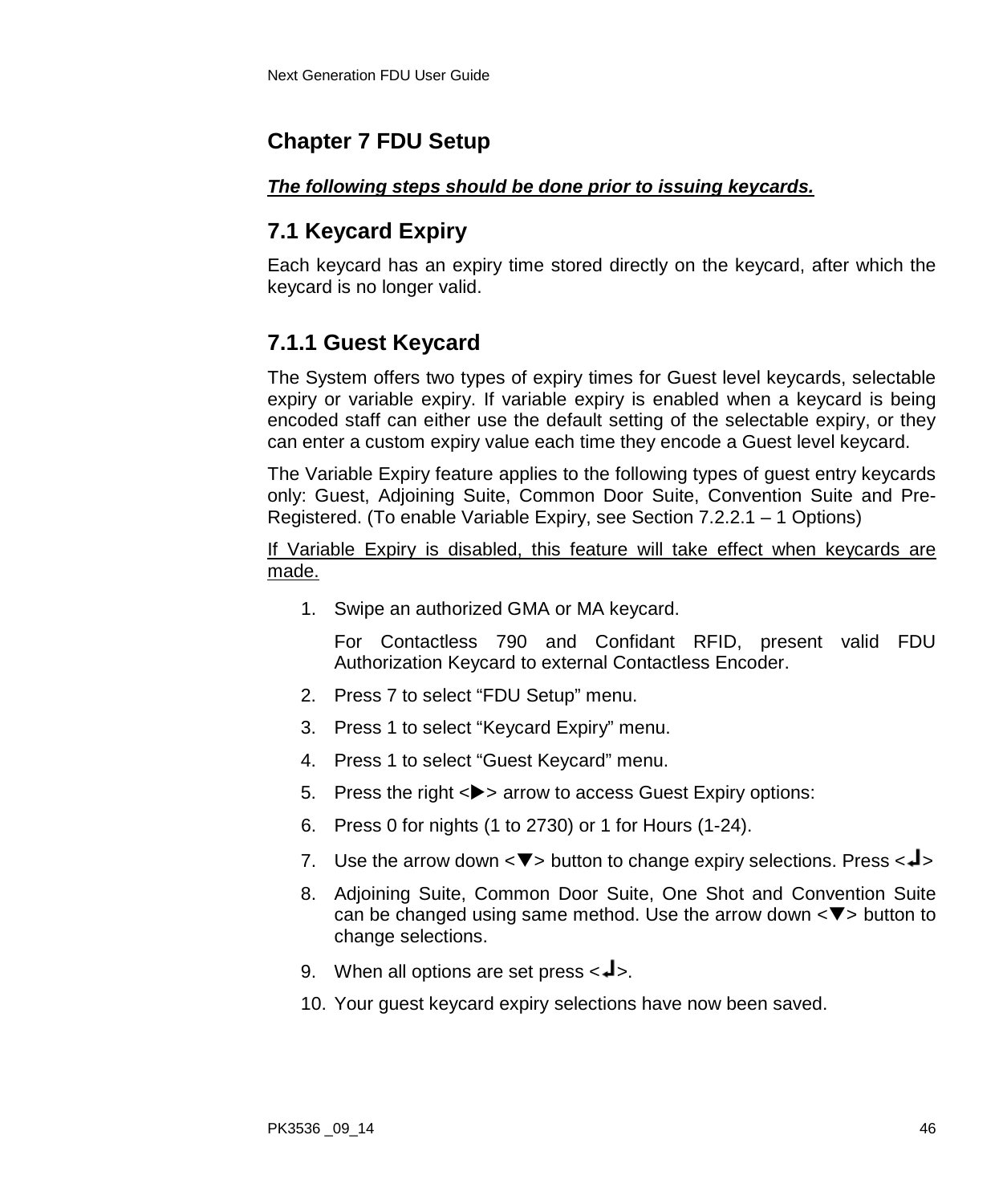## **7.1.2 Lock Action Keycards**

1. Swipe an authorized GMA or MA keycard.

For Contactless 790 and Confidant RFID, present valid FDU Authorization Keycard to external Contactless Encoder.

- 2. Press 7 to select "FDU Setup" menu.
- 3. Press 1 to select "Keycard Expiry" menu.
- 4. Press 2 to select "Lock Action Card" menu.
- 5. Press the right <**>>** arrow to access Programming Expiry options.
- 6. Options available for certain cards are as follows:
- 7. Nights only (1 to 2730) or Hours only (1-24). Or both are available.
- 8. Use the arrow down  $\leq$  button to change expiry selections, press  $<$ ما $\ge$
- 9. Passage, Group Lockout, Room Lockout/Unlock, Hotel Lockout/Unlock, Hotel Restart, FDU Cancel keycards can be changed using same method. Use the arrow down  $\langle \nabla \rangle$  button to change selections.
- 10. When all options are set, press  $\leftarrow \blacktriangle$ .
- 11. Your Lock Action keycard expiry selections have now been saved.

## **7.1.3 Reset Keycards**

### **7.1.3.1 Reset Guest**

1. Swipe an authorized GMA or MA keycard.

- 2. Press 7 to select "FDU Setup" menu.
- 3. Press 1 to select "Keycard Expiry" menu.
- 4. Press 3 to select "Reset Keycards" menu.
- 5. Press 1 to select "Reset Guest" menu.
- 6. Press the right  $\langle \rangle$  arrow to access Guest Expiry options.
- 7. Options available for cards are as follows: Hours only (1-24).
- 8. Use the arrow down  $\langle \nabla \rangle$  button to change expiry selection. Press  $\langle \nabla \cdot \cdot \cdot \rangle$ .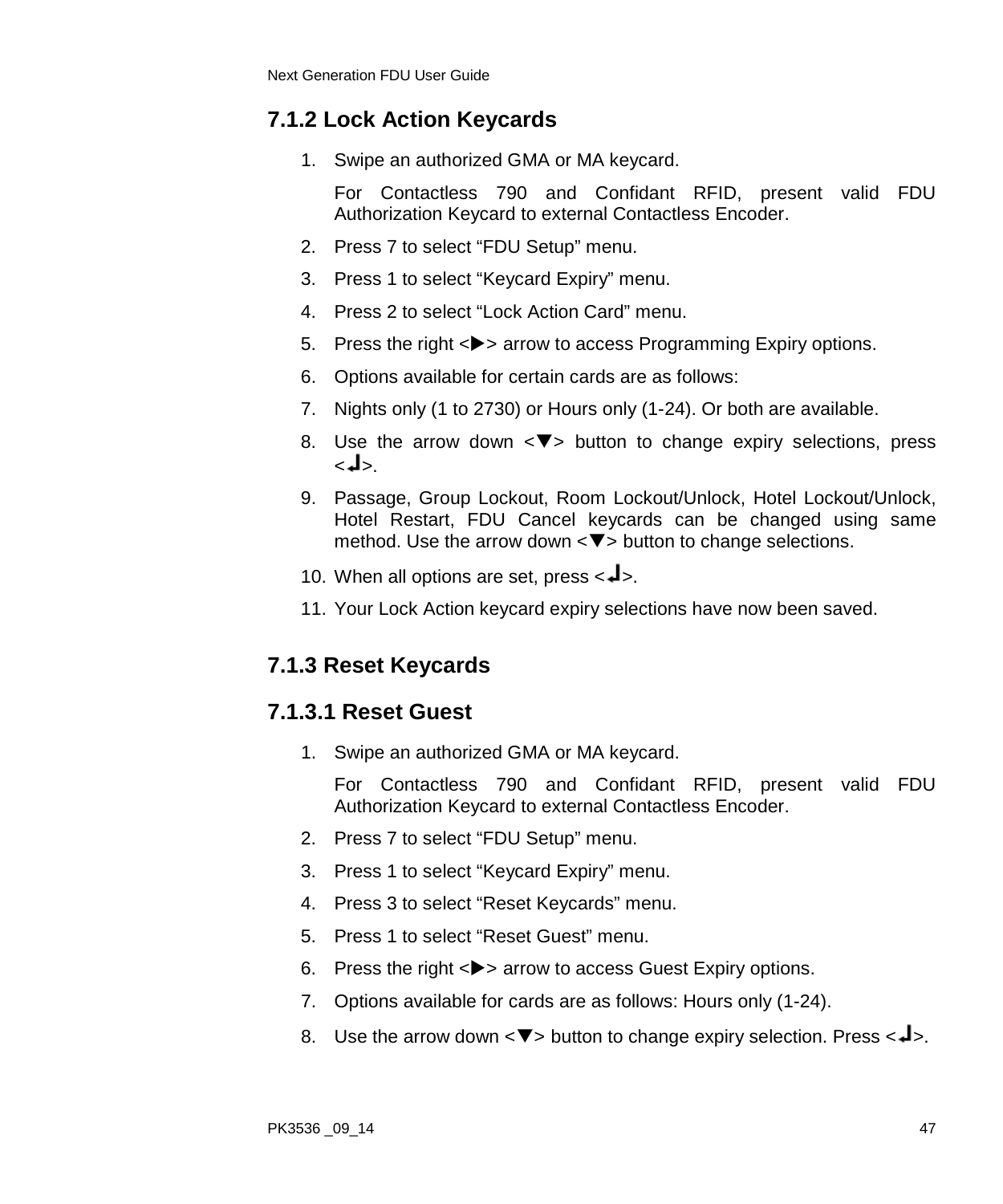- 9. Adjoining Suite, Common Door Suite, One Shot and Convention Suite Pre-register can be changed using same method. Use the arrow down  $\langle \nabla \rangle$  button to change selections.
- 10. When all options are set, press  $\langle -1 \rangle$ .
- 11. Your Reset Guest keycard expiry selections have now been saved.

### **7.1.3.2 Reset Passage**

1. Swipe an authorized GMA or MA keycard.

For Contactless 790 and Confidant RFID, present valid FDU Authorization Keycard to external Contactless Encoder.

- 2. Press 7 to select "FDU Setup" menu.
- 3. Press 1 to select "Keycard Expiry" menu.
- 4. Press 3 to select "Reset Keycards" menu.
- 5. Press 2 to select "Passage."
- 6. Press the right  $\langle \rangle$  arrow to access Passage Expiry options.
- 7. Options available for cards are as follows: Nights Only (1 to 2730).
- 8. Use the arrow down  $\langle \nabla \rangle$  button to change expiry selection. Press  $\langle \nabla \cdot \mathbf{I} \rangle$ .
- 9. Your Reset Passage keycard expiry selection has now been saved.

### **7.1.3.3 Reset Staff**

1. Swipe an authorized GMA or MA keycard.

- 2. Press 7 to select "FDU Setup" menu.
- 3. Press 1 to select "Keycard Expiry" menu.
- 4. Press 3 to select "Reset Keycards" menu.
- 5. Press 3 to select "Reset Staff" menu.
- 6. Press the right <**>>** arrow to access Section Expiry options.
- 7. Options available for cards are as follows: Hours Only (1 to 24).
- 8. Use the arrow down  $\langle \nabla \rangle$  button to change expiry selection. Press  $\langle \nabla \rangle$ .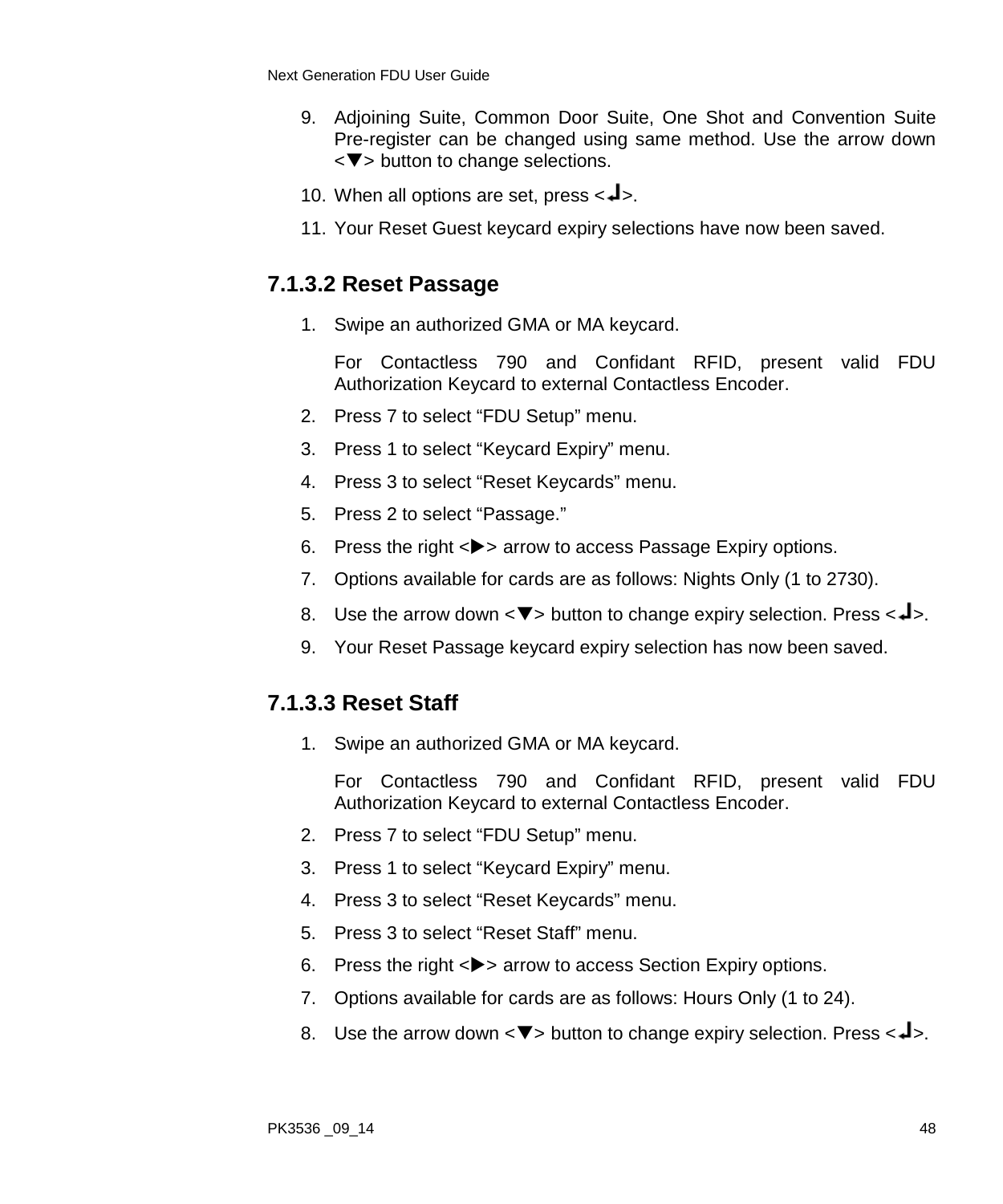- 9. Floor, Group, Zone, Area, Restricted Area, Bellman's Master, Grand Master, and Emergency can be changed using same method. Use the arrow down  $\langle \nabla \rangle$  button to change selections.
- 10. When all options are set, press  $\langle -1 \rangle$ .
- 11. Your Reset Guest keycard expiry selections have now been saved.

## **7.1.3.4 Staff Keycards**

1. Swipe an authorized GMA or MA keycard.

For Contactless 790 and Confidant RFID, present valid FDU Authorization Keycard to external Contactless Encoder.

- 2. Press 7 to select "FDU Setup" menu.
- 3. Press 1 to select "Keycard Expiry" menu.
- 4. Press 4 to select "Staff Keycards" menu.
- 5. Press the right  $\langle \rangle$  arrow to access Section Expiry options.
- 6. Options available for cards are as follows: Nights Only (1 to 2730).
- 7. Use the arrow down  $\langle \nabla \rangle$  button to change expiry selection. Press  $\langle \nabla \cdot \cdot \cdot \rangle$ .
- 8. Floor, Group, Zone, Area, Restricted Area, Bellman's Master, Grand Master, and Emergency can be changed using same method. Use the arrow down  $\langle \nabla \rangle$  button to change selections.
- 9. When all options are set, press  $\leftarrow \blacktriangle$ .
- 10. Your Staff keycard expiry selections have now been saved.

## **7.1.3.5 Load Factory Default**

1. Swipe an authorized GMA or MA keycard.

- 2. Press 7 to select "FDU Setup" menu.
- 3. Press 1 to select "Keycard Expiry" menu.
- 4. Press 5 to select "Load Factory Default."
- 5. This option will set all expiry menus to original factory settings. Press .<اله>
- 6. The reset factory settings have been restored.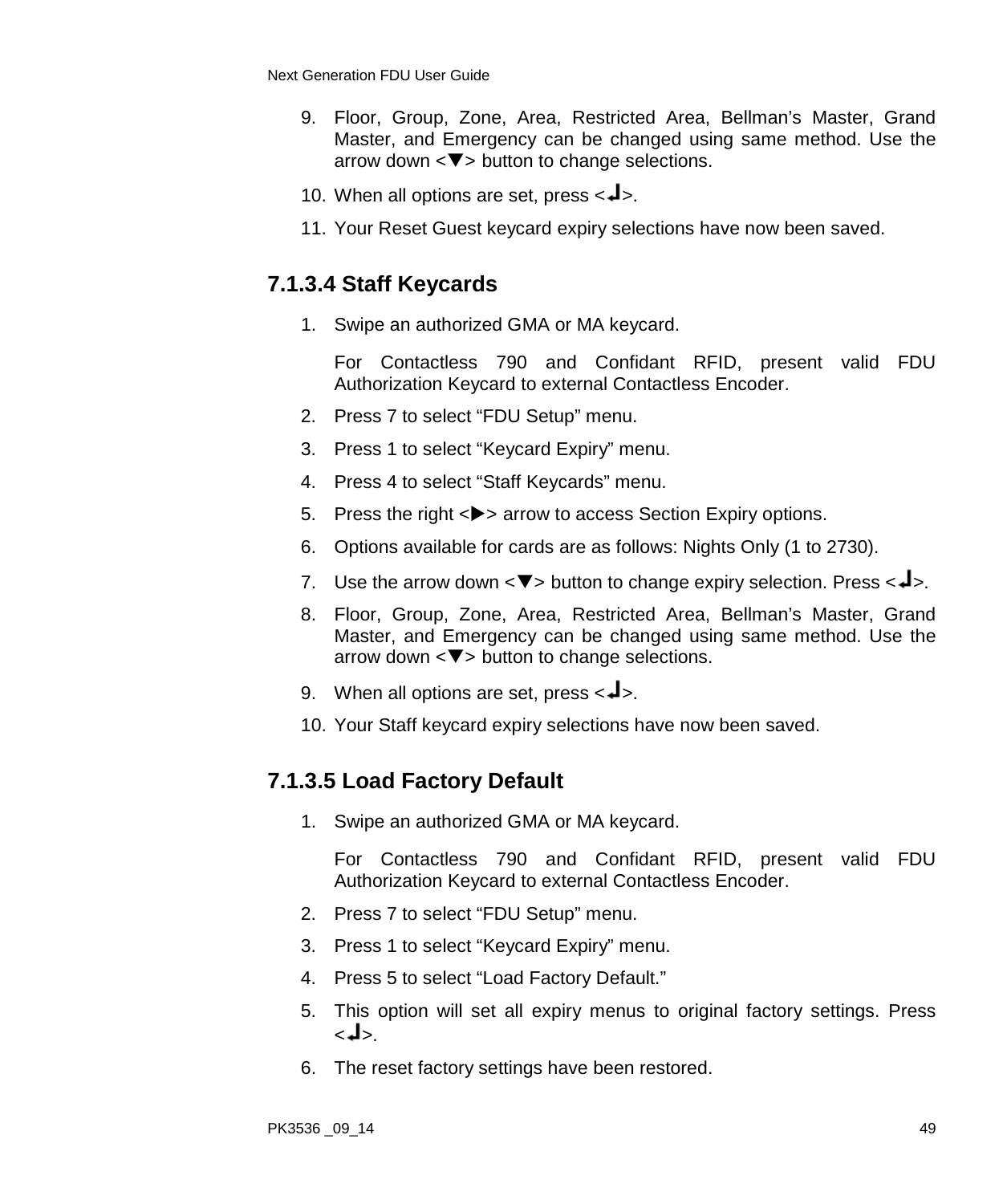## **7.2 FDU Features**

Certain features found within various menus in the FDU have different settings available to a GMA authorized user level keycard.

## **7.2.1 Look and Feel**

1. Swipe an authorized GMA keycard.

For Contactless 790 and Confidant RFID, present valid FDU Authorization Keycard to external Contactless Encoder.

- 2. Press 7 to select "FDU Setup" menu.
- 3. Press 2 to select "FDU Features" menu.
- 4. Press 1 to select "Look And Feel" menu.
- 5. Press the right <**>>** arrow to access Language options.
- 6. Use the arrow down  $\leq \blacktriangledown$  button to change Read Back with or with out entering room number.
- 7. Press the right  $\langle \rangle$  arrow to change w/o valid or w/valid options.
- 8. Use the arrow down  $\langle \nabla \rangle$  button to change Time Display.
- 9. Press the right  $\langle \rangle$  arrow to change U.S.A. standard 12 hour or International standard 24 hour setting.
- 10. Use the arrow down  $\langle \nabla \rangle$  button to change Hide Initial Setup.
- 11. Press the right  $\langle \rangle$  arrow to change Yes or No option. If unit looses power options to change date time can be hidden or viewed after FDU reboot.
- 12. When all options are set, press < $\blacktriangleleft$  >. Your selections have been saved.

## **7.3 Keycard Encoding**

### **7.3.1 Guest Keycards**

### **Options**

1. Swipe an authorized GMA keycard.

For Contactless 790 and Confidant RFID, present valid FDU Authorization Keycard to external Contactless Encoder.

2. Press 7 to select "FDU Setup" menu.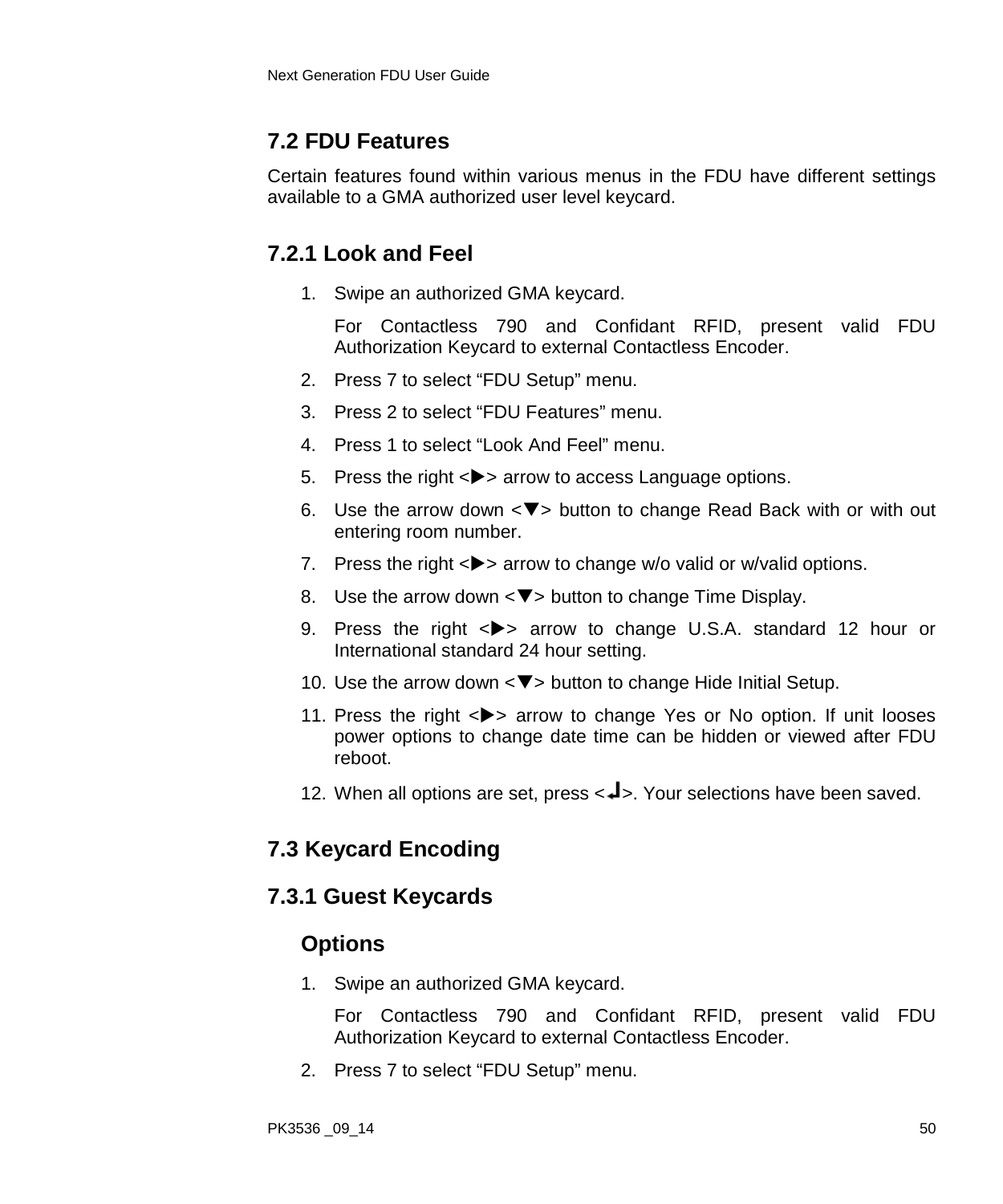- 3. Press 2 to select "FDU Features" menu.
- 4. Press 2 to select "Keycard Encoding" menu.
- 5. Press 1 to select "Guest Keycards" menu.
- 6. Press 1 to select "Options."
- 7. Press the right  $\langle \rangle$  arrow to access Folio. (Note: This option is only available for FDU's with Track 2 POS systems.)
	- Certain properties may use Folio Numbers for guests to make POS purchases. The Folio Number feature must be enabled in order for a folio number to be entered and encoded when issuing a Guest keycard.
- 8. Press the right <>> arrow to access Variable Expiry. Default= ON, this option allows you to change amount of nights when making keycard. With = Off for no prompt. FDU uses expiry set in memory.
- 9. Use the arrow down  $\langle \nabla \rangle$  button to change Checkout Time.
- 10. Manually type in time, press the right <**>>** arrow to change AM/PM.
- 11. Use the arrow down  $\langle \nabla \rangle$  button to change Salesman Lockout. Default= No. With = Yes, When guest card is swiped in Lock, without opening door, lock will flash green. Staff access will be blocked until guest card is used again.
- 12. Use the arrow down  $\langle \nabla \rangle$  button to change Disability Option. Default= No. Guest card is swiped in lock; the lock will blink green and stay unlocked for 4 seconds. With  $=$  Yes, Guest card is swiped in lock; the lock will blink green and stay unlocked for 15 seconds. This option is for 770/760 Lock Series Only.
- 13. When all options are set, press <<a>. Your selections have been saved.

#### **Guest Common Areas**

There are eight Guest Common Areas available. Guests may be granted access to all or only to some of these areas. Admission to the common areas can be granted automatically when the keycard is encoded. Alternatively, each time a keycard is made, the areas to which guests will be admitted can be selected. Each common area can be set to offer one of these choices.

1. Swipe an authorized GMA keycard.

For Contactless 790 and Confidant RFID, present valid FDU Authorization Keycard to external Contactless Encoder.

2. Press 7 to select "FDU Setup" menu.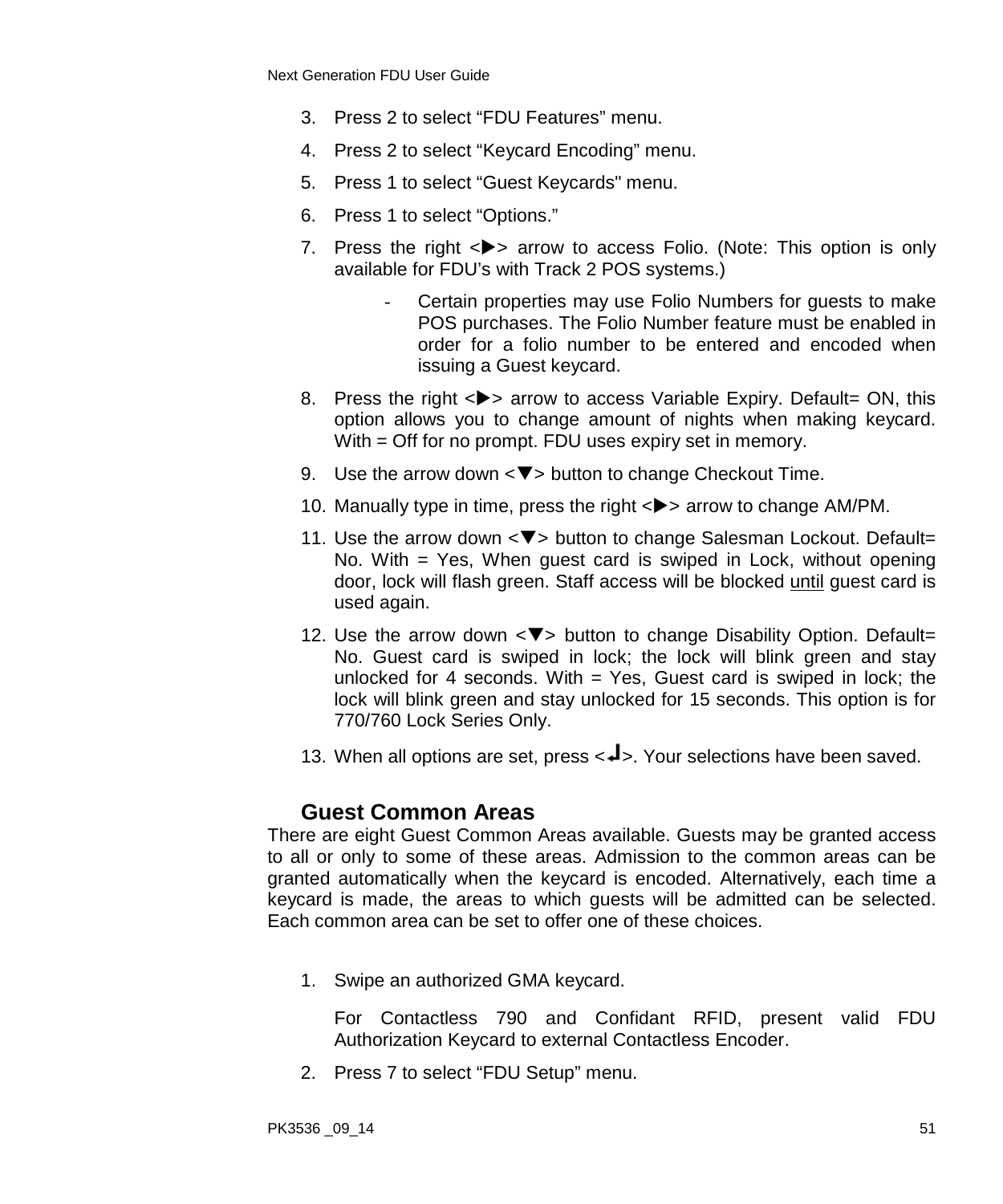- 3. Press 2 to select "FDU Features" menu.
- 4. Press 2 to select "Keycard Encoding" menu.
- 5. Press 1 to select "Guest Keycards" menu
- 6. Press 2 to select "Common Areas."
- 7. Press the right <**>>** arrow to Enable/Disable Common Areas.
- 8. Use the arrow down  $\langle \nabla \rangle$  button to change Each Guest Common Areas.
- 9. Guest Common Areas are from 1 to 8. Options are:
	- a. Yes= When guest card is made FDU prompts question of Yes/No to allow/disallow access to Specific Guest Common Area.
	- b. No= Specific Guest Common Area will not be encoded onto card, and will have no access.
	- c. Auto= Specific Common Area will not be asked when encoding guest card. The FDU will give automatic access to the Specific Common Area.
- 10. When all options are set, press < $\blacktriangleleft$  >. Your selections have been saved.

## **7.3.2 Staff Keycards**

### **Staff Common Areas**

There are sixteen Staff Common Areas available. Staff may be granted access to all or only some of these areas. Admission to the common areas can be granted automatically when the keycard is encoded. Alternatively, each time a keycard is made, the areas to which personnel will be admitted can be selected. Each common area can be set to offer one of these choices.

1. Swipe an authorized GMA keycard.

- 2. Press 7 to select "FDU Setup" menu.
- 3. Press 2 to select "FDU Features" menu.
- 4. Press 2 to select "Keycard Encoding" menu.
- 5. Press 2 to select "Staff Keycards" menu
- 6. Press 1 to select "Staff Common Areas."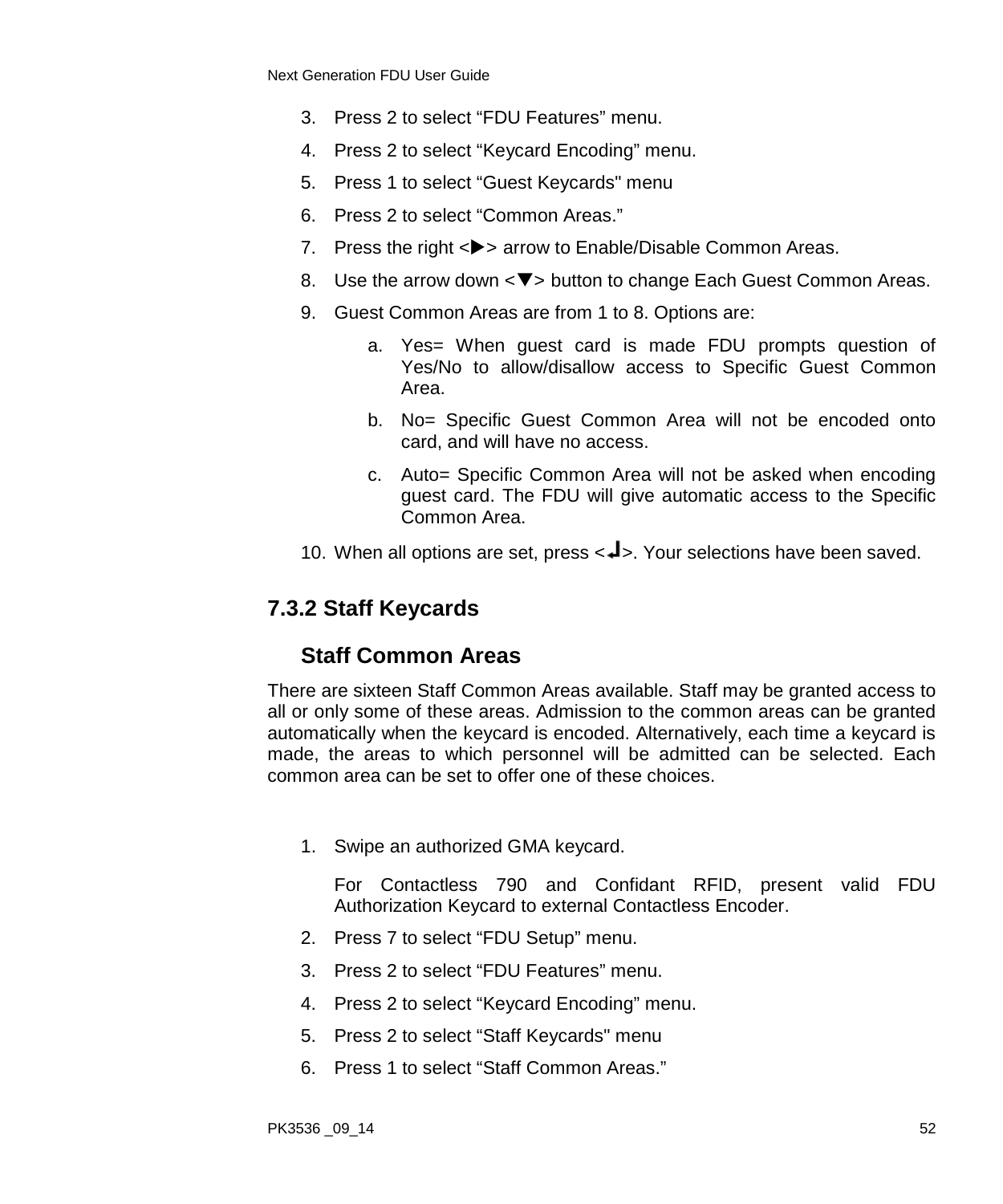- 7. Press the right <**>>** arrow to Enable/Disable Common Areas.
- 8. Use the arrow down  $\langle \nabla \rangle$  button to change Each Staff Common Areas.
- 9. Staff Common Areas are from 1 to 16. Options are:
	- a. Yes= When staff card is made FDU prompts question of Yes/No to allow/disallow access to Specific Staff Common Area.
	- b. No= Specific Staff Common Area will not be encoded onto card, and will have no access.
	- c. Auto= Specific Common Area will not be asked when encoding guest card. The FDU will give automatic access to the Specific Common Area.
- 10. When all options are set, press <<a>. Your selections have been saved.

## **Guest Common Areas** (for Staff keycards)

Staff can be given automatic access to a selection among the eight Guest Common Areas available. When this option is enabled, the selected Guest Common Areas are encoded on each staff keycard.

1. Swipe an authorized GMA keycard.

- 2. Press 7 to select "FDU Setup" menu.
- 3. Press 2 to select "FDU Features" menu.
- 4. Press 2 to select "Keycard Encoding" menu.
- 5. Press 2 to select "Staff Keycards" menu
- 6. Press 2 to select "Guest Common Areas."
- 7. Press the right <**>>** arrow to Enable/Disable Common Areas.
- 8. Use the arrow down  $\leq$   $\blacktriangledown$  button to change Each Guest Common Areas.
- 9. Guest Common Areas are from 1 to 8. Options are:
	- a. Yes= When Staff card is made FDU prompts question of Yes/No to allow/disallow access to Specific Guest Common Area.
	- b. No= Specific Guest Common Area will not be encoded onto card, and will have no access.
	- c. Auto= Specific Common Area will not be asked when encoding guest card. The FDU will give automatic access to the Specific Common Area.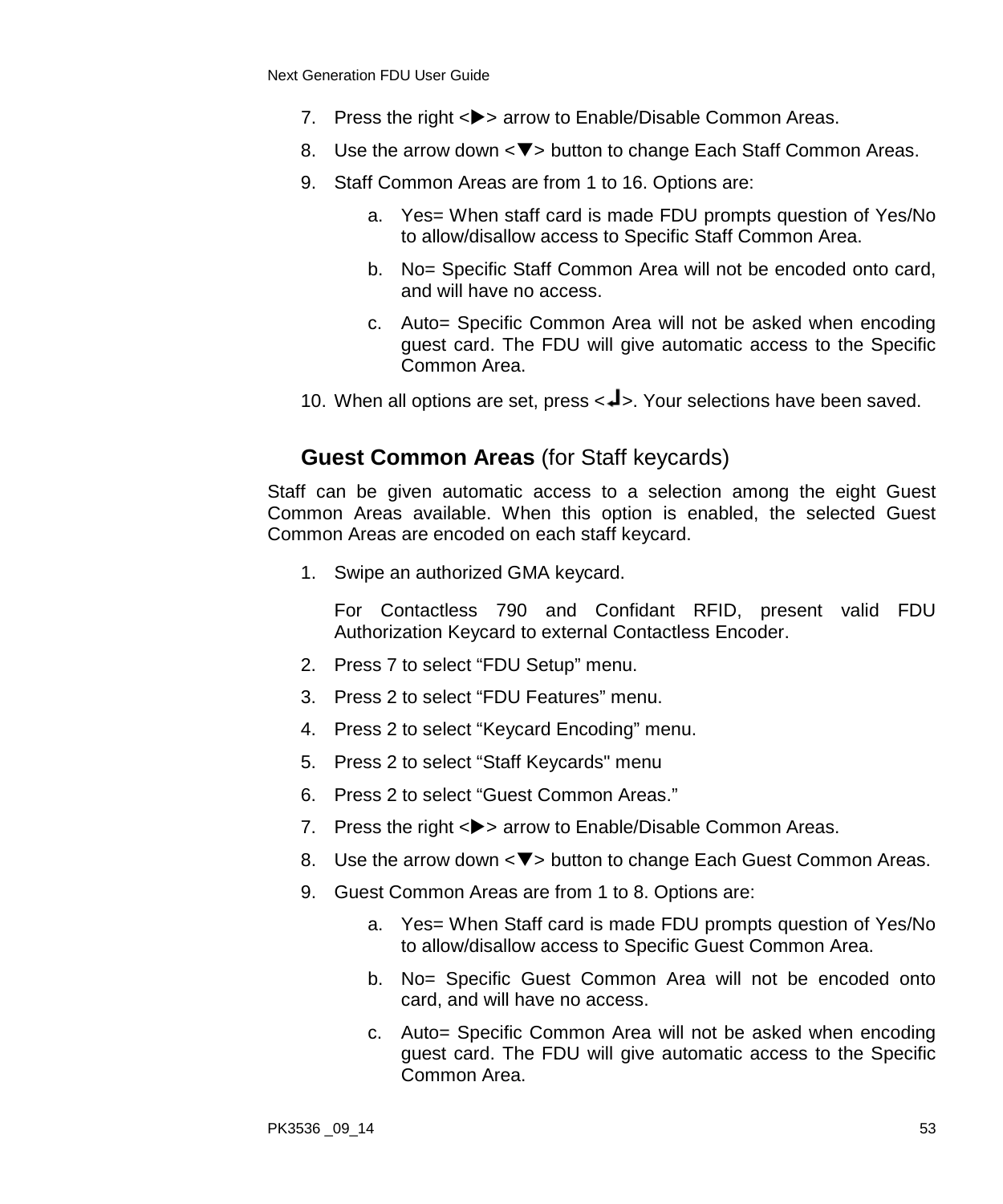10. When all options are set, press <<>>>>>>>>. Your selections have been saved.

#### **Fixed Timezones**

There are six fixed time zones that can be used to limit staff access to any lock in the system, except for the RAC Model 3.5, 4 and 4XT Card Readers.

1. Swipe an authorized GMA keycard.

- 2. Press 7 to select "FDU Setup" menu.
- 3. Press 2 to select "FDU Features" menu.
- 4. Press 2 to select "Keycard Encoding" menu.
- 5. Press 2 to select "Staff Keycards" menu.
- 6. Press 3 to select "Fixed Timezones."
- 7. Press the right <**>>** arrow to Enable/Disable Fixed Timezones.
- 8. Timezone setup is as follows: Timezone-1 12am to 4am, Timezone-2 4am to 8am, Timezone-3 8am to 12pm, Timezone-4 12pm to 4pm, Timezone-5 4pm to 8 pm, Timezone-6 8pm to 12am.
- 9. Use the arrow down  $\langle \nabla \rangle$  button to change Each Timezone.
- 10. Timezones are from 1 to 6. Options are:
	- a. Yes= When Staff card is made FDU prompts question of Yes/No to allow/disallow access to Guest Rooms for Specific Timezone selected.
	- b. No= Specific Timezone will not be encoded onto card, and will have no access.
	- c. Auto= Specific Timezone will not be asked when encoding staff card. The FDU will give automatic access to the Specific Timezone.
- 11. When all options are set, press <<>>>>>>>. Your selections have been saved.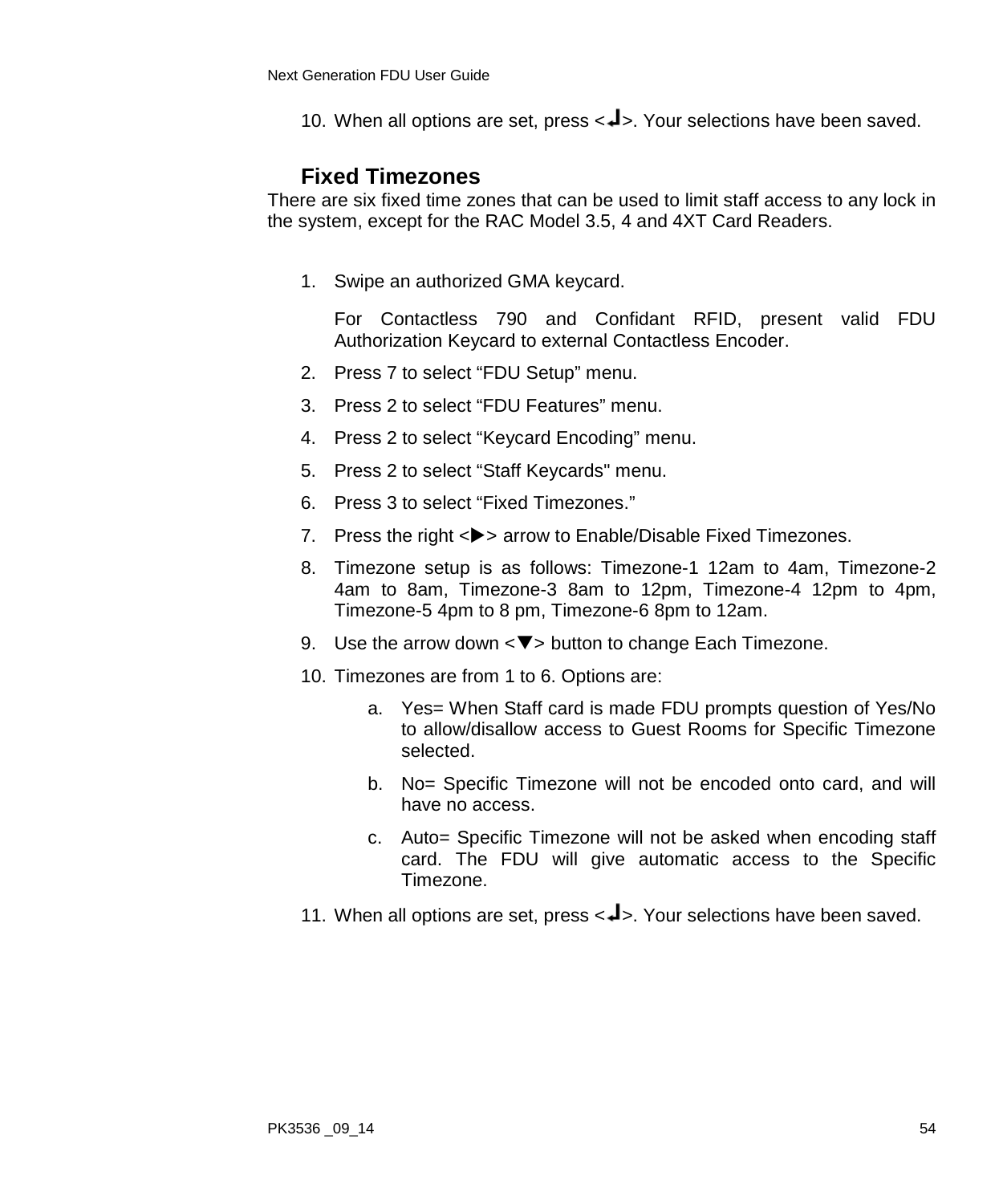## **7.4 FDU Configuration**

## **7.4.1 Adjust DST**

The internal time on the Front Desk Unit is set when it is initialized. The FDU maintains this time, which is always local Standard Time, which it encodes on keycards and can download to the locks as required. *Do not adjust internal time according to seasonal time changes.*

1. Swipe an authorized GMA keycard.

For Contactless 790 and Confidant RFID, present valid FDU Authorization Keycard to external Contactless Encoder.

- 2. Press 7 to select "FDU Setup" menu.
- 3. Press 2 to select "FDU Features" menu.
- 4. Press 3 to select "FDU Configuration" menu.
- 5. Press 1 to select "Adjust DST."
- 6. Press the right  $\langle \rangle$  arrow to change DST options.
- 7. System Time should be set in U.S.A. standard time
- 8. Press the right <**>>** arrow to change Yes / No option.
- 9. Local time: should be 1 hour ahead with <star> after time. This would mean unit is set for DST. DST begins  $2^{nd}$  Sunday @ 2am of March, ends 1<sup>st</sup> Sunday @ 2am of November.
- 10. When option is set, press  $\langle -\vert \cdot \rangle$ . Your selection has been saved.

### **7.4.2 Timeouts**

The time-out is the period of time between operations during which the Front Desk Unit remains authorized, before returning to the main screen and requiring the swipe of a new authorization keycard or PIN.

1. Swipe an authorized GMA keycard.

- 2. Press 7 to select "FDU Setup" menu.
- 3. Press 2 to select "FDU Features" menu.
- 4. Press 3 to select "FDU Configuration" menu.
- 5. Press 2 to select "Timeouts."
- 6. FDU timeouts between keycards, 1 to 20 min. Type in desired minutes.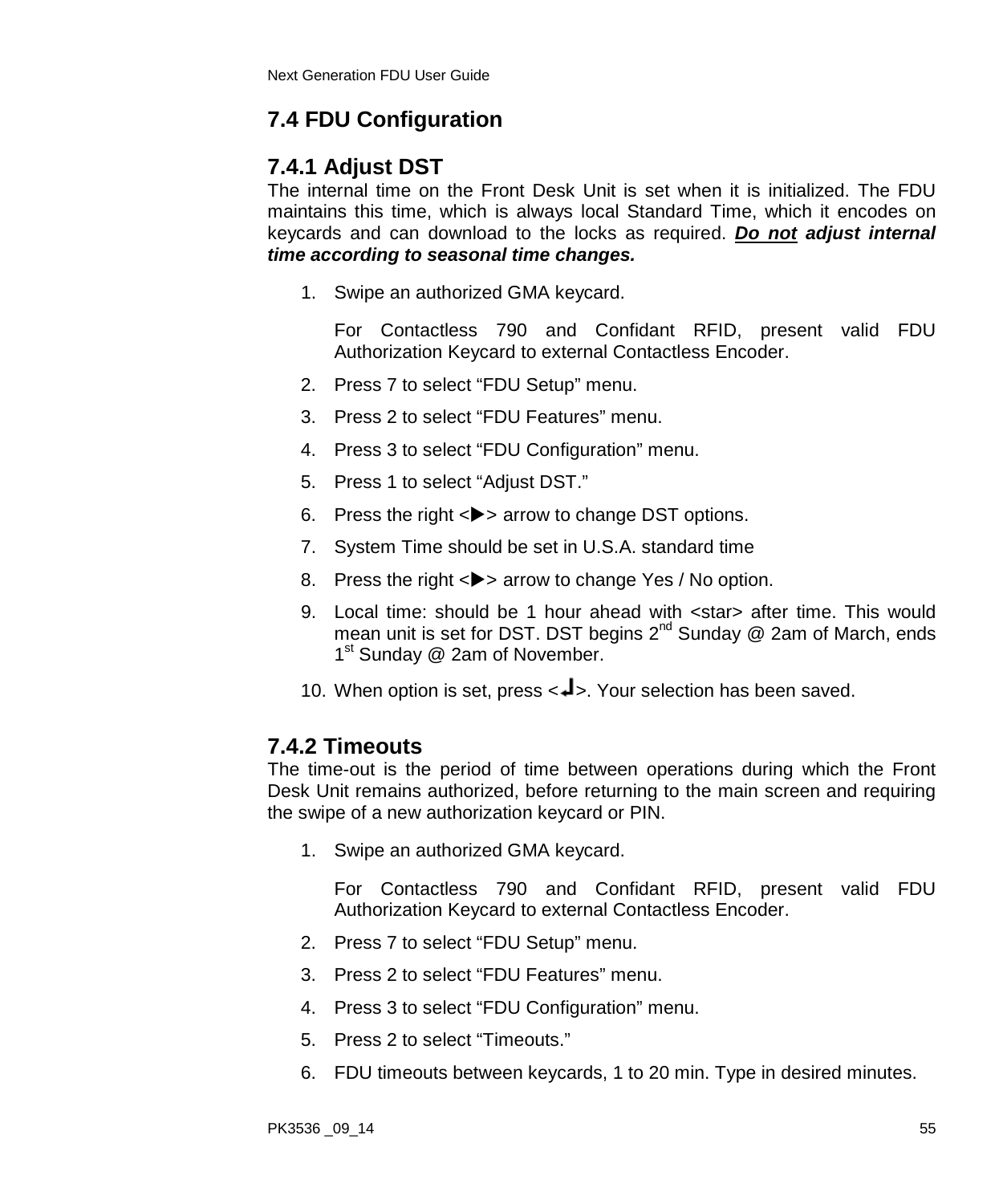- 7. Arrow down  $\leq \blacktriangledown$  button to change Keystroke, 1 to 20min. type in desired minutes.
- 8. Arrow down  $\leq$  button to change PMS, 1 to 60min. type in desired minutes
- 9. When all options are set, press  $\leftarrow$  >. Your selections have been saved.

## **7.4.3 PMS Options**

Allows the FDU to be used with various Property Management Systems available by third party vendors. These options are to be used only for the Standard (direct) interface configuration, and only by the technician installing the interface. For the Gateway II (indirect) interface configuration, the factory default value must be used.

1. Swipe an authorized GMA keycard.

For Contactless 790 and Confidant RFID, present valid FDU Authorization Keycard to external Contactless Encoder.

- 2. Press 7 to select "FDU Setup" menu.
- 3. Press 2 to select "FDU Features" menu.
- 4. Press 3 to select "FDU Configuration" menu.
- 5. Press 3 to select "PMS Options.
- 6. Press the right  $\langle \rangle$  arrow to change Baud Rate option.
- 7. Arrow down  $\langle \nabla \rangle$  to change LRC. Press the right  $\langle \rangle$  arrow to adjust.
- 8. Arrow down  $\langle \nabla \rangle$  to change SOF. Press the right  $\langle \rangle$  arrow to adjust.
- 9. When all options are set, Press  $\leftarrow$  >. Your selections have been saved.

### **7.4.4 Miscellaneous Options**

1. Swipe an authorized GMA keycard.

- 2. Press 7 to select "FDU Setup" menu.
- 3. Press 2 to select "FDU Features" menu.
- 4. Press 3 to select "FDU Configuration" menu.
- 5. Press 4 to select "Miscellaneous Options."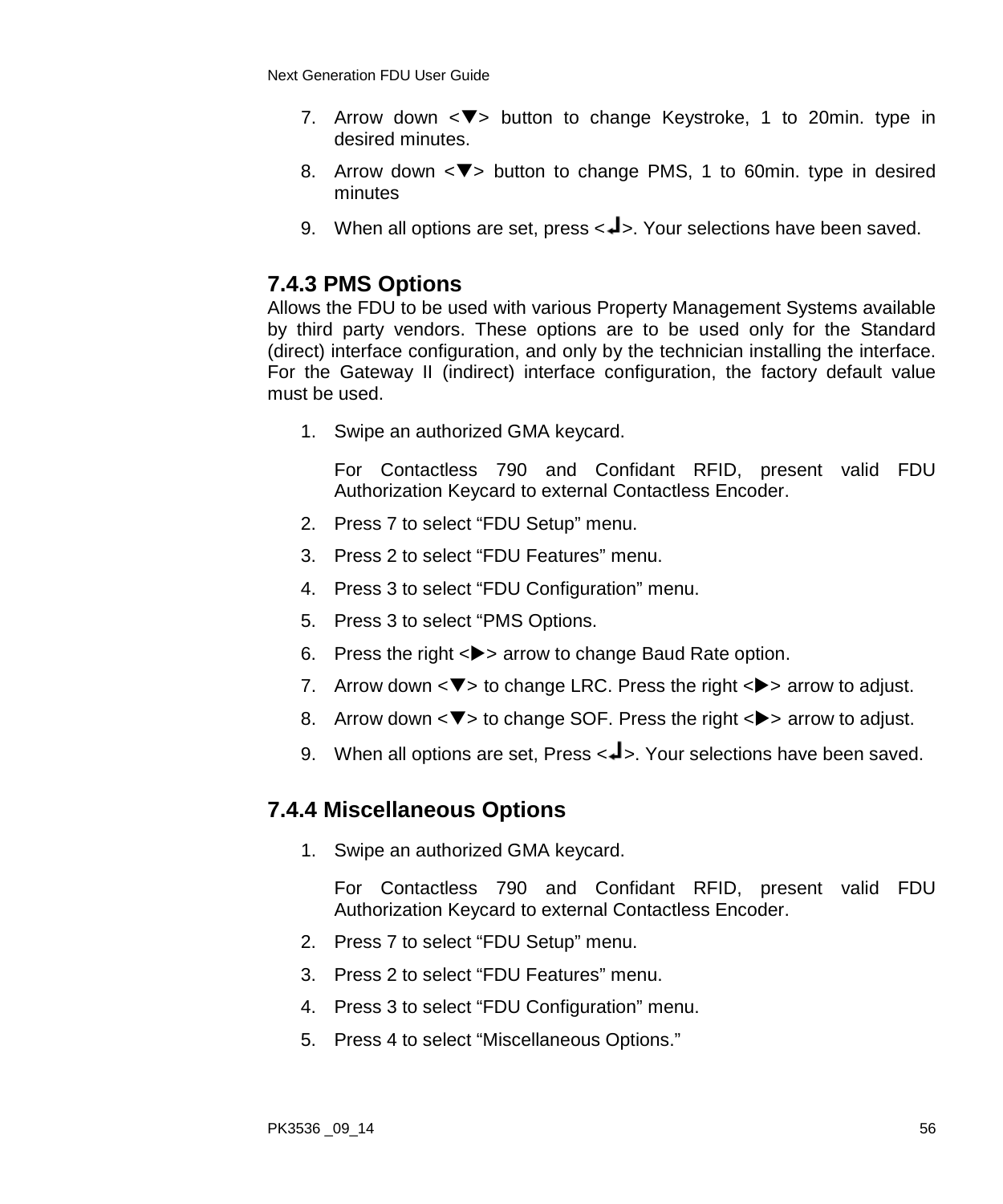- 6. Press the right  $\langle \bullet \rangle$  arrow to change PA Level Enable. With this option enabled, FDU can now make PA keycard. See: Staff Keycard Chapter 6.
- 7. Arrow down  $\langle \mathbf{V} \rangle$  to change POS. Press the right  $\langle \mathbf{V} \rangle$  arrow to adjust.
- 8. Arrow down  $\langle \nabla \rangle$  to change Accept PIN? Press the right  $\langle \rangle$  arrow to adjust. Yes = FDA keycard can be replaced by entering PIN# into FDU. See: Staff Keycard Chapter 6.
- 9. Arrow down  $\langle \nabla \rangle$  to change Create PIN? Press the right  $\langle \rangle$  arrow to adjust. Yes = When making Authorization keycard, you can assign a unique PIN# for the keycard being made. See: Staff Keycard Chapter 6.
- 10. Arrow down  $\leq$  to change Folio/Track 2 enable/disable. This is available for FDU-B units only. When enabled Guest keycards (all types) will have ability to create number to track ...
- 11. When all options are set, press <<a>>>>L>. Your selections have been saved.

## **7.4.5 Lock Options**

For North American Standard Hotel Setup, these functions are not to be used.

1. Swipe an authorized GMA keycard.

- 2. Press 7 to select "FDU Setup" menu.
- 3. Press 2 to select "FDU Features" menu.
- 4. Press 4 to select "Lock Options" menu.
- 5. Press the right <**>>** arrow to change Common Door Privacy Override. Yes= with this function enabled, once Common Door lock is programmed. If the lock has the deadbolt engaged, the guest keycard will override the deadbolt. No= with function off, once lock is programmed, if lock has deadbolt engaged, guest card will not gain entry.
- 6. Arrow down  $\langle \nabla \rangle$  to Change Privacy Override. Press the right  $\langle \rangle$ arrow to activate Yes / No Option.
- 7. Press the right  $\langle \rangle$  arrow to change Yes / No option. This function enables the option to use Global Privacy Override Option.
- 8. Arrow down  $\leq$   $\blacktriangledown$  to change Global Privacy Override. Press the right <> arrow to activate Yes / No Option.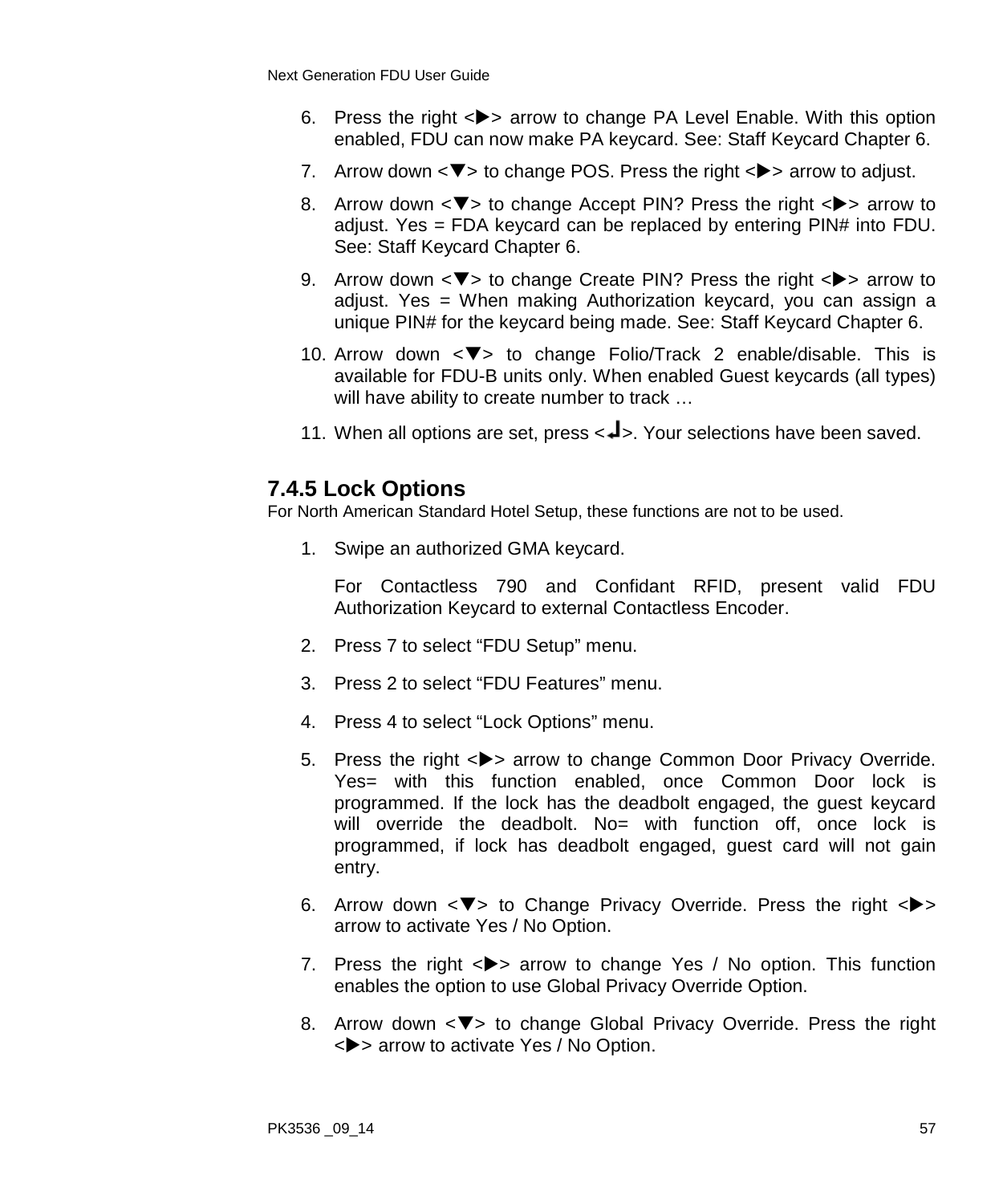- 9. Global Privacy Override Option Features: With this function enabled, Guest cards will override the Common Door Suite as well as the Guest Room Door, if either lock has Deadbolt Engaged. This function allows the Staff "Section" keycard to override Common Door Suite and Guest Room Door when used.
- 10. Local time: should be 1 hour ahead with <star> after time. This would mean unit is set for DST. DST begins  $2^{nd}$  Sunday @ 2am of March, ends 1<sup>st</sup> Sunday @ 2am of November.
- 11. When option is set, press  $\langle -\rangle$ . Your selections have been saved.

#### **7.4.6 Flexible Timezones**

The RAC Models 3.5, 4 and 4XT and the Contactless 790 and Confidant RFID Lock do not use the Fixed Time Zones that can be encoded on a Staff keycard. Instead, the RAC models have their own set of 8 Flexible Time Zones, which are defined in the settings of the FDU and downloaded to the memory of the RAC when it is programmed.

Guest, Staff and Passage keycards can be assigned to one of the Flexible Time Zones that are programmed into the Model 3.5, 4 and 4XT RACs and the Contactless 790 and Confidant RFID Lock.

Each Flexible Time Zone consists of four intervals that can be individually selected. All keycards of the appropriate type (Guest, Staff or Passage) will be valid during the intervals in the assigned Flexible Time Zone, and are not valid (access denied) outside of those intervals. The Passage keycard swiped outside the intervals will put the door in Passage mode at the proper time.

1. Swipe an authorized GMA keycard.

- 2. Press 7 to select "FDU Setup" menu.
- 3. Press 2 to select "FDU Features" menu.
- 4. Press 5 to select "Flexible Timezones" menu.
- 5. Press the right  $\langle \rangle$  arrow to change Timezone# options are 1 to 8.
- 6. Arrow down  $\langle \nabla \rangle$  to change Times, press the right  $\langle \rangle$  arrow.
- 7. Type in Start Time 6:00a (example). Press the right  $\langle \rangle$  arrow to change am/pm.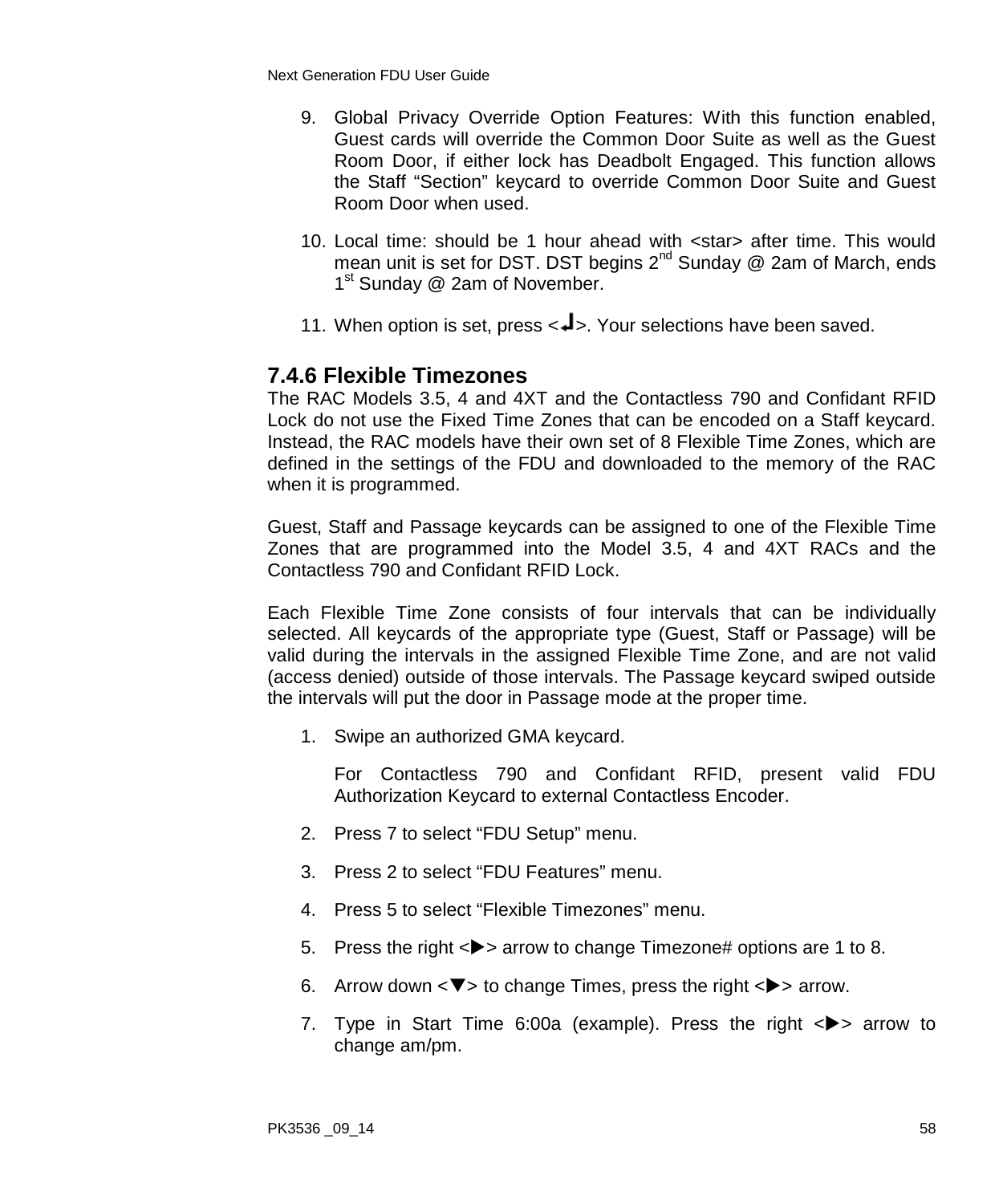- 8. Arrow down  $\langle \nabla \rangle$  to change End Time type 10:00. Press the right  $\langle \rangle$ arrow. Change to pm. When Start/End is set, press  $\leftarrow$   $\rightarrow$ .
- 9. The FDU screen should now display the changes made for Timezone #1.
- 10. When all Timezones are set, press  $\langle -1 \rangle$ . Your selections have been saved. (Note: Timezone settings are only used in Remote Access Controller.)

## **7.4.7 Load Factory Default**

1. Swipe an authorized GMA keycard.

For Contactless 790 and Confidant RFID, present valid FDU Authorization Keycard to external Contactless Encoder.

- 2. Press 7 to select "FDU Setup" menu.
- 3. Press 2 to select "FDU Features" menu.
- 4. Press 6 to select "Load Factory Features" menu.
- 5. Note: This feature will re-load all default settings on FDU.
- 6. Press  $\leq$ **J** $>$  Your selection has been saved.

### **7.5 PIN Management**

The PIN can be used by new or existing employees if agreed to by the administrator, as an alternative to using an authorization keycard. The PIN is a 4 to 8 digit code selected by either the administrator or the employee, or can be suggested by the FDU.

To ease access to the FDU, an employee having a PIN may access the FDU without their authorization keycard. Instead of swiping a keycard, the PIN is entered using the FDU keypad.

| Type of creator        | Type of FDU users allowed to have a PIN |
|------------------------|-----------------------------------------|
| <b>General Manager</b> | Programming, Bellman, Front Desk, POS   |
| Master                 | Front Desk, POS                         |

1. Swipe an authorized GMA keycard.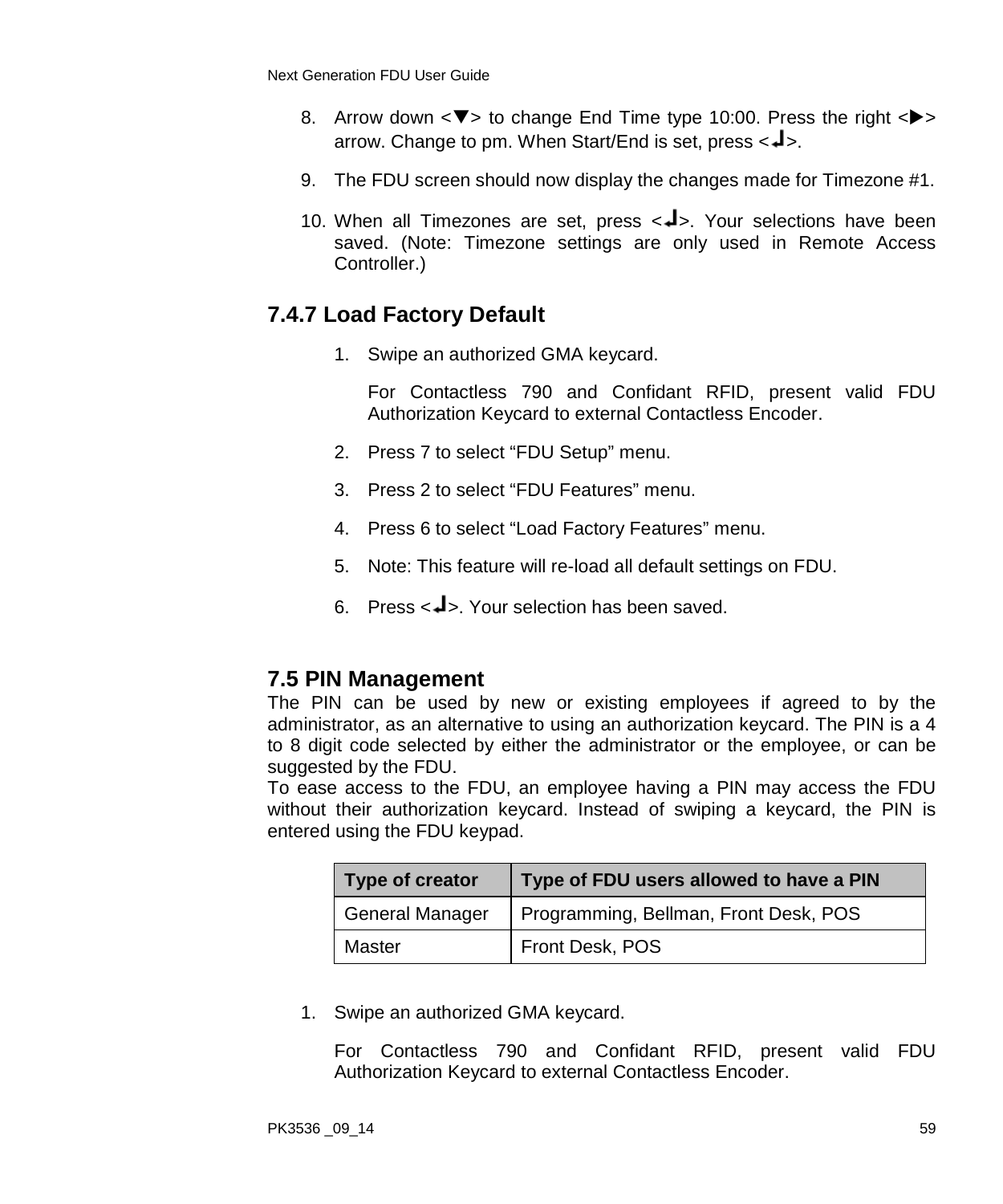- 2. Press 7 to select "FDU Setup" menu.
- 3. Press 2 to select "FDU Features" menu.
- 4. Press 3 to select "PIN Management" menu.
- 5. Swipe or present a Front Desk Authorization keycard.
- 6. FDU will display the Authorization # 55 (example) and will display the assigned PIN# 1234 (example) (Note: If FDA keycard does not have a PIN# you can assign one by Selecting Add PIN? Option Yes.)
- 7. Use the arrow down  $\langle \nabla \rangle$  button to Modify PIN? (Note: You do not need to modify the current PIN# used. This is extra feature to change or cancel PIN# if needed.)
- 8. Press the right  $\langle \rangle$  arrow to change No / Yes option.
- 9. Use the arrow down  $\langle \nabla \rangle$  button to Operation.

Option 1 Press 0 to Change PIN#

- a. Use the arrow down  $\langle \nabla \rangle$  button to change PIN#
- b. Note: FDU generates random PIN# which you may use, or manually enter new PIN#. Minimum 4 digits, maximum 8 digits. Press  $\langle -1 \rangle$ .
- c. You cannot use PIN# that is currently in use, also FDU will prompt you to re-assign a revoked PIN#. Press  $\leftarrow$  to confirm PIN change.
- d. FDU will display PIN successfully changed. Re-swipe keycard to confirm changes.
- Option 2 Press 1 to Revoke PIN#
	- a. Press  $\leftarrow \mathbf{J}$
	- b. This feature will deny FDU access using PIN# assigned to Front Desk Authorization Keycard #55 (example). However the FDA #55 Keycard will still work in FDU.
	- c. Press  $\lt\neq$  to confirm PIN change.
	- d. FDU will display: PIN successfully revoked. Re-swipe keycard to confirm changes.
- 10. Your selections have been saved.

### **7.6 System Technology**

An FDU can be configured to encode only magstripe keycards (for 700, 710, 760,770 and 710-11 locks) or Mifare (contactless) keycards for the Contactless 790 and Confidant RFID or both.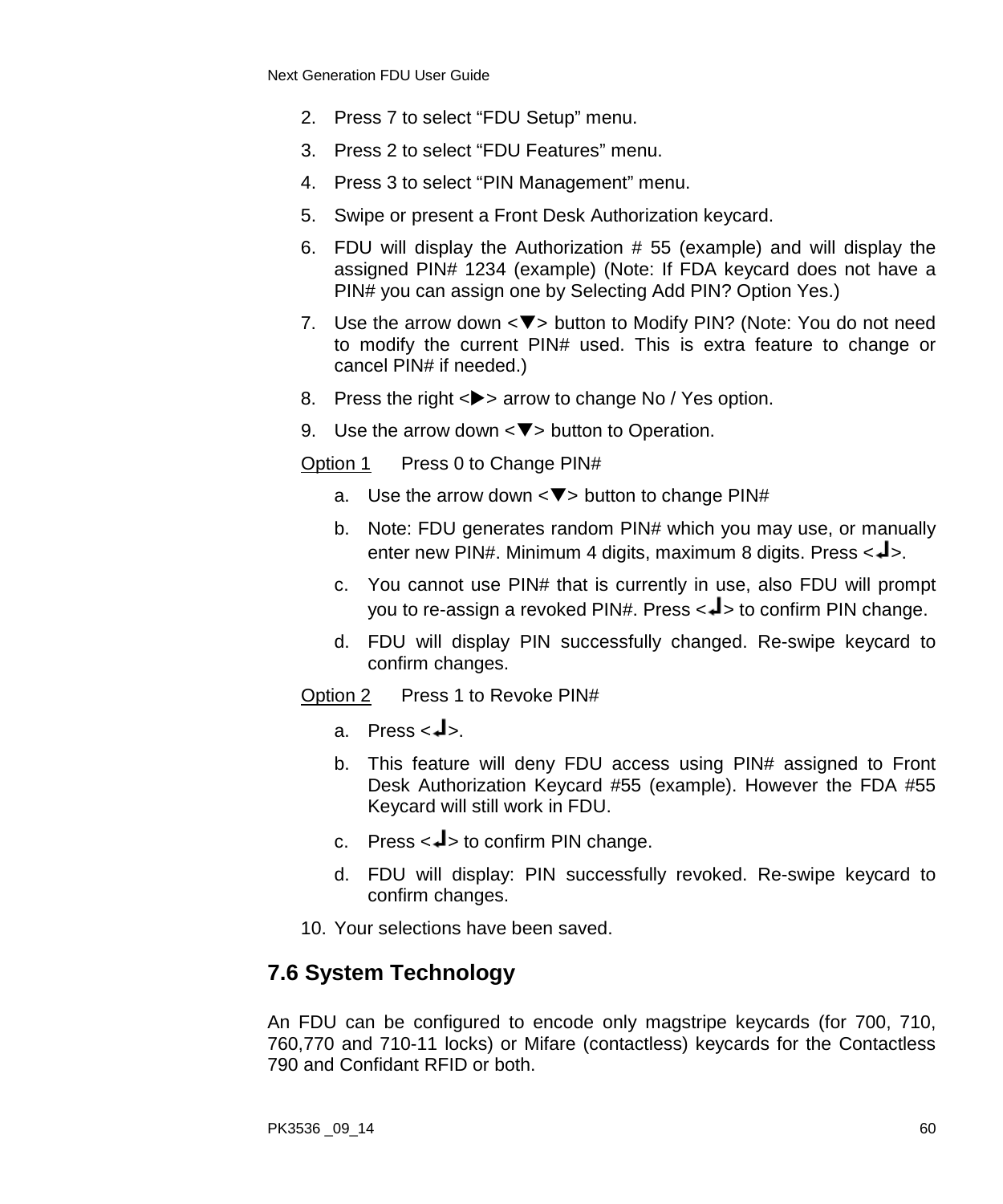1. Swipe an authorized GMA keycard.

For Contactless 790 and Confidant RFID, present valid FDU Authorization Keycard to external Contactless Encoder.

- 2. Press 7 to select "FDU Setup" menu.
- 3. Press 4 to select "System Technology" menu.
- 4. Press the left  $\leq$  or the right  $\leq$  arrow to select the System Technology:
	- Mag: Magstripe Encoding only
	- CSC: Contactless Encoding only
	- **Dual: Magstripe and Contactless Encoding**

## **7.7 Volume**

1. Swipe an authorized GMA keycard.

For Contactless 790 and Confidant RFID, present valid FDU Authorization Keycard to external Contactless Encoder.

- 2. Press 7 to select "FDU Setup" menu.
- 3. Press 5 to select "Volume" menu.
- 4. Press the up  $\langle \blacktriangle \rangle$  arrow to increase volume level or the down  $\langle \blacktriangledown \rangle$ arrow to decrease volume level.
- 5. Press  $\lt\downarrow$  to save the new volume setting. (Note: Volume can also be adjusted without using keycard. Simply press arrow up or down at main screen. Then press  $\leftarrow$  when done.)

## **7.8 Contrast**

1. Swipe an authorized GMA keycard.

- 2. Press 7 to select "FDU Setup" menu.
- 3. Press 6 to select "Contrast" menu.
- 4. Press the left  $\langle \blacktriangleleft \rangle$  arrow to lighten contrast level or the right  $\langle \blacktriangleright \rangle$  arrow to darken contrast level.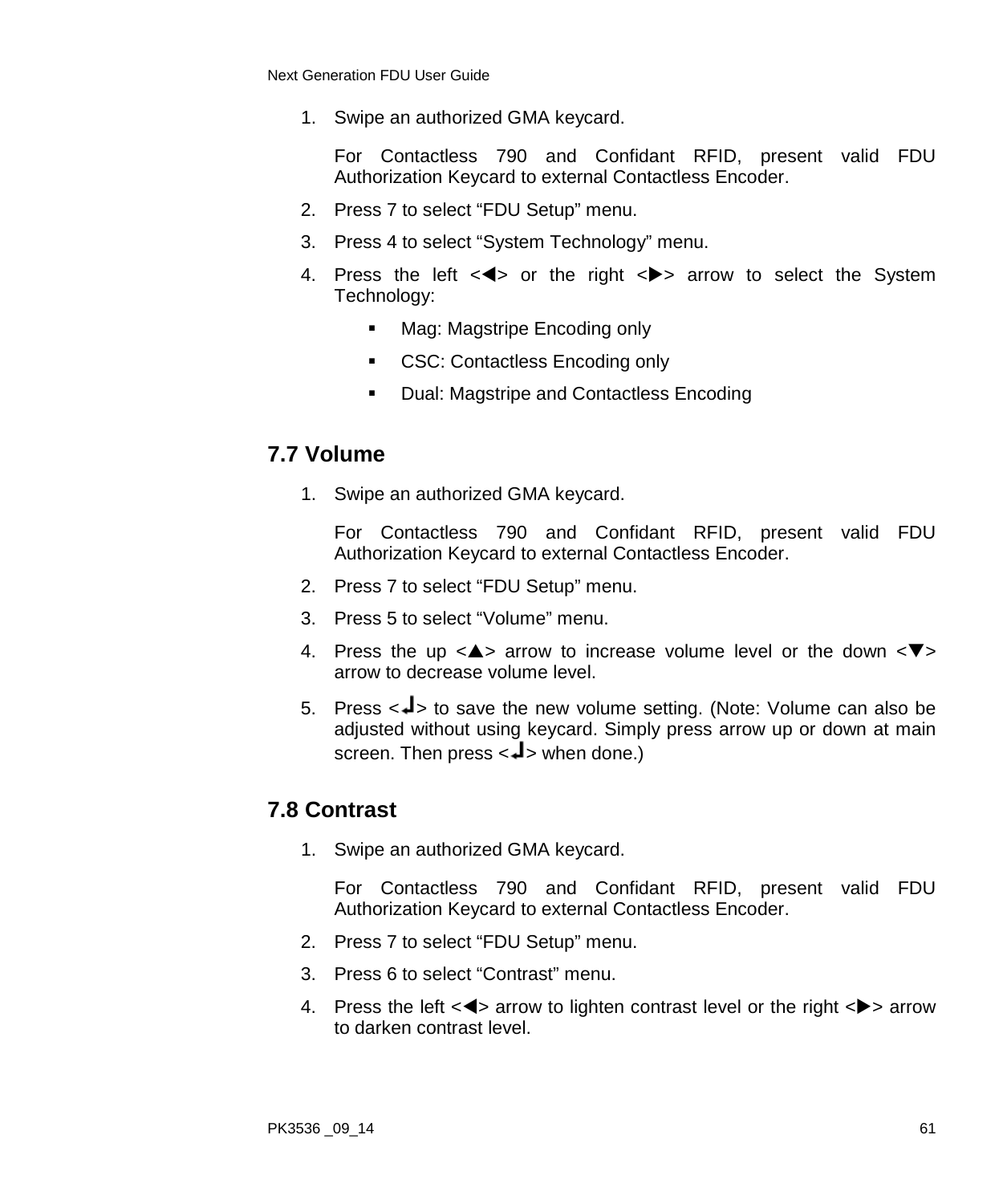5. Press <<>>> to save the new contrast setting. (Note: Contrast can also be adjusted without using keycard. Simply press arrow left or right at main screen. Then press  $<$ **J** $>$  when done.)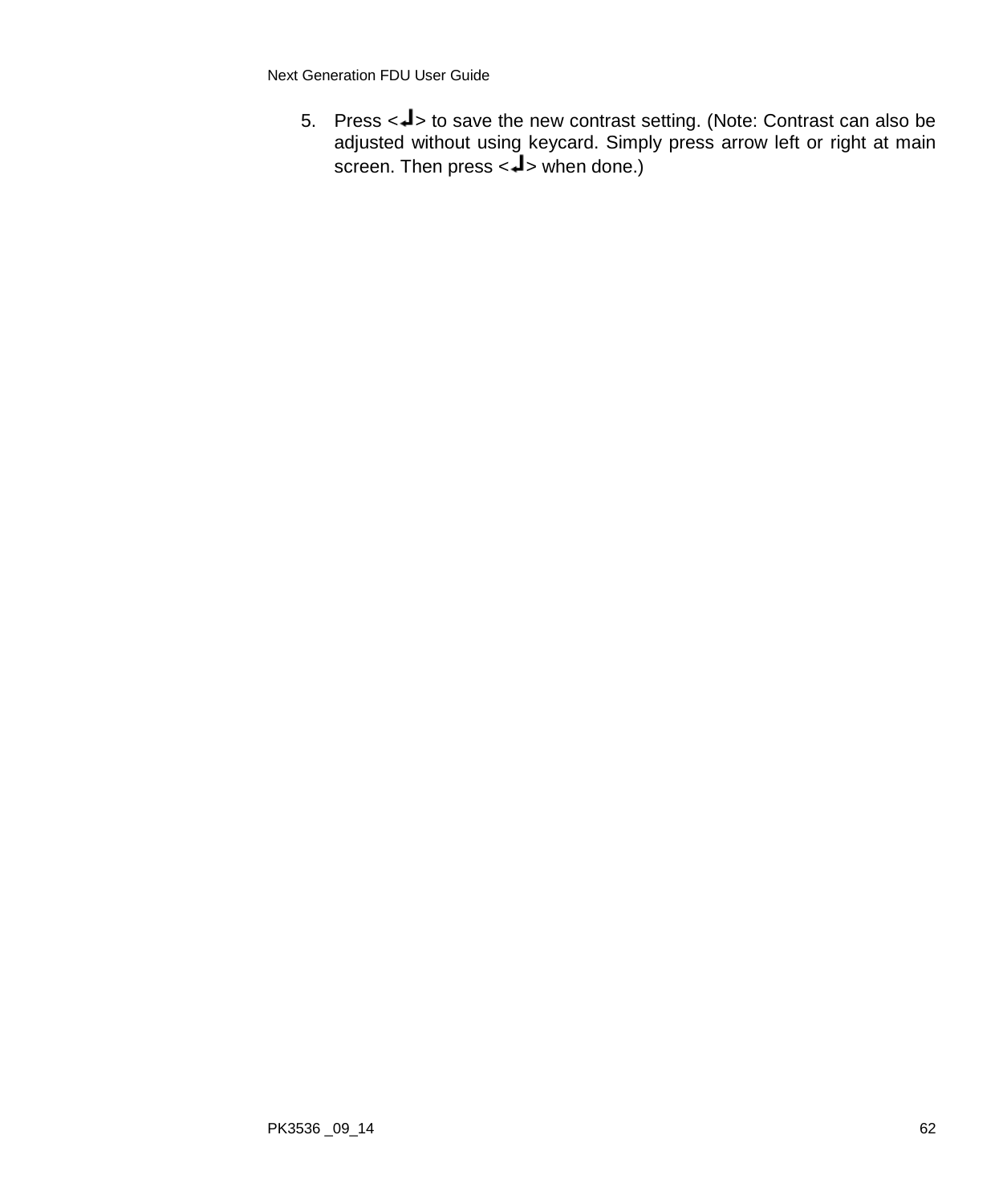## **Chapter 8 Programming**

## **8.1 Lock Programming**

## **8.1.1 Program Guest Room Addresses**

- 1. If this is a first time installation, or if battery power to the lock has been interrupted, insert the Initialization keycard in the lock. The red and green L.E.D.'s should flash, then the green L.E.D. should flash once more. Note: If the lock has already been Initialized you will not see a response. Swipe lock with the Programming keycard, if the Green L.E.D. stays on you can begin the following steps.)
- 2. Swipe an authorized GMA, MA or PA keycard or enter PA PIN#.

- 3. Press 8 to select "Programming" menu.
- 4. Press 1 to select "Lock" menu.
- 5. Press 1 to select "Program Addresses" menu.
- 6. Type in Room Number 100 (example) to be used.
- 7. Consult the Planning Form to determine the desired Staff Submaster Level addresses for the lock.
- 8. Use the arrow down  $\langle \nabla \rangle$  button to add Staff Submaster Levels.
- 9. For Section type 1 (example).
- 10. Note: Staff Flexible Timezone option is not available for regular guest room doors. Only used for RAC unit; when Remote Access Controller is programmed as guest room number this feature can be used. Staff Flexible Timezones must be preset prior to selecting Timezone. See Chapter 7 FDU setup.
- 11. When all options are set press  $\langle -1 \rangle$ . FDU is ready to send new configuration.
- 12. Swipe a Programming keycard into lock (or present keycard to the reader, for the Contactless 790 and Confidant RFID). Solid Green L.E.D. will come on activating program mode in lock.
- 13. Connect the communication cable from the FDU, firmly onto lock and press  $\langle 1 \rangle$  on the FDU. The following message is displayed:
- 14. "Communication Successfully Completed. Press any key to continue."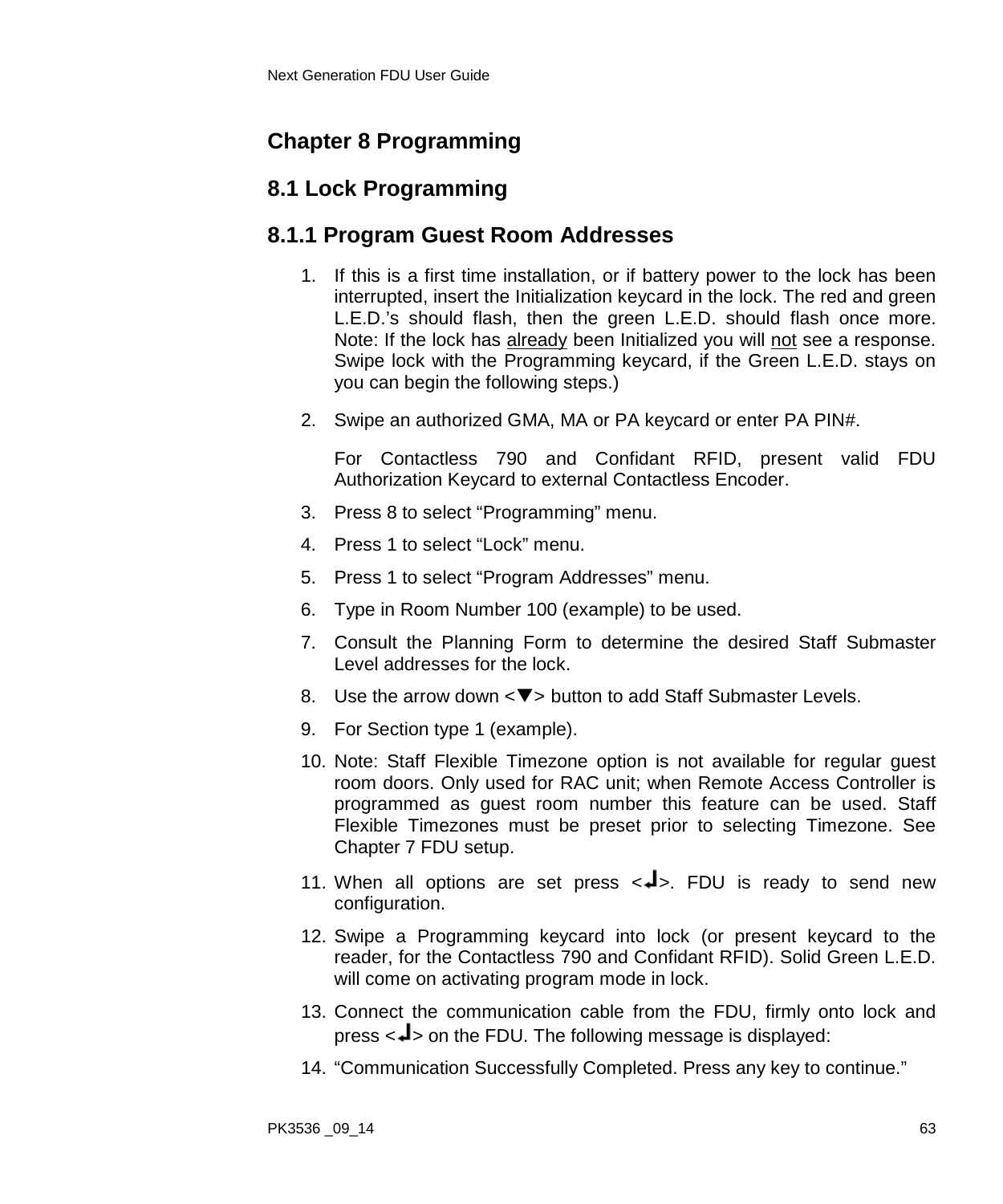15. The lock is now programmed as Room 100 with Staff Section #1 access.

#### **8.1.2 Reset Addresses**

This step is done after the guest lock has been programmed with a Room Number: See 8.1.1. This step sends valid Staff Level Address from good working lock to newly installed lock on door.

Note: This step should not be done if Backup Keycards have been preset in all guest room doors.

1. Swipe an authorized GMA, MA or PA keycard or enter PA PIN#.

- 2. Press 8 to select "Programming" menu.
- 3. Press 1 to select "Lock" menu.
- 4. Press 2 to select "Reset Addresses" menu.
- 5. FDU screen will display: "Ready to receive valid addresses."
- 6. At good working lock (usually lock next door) Swipe a Programming keycard into lock (or present keycard to the reader, for the Contactless 790 and Confidant RFID). Solid Green L.E.D. will come on activating program mode in lock.
- 7. Connect the communication cable from the FDU, firmly onto lock and press  $\langle -\vert >$  on the FDU. The following message is displayed:
- 8. "Communication Successfully Completed." Press < $\blacktriangleleft$ >.
- 9. You can now see the current active Staff Level cards in use.
- 10. Press  $\lt\downarrow$  on the FDU. The following message is displayed:
- 11. "Ready to send new configuration."
- 12. At the newly installed lock. Swipe a Programming keycard into lock (or present keycard to the reader, for the Contactless 790 and Confidant RFID). Solid Green L.E.D. will come on activating program mode in lock.
- 13. Connect the communication cable from the FDU, firmly onto lock and press  $\langle 1 \rangle$  on the FDU. The following message is displayed:
- 14. "Communication Successfully Completed." Press < $\blacktriangleleft$ >.
- 15. The lock now has valid working Staff Level Addresses.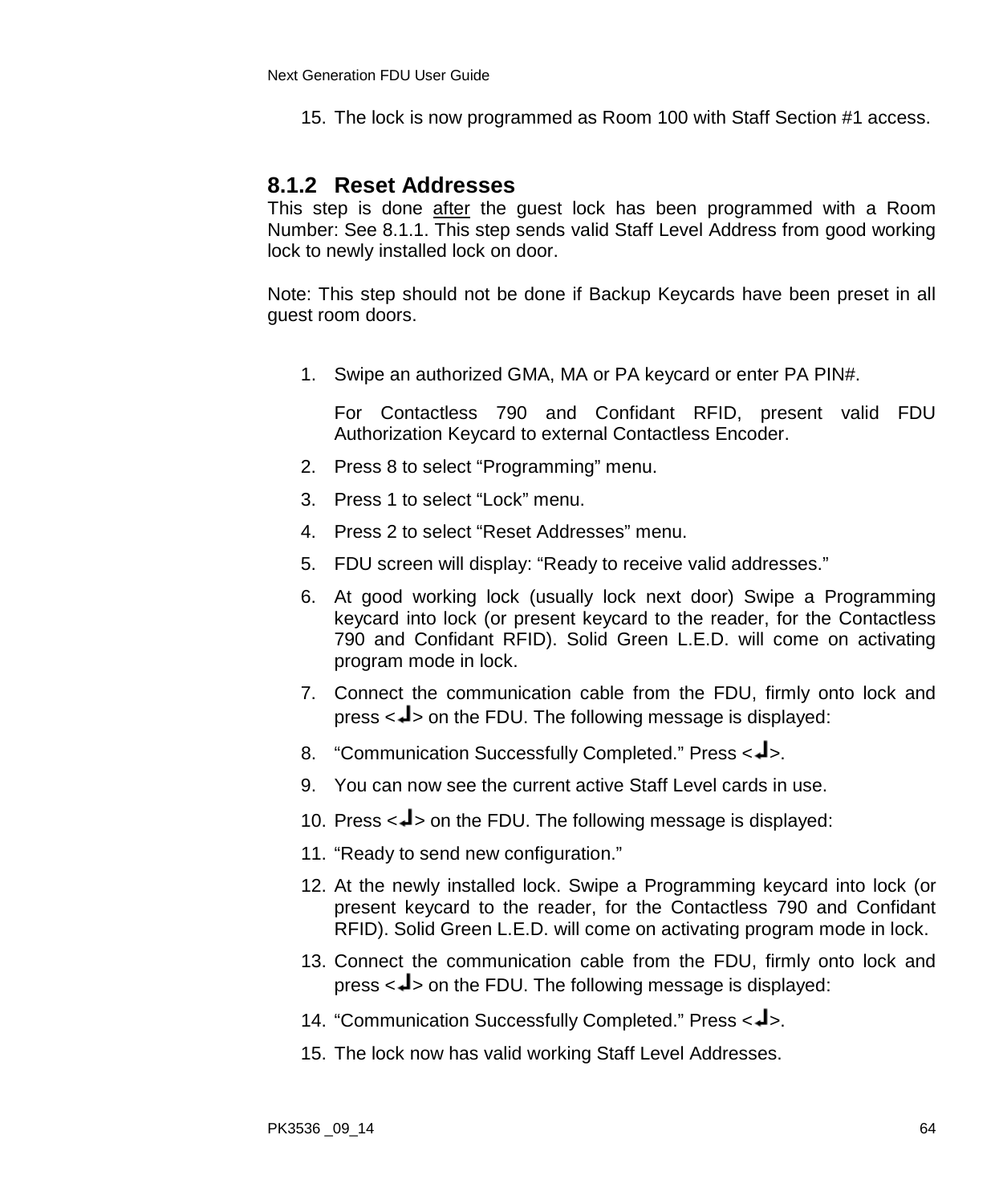## **8.1.3 Program Common Door Suites**

**In order to use Common Doors or Inner Doors, The FDU must be configured** *prior* **to shipping/installation at factory**

## **STEP 1 - Program Common Door**

If this is a first time installation, or if battery power to the lock has been interrupted, insert the Initialization keycard in the lock. The red and green L.E.D.'s should flash, then the green L.E.D. should flash once more.

1. Swipe an authorized GMA, MA or PA keycard or enter PA PIN#.

For Contactless 790 and Confidant RFID, present valid FDU Authorization Keycard to external Contactless Encoder.

- 2. Press 8 to select "Programming" menu.
- 3. Press 1 to select "Lock" menu.
- 4. Press 3 to select "Program Common Door Suites" menu.
- 5. Press the right <**>>** arrow to change door type to Common
- 6. Use the arrow down  $\langle \nabla \rangle$  button to select room number. Type in room # 151(example)
- 7. Use the arrow down  $\langle \nabla \rangle$  button to select Staff Submaster options.
- 8. When all options are set, press  $\langle -1 \rangle$ . FDU is ready to send new configuration.
- 9. Swipe a Programming keycard into lock (or present keycard to the reader, for the Contactless 790 and Confidant RFID). Solid Green L.E.D. will come on activating program mode in lock.
- 10. Connect the communication cable from the FDU, firmly onto lock and press  $\langle -1 \rangle$  on the FDU. The following message is displayed:
- 11. "Communication Successfully Completed. Press any key to continue."
- 12. The lock is now programmed as Common Door Suite #151.

## **STEP 2 - Program Inner Door**

If this is a first time installation, or if battery power to the lock has been interrupted, insert the Initialization keycard in the lock. The red and green L.E.D.'s should flash, then the green L.E.D. should flash once more.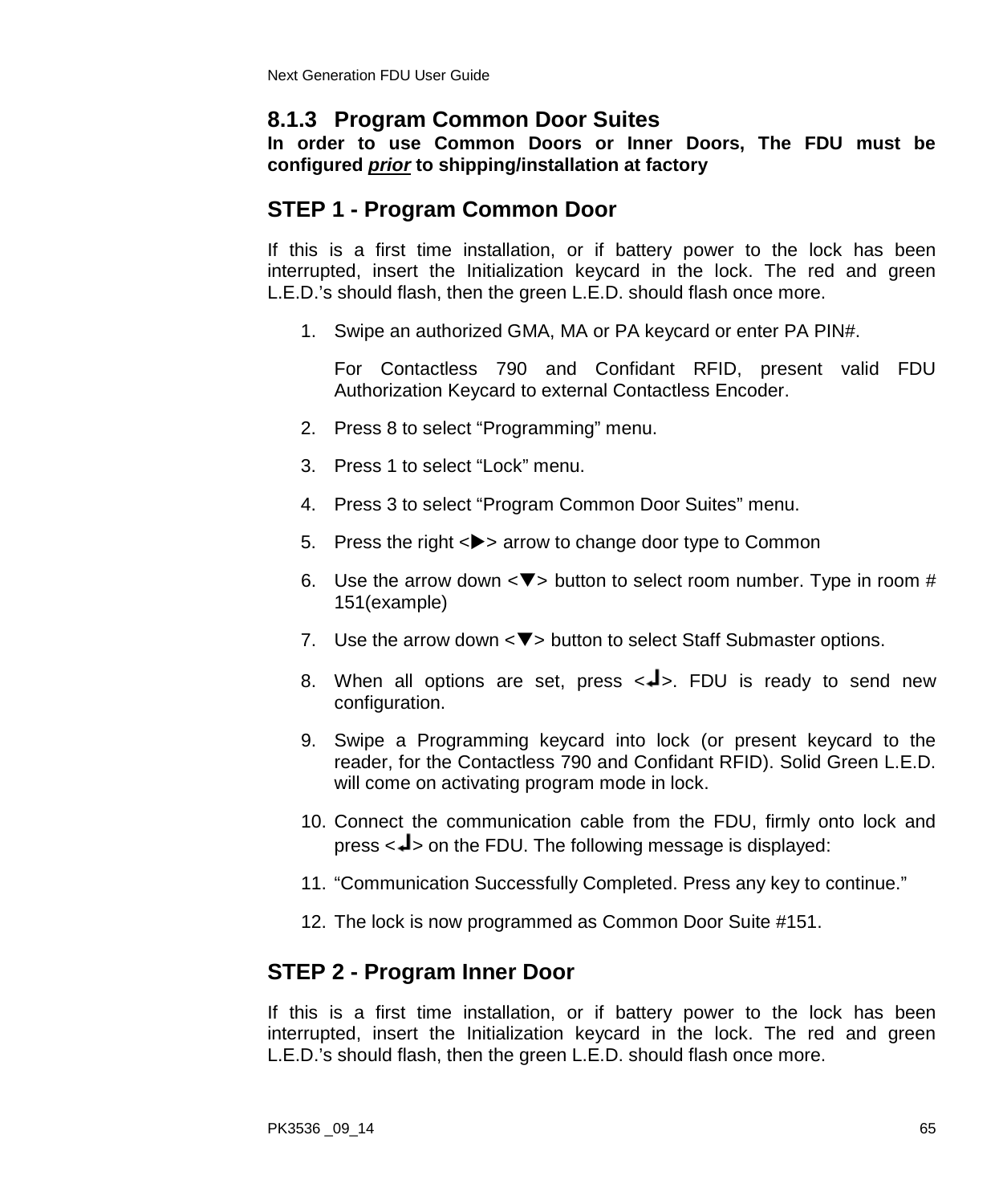1. Swipe an authorized GMA, MA or PA keycard or enter PA PIN#.

For Contactless 790 and Confidant RFID, present valid FDU Authorization Keycard to external Contactless Encoder.

- 2. Press 8 to select "Programming" menu.
- 3. Press 1 to select "Lock" menu.
- 4. Press 3 to select "Program Common Door Suites" menu.
- 5. Press the right  $\langle \rangle$  arrow to change door type to Inner
- 6. Use the arrow down  $\langle \nabla \rangle$  button to select room number. Type in room # 152(example)
- 7. Use the arrow down  $\langle \nabla \rangle$  button to select Staff Submaster options.
- 8. When all options are set, press  $\langle -1 \rangle$ . FDU is ready to send new configuration.
- 9. Swipe a Programming keycard into lock (or present keycard to the reader, for the Contactless 790 and Confidant RFID). Solid Green L.E.D. will come on activating program mode in lock.
- 10. Connect the communication cable from the FDU, firmly onto lock and press  $\langle 1 \rangle$  on the FDU. The following message is displayed: "Communication Successfully Completed. Press any key to continue."
- 11. The Lock is now programmed as Inner Door Suite #152.

#### **8.1.4 Program Common Areas**

**The Guest and/or Staff Areas keycards must be pre-configured in order to work in the Common Area Door(s). See Chapter 7.**

### **STEP 1 - Program Common Areas for Ilco Kaba Lock**

If this is a first time installation, or if battery power to the lock has been interrupted, insert the Initialization keycard in the lock. The red and green L.E.D.'s should flash, then the green L.E.D. should flash once more.

1. Swipe an authorized GMA, MA or PA keycard or enter PA PIN#.

- 2. Press 8 to select "Programming" menu.
- 3. Press 1 to select "Lock" menu.
- 4. Press 4 to select "Program Common Areas" menu.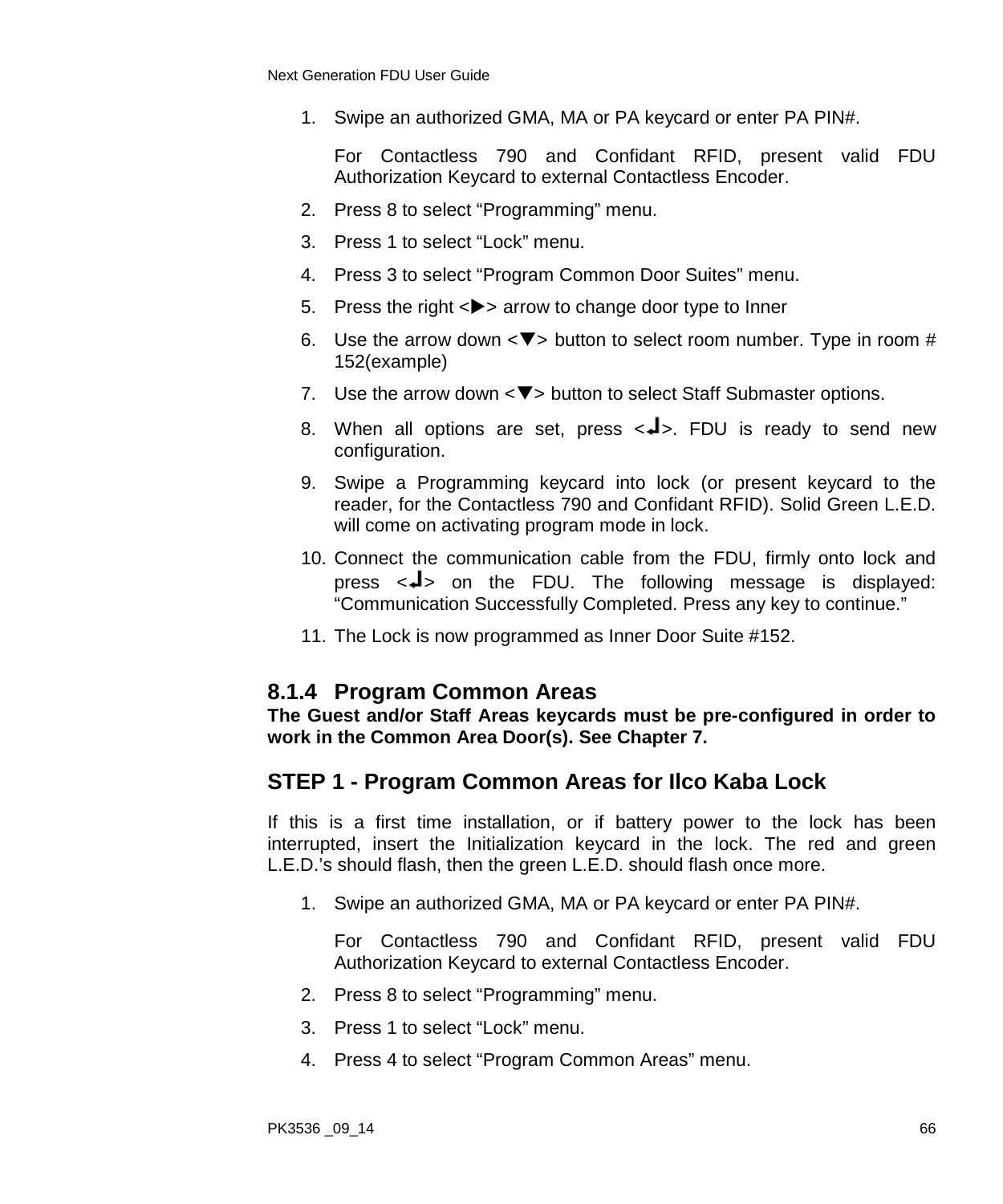- 5. Press the right  $\langle \bullet \rangle$  arrow to change Area Type Guest/Staff. Note: Only one type of Common Area Guest or Staff can be chosen per lock.
- 6. Use the arrow down  $\langle \nabla \rangle$  button to select Area Number(s)
- 7. Press the right  $\langle \rangle$  arrow to add Guest/Staff Area #.
- 8. Press the right  $\langle \rangle$  arrow to change option Yes = Enabled, No = Disabled.
- 9. When all options are set, press  $\lt \neq$ .
- 10. Guest Flex, Staff Flex, and Passage Flex Not available for Ilco Kaba Lock.
- 11. Press  $\langle -1 \rangle$ . FDU display: FDU is ready to send new configuration.
- 12. Swipe a Programming keycard into lock (or present keycard to the reader, for the Contactless 790 and Confidant RFID). Solid Green L.E.D. will come on activating program mode in lock.
- 13. Connect the communication cable from the FDU, firmly onto lock and press  $\langle -\vert$  on the FDU. The following message is displayed:
- 14. "Communication Successfully Completed. Press any key to continue."
- 15. The Lock is now programmed as a Guest or Staff Common Area.

#### **STEP 2 - Program Common Areas for RAC (Remote Access Controller)**

If this is a first time installation, insert the Initialization keycard in the RAC swipe reader. The red and green L.E.D.'s should flash, then the green L.E.D. should flash once more.

1. Swipe an authorized GMA, MA or PA keycard or enter PA PIN#.

- 2. Press 8 to select "Programming" menu.
- 3. Press 1 to select "Lock" menu.
- 4. Press 4 to select "Program Common Areas" menu.
- 5. Press the right <**>>** arrow to change Area Type Guest/Staff. Note: Only one type of Common Area Guest or Staff can be chosen per RAC.
- 6. Use the arrow down  $\langle \nabla \rangle$  button to select Area Number(s)
- 7. Press the right  $\langle \rangle$  arrow to add Guest/Staff Area #.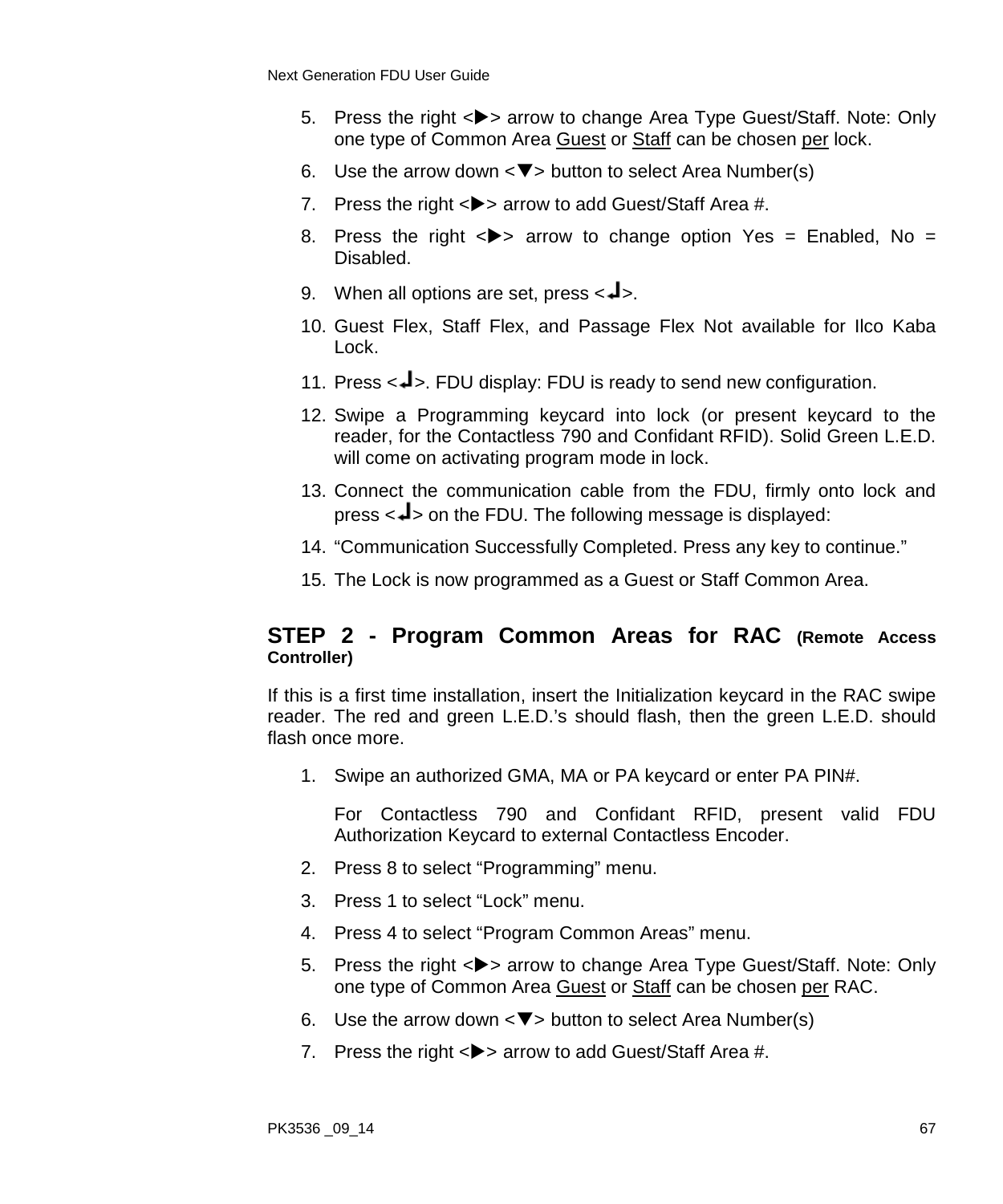- 8. Press the right  $\langle \rangle$  arrow to change option Yes = Enabled, No = Disabled.
- 9. When all options are set, press  $\leftarrow \blacktriangle$ .
- 10. Use the arrow down  $\langle \nabla \rangle$  button to select Timezone Type:
- 11. Note: Flexible Timezones must be preset prior to selecting Timezone options. See Chapter 7 FDU Setup.
- 12. Guest Flexible Timezone–When used sets the time the Guest keycards will work in RAC unit. Note: if not used/selected the default is Active.
- 13. Staff Flexible Timezone–When used sets the time the Staff keycards will work in RAC unit. Note: if not used/selected the default is Active.
- 14. Passage Flexible Timezone–When used sets the time the RAC unit will remain unlocked, keycards not needed to open door. Note: if not used/selected the default is disabled.
- 15. Press the right <**>>** arrow to add Guest/Staff/Passage Area Timezone #.
- 16. When all options are set press  $\langle -\frac{1}{2} \rangle$ .
- 17. Press  $\leftarrow \rightarrow$  again; FDU is ready to send new configuration.
- 18. Connect the DB9 Male/Female Straight communication cable from the FDU, firmly onto RAC and press  $\leftarrow$  > on the FDU. The following message is displayed:
- 19. "Communication Successfully Completed. Press any key to continue."
- 20. The RAC is now programmed as a Guest or Staff Common Area.

### **8.1.5 Program Restricted Areas**

If this is a first time installation, or if battery power to the lock has been interrupted, insert the Initialization keycard in the lock. The red and green L.E.D.'s should flash, then the green L.E.D. should flash once more.

1. Swipe an authorized GMA, MA or PA keycard or enter PA PIN#.

- 2. Press 8 to select "Programming" menu.
- 3. Press 1 to select "Lock" menu.
- 4. Press 5 to select "Program Restricted Areas" menu.
- 5. Type in Restricted Area Number 100 (example) to be used. Restricted Area Number Range is 1 to 200.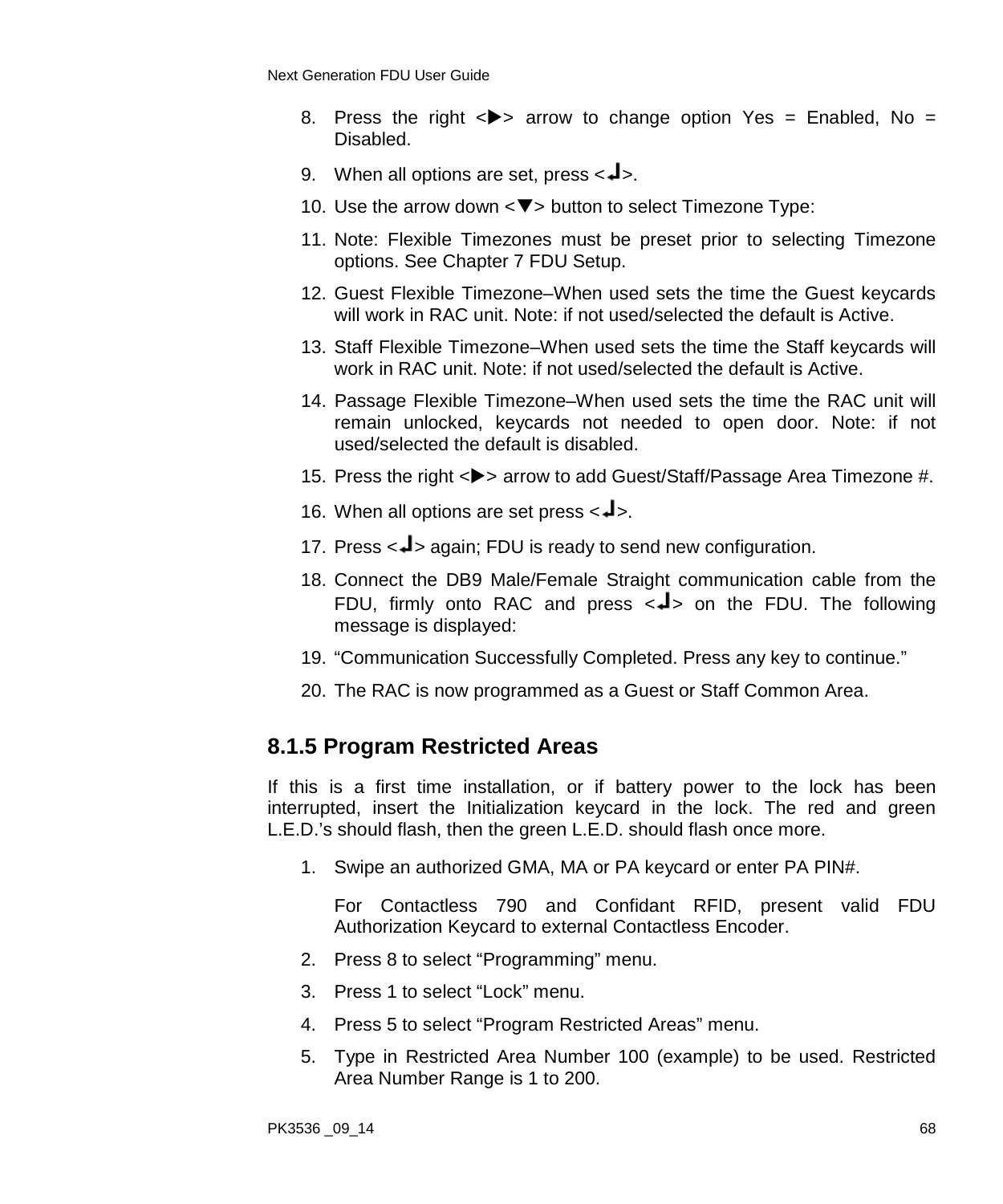- 6. Use the arrow down  $\langle \nabla \rangle$  button to add Passage Flexible Timezone.
- 7. Note: Passage Flexible Timezone option is not available for regular guest room doors. Only used for RAC unit; when Remote Access Controller is programmed as restricted area this feature can be used. Passage Flexible Timezones must be preset prior to selecting Timezone. See Chapter 7 FDU setup.
- 8. When all options are set press  $\langle -1 \rangle$ . FDU is ready to send new configuration.
- 9. Swipe a Programming keycard into lock (or present keycard to the reader, for the Contactless 790 and Confidant RFID). Solid Green L.E.D. will come on activating program mode in lock.
- 10. Connect the communication cable from the FDU, firmly onto lock and press  $\langle 1 \rangle$  on the FDU. The following message is displayed:
- 11. "Communication Successfully Completed. Press any key to continue."
- 12. The lock is now programmed as Restricted Area Number 100.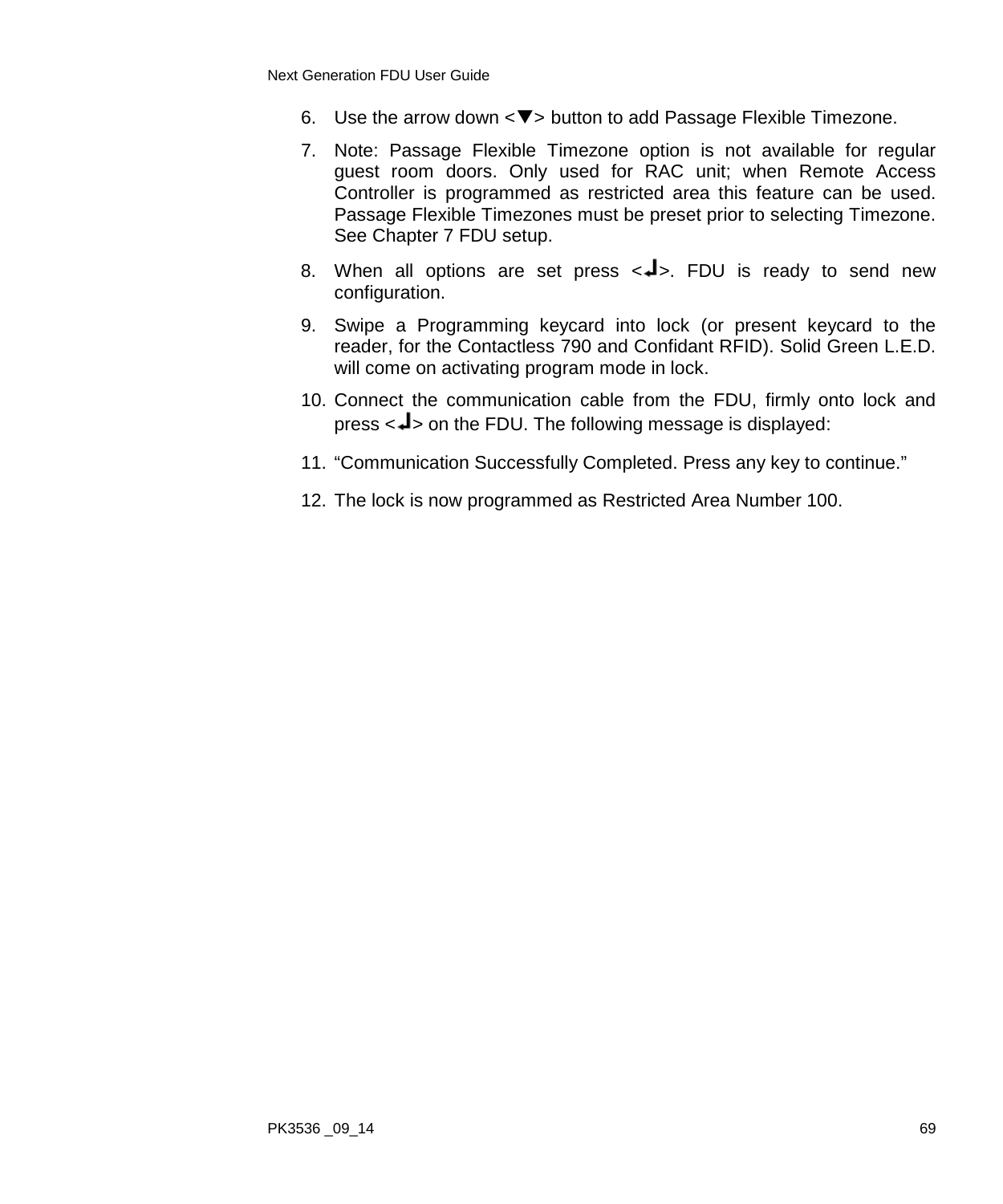## **8.1.6 Reset Time**

If this is a first time installation, or if battery power to the lock has been interrupted, insert the Initialization keycard in the lock. The red and green L.E.D.'s should flash, then the green L.E.D. should flash once more.

1. Swipe an authorized GMA, MA or PA keycard or enter PA PIN#.

For Contactless 790 and Confidant RFID, present valid FDU Authorization Keycard to external Contactless Encoder.

- 2. Press 8 to select "Programming" menu.
- 3. Press 1 to select "Lock" menu.
- 4. Press 6 to select "Reset Time" menu.
- 5. FDU is ready to reset time
- 6. Swipe a Programming keycard into lock (or present keycard to the reader, for the Contactless 790 and Confidant RFID). Solid Green L.E.D. will come on activating program mode in lock.
- 7. Connect the communication cable from the FDU, firmly onto lock and press  $\langle -\frac{1}{2} \rangle$  on the FDU. The following message is displayed:
- 8. "Communication Successfully Completed. Press any key to continue."
- 9. The lock is now synchronized with FDU unit.

## **8.1.7 Electrical Override**

If this is a first time installation, or if battery power to the lock has been interrupted, insert the Initialization keycard in the lock. The red and green L.E.D.'s should flash, then the green L.E.D. should flash once more.

1. Swipe an authorized GMA, MA or PA keycard or enter PA PIN#.

- 2. Press 8 to select "Programming" menu.
- 3. Press 1 to select "Lock" menu.
- 4. Press 7 to select "Electrical Override" menu.
- 5. FDU display: Ready to perform an electrical override.
- 6. Connect the communication cable from the FDU, firmly onto lock and press  $\langle -1 \rangle$  on the FDU. The following message is displayed: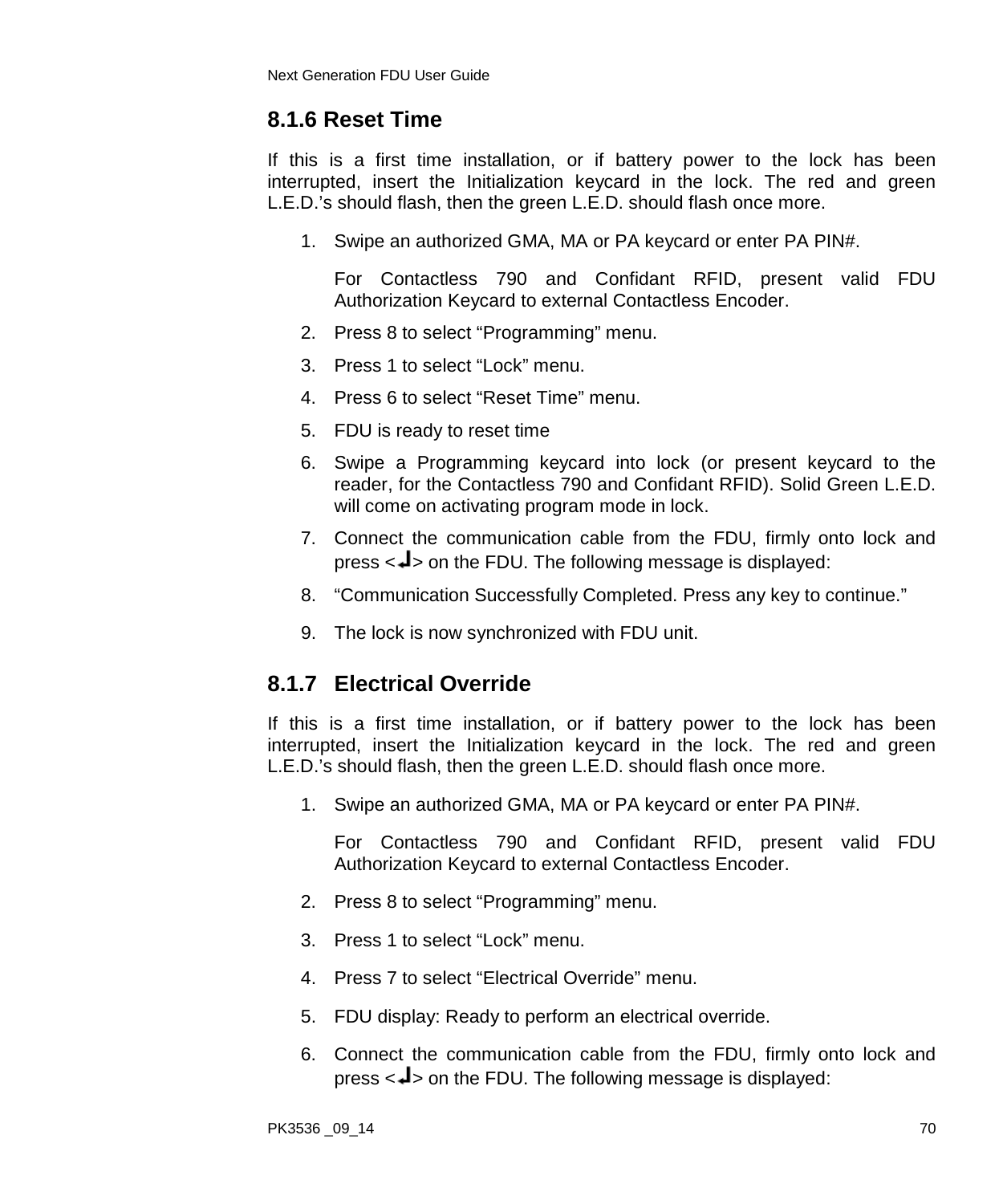- 7. "Trying to establish link with lock." You will hear the motor engaging.
- 8. "Communication Successfully Completed. Press any key to continue."
- 9. The lock is in override mode, simply use handle to open door.

#### **8.2 Another FDU**

**This step is to synchronize internal settings such as date/time/keycard expiry, from one FDU to another FDU. This step is usually done after each seasonal time change.**

#### **Cables required:**

| FDU G4 (blue screen) to FDU G4 (blue screen):  | Female-to-Female DB9 Null Modem. |
|------------------------------------------------|----------------------------------|
| FDU G4 (blue screen) to FDU G3 (green screen): | Female-to-Female DB9 Null Modem. |
| FDU G3 (green screen) to FDU G4 (blue screen): | Female-to-Male DB9 Straight.     |
|                                                |                                  |

### **8.2.1 Receive Configuration**

This step has to be done on the FDU that will receive data from another FDU.

1. Swipe an authorized GMA, MA keycard.

- 2. Connect DB9 to port connector. If FDU G4 (port A) If FDU G3 (port B)
- 3. Press 8 to select "Programming" menu.
- 4. Press 2 to select "Another FDU" menu.
- 5. Press 1 to select "Receive Configuration" menu.
- 6. FDU display: "FDU receive in progress."
- 7. Follow steps in 8.2.2 Send Configuration.
- 8. Once steps have been done on both units
- 9. FDU will display: Success FDU transfer completed.
- 10. "Trying to establish link with lock." You will hear the motor engaging.
- 11. "Communication Successfully Completed. Press any key to continue."
- 12. The lock is in override mode, simply use handle to open door.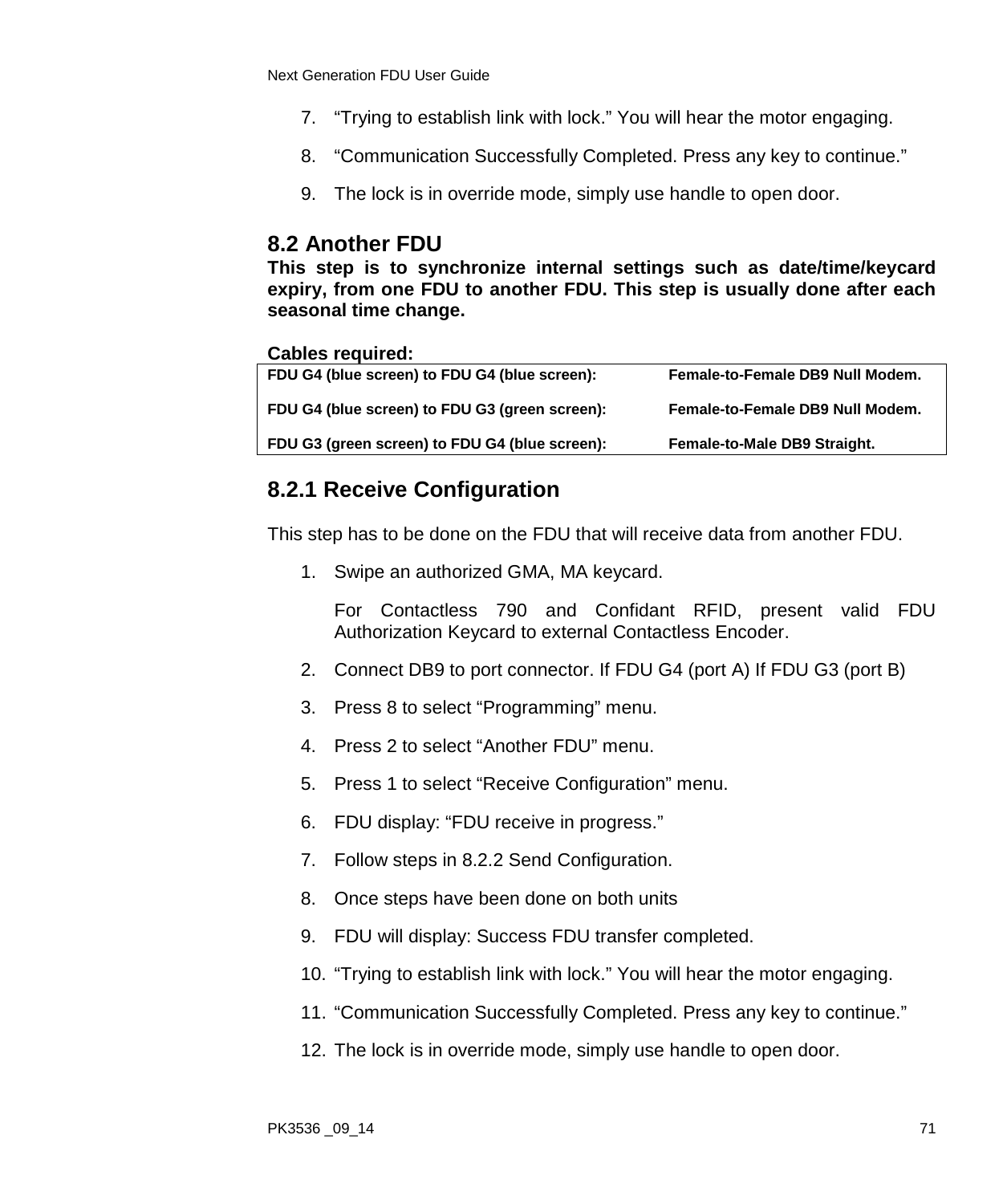## **8.2.2 Send Configuration**

This step has to be done on the FDU that will send data to the other FDU.

1. Swipe an authorized GMA, MA keycard.

- 2. Connect DB9 to port connector. If FDU G4 (port A) If FDU G3 (port A)
- 3. Press 8 to select "Programming" menu.
- 4. Press 2 to select "Another FDU" menu.
- 5. Press 2 to select "Send Configuration" menu.
- 6. FDU display: "FDU send in progress."
- 7. Follow steps in 8.2.1 Receive Configuration.
- 8. Once steps have been done on both units
- 9. FDU will display: Success FDU transfer completed.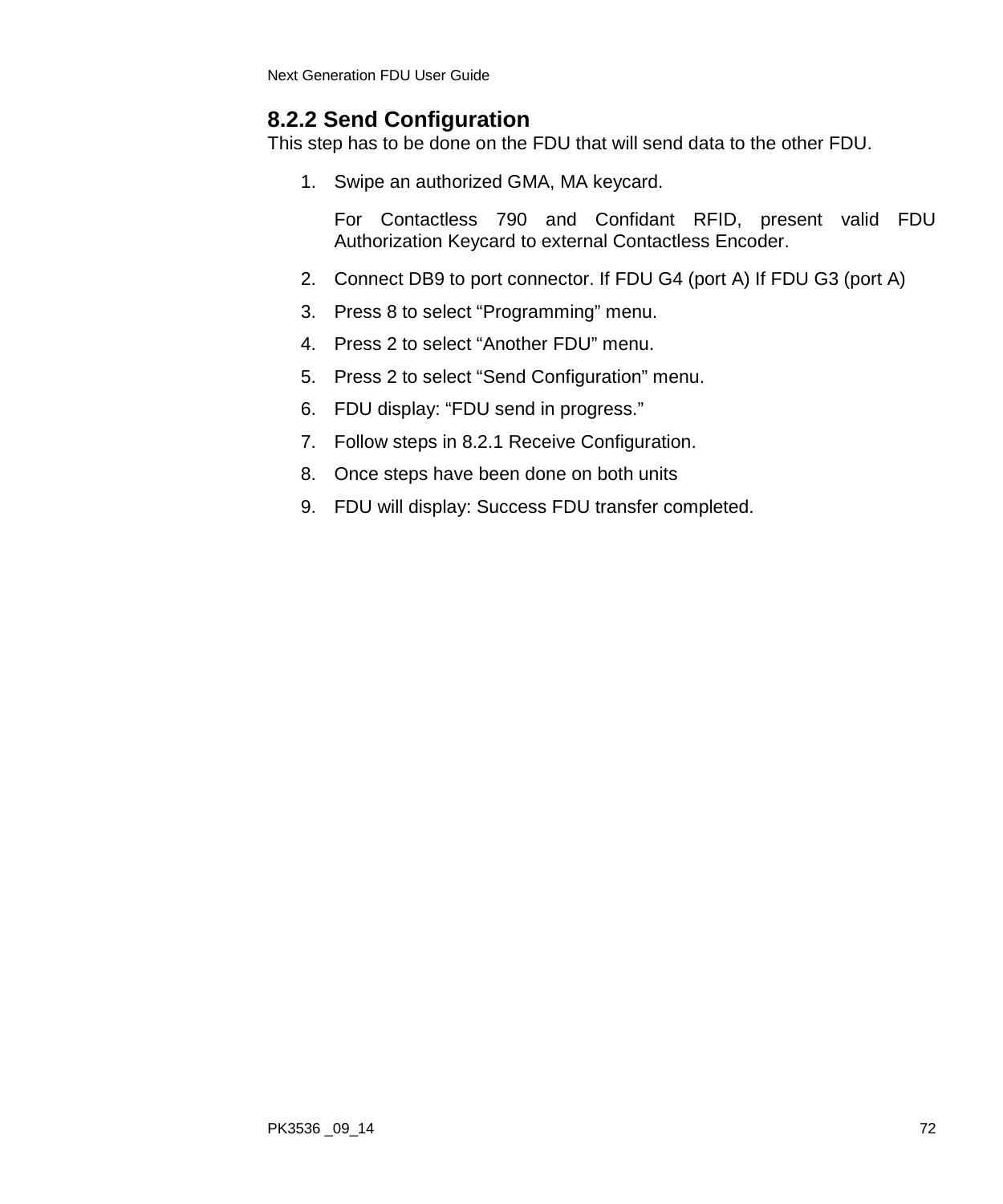# **Chapter 9 Audits and Reports**

## **9.1 Lock Audit**

The lock audit can be consulted in the event of unauthorized access to determine which keycard was used, when entry occurred, and the identity of the operator who issued the keycard. The lock audit trail also records the use of special keycards such as Reset, Lockout, Programming, Initialization and override usage. The FDU and communication cable are used to read the audit stored in the lock or alternatively a single lock audit keycard for Contactless 790 and Confidant RFID.

## **9.1.1 Audit Lock**

1. Swipe an authorized GMA, MA or PA keycard or enter PA PIN#.

For Contactless 790 and Confidant RFID, present valid FDU Authorization Keycard to external Contactless Encoder.

- 2. Press 9 to select "Audit/Report" menu.
- 3. Press 1 to select "Lock Audit" menu.
- 4. Press 1 to select "Audit Lock."
- 5. Note: The FDU can store up to 10 lock audits in memory. If there are audits already stored in FDU memory, FDU will display: "Erase audits already in memory?" 1=Yes to erase all audits No= Save all audits.
- 6. FDU display: "Ready to Audit Lock strike a key."
- 7. Swipe a Programming keycard into lock (or present keycard to the reader, for the Contactless 790 and Confidant RFID). Solid Green L.E.D. will come on activating program mode in lock.
- 8. Connect the communication cable from the FDU, firmly onto lock and press  $\leq$ **J** $>$  on the FDU. The following message is displayed:
- 9. "Communication Successfully Completed. Press any key to continue."
- 10. The audit is now stored into the FDU unit.

## **9.1.2 Auditing locks with "Lock Audit Keycard" (Applicable to Contactless 790 and Confidant RFID only)**

### **STEP 1 – Create Lock Audit Keycard**

1. Swipe or present a GMA authorized level keycard.

If the user level is FDA, press the  $\langle \mathbf{f} \rangle$  key to reach the main screen.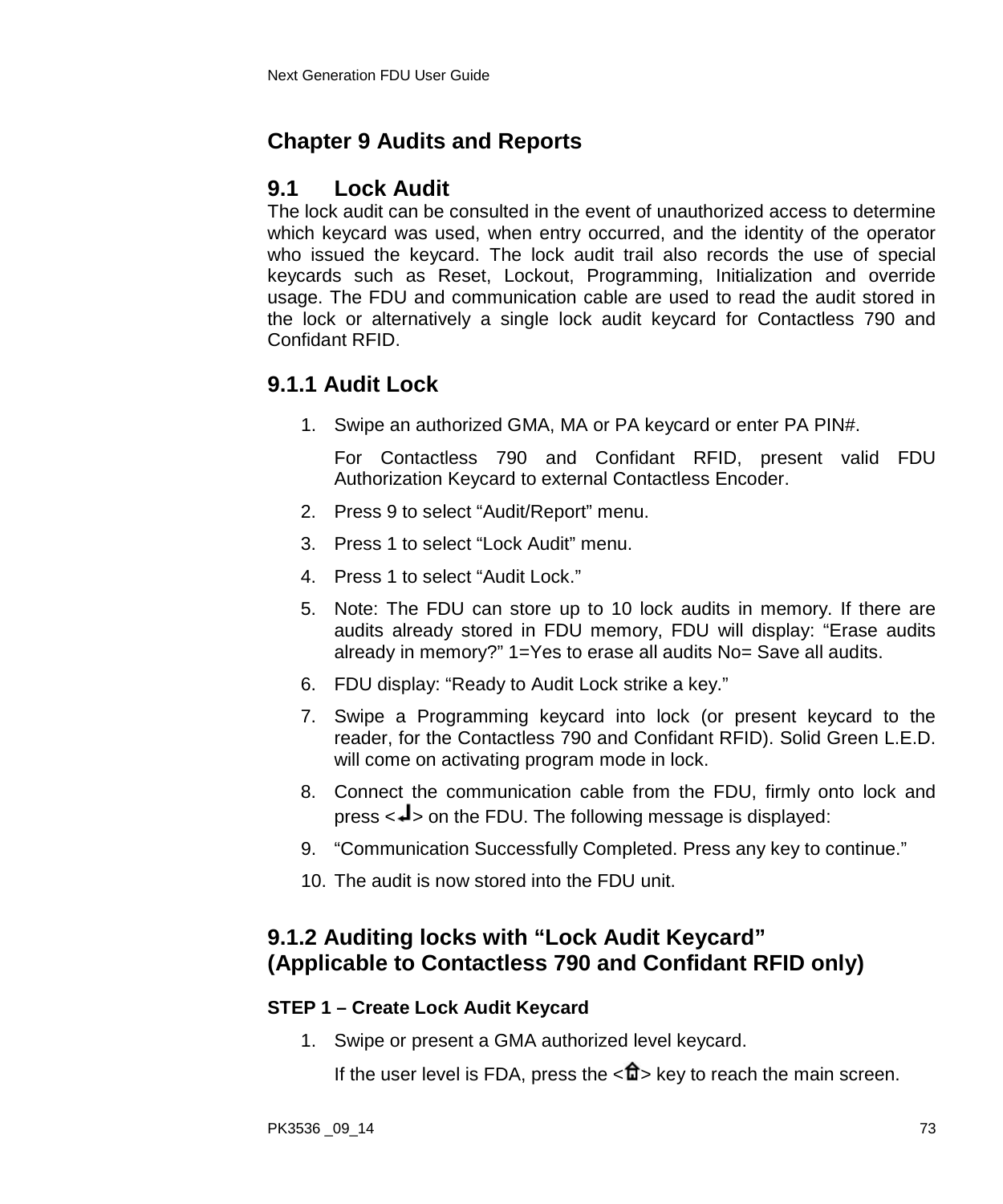- 2. Press 4 to select "Lock Action Card" menu.
- 3. Press 6 to select "Lock Audit."
- 4. Enter amount of cards to be made.
- 5. When quantity is set, press  $\lt \downarrow$  to encode keycard(s).
- 6. Present keycard(s) to Contactless Encoder (for 790 lock).
- 7. The Lock Audit Keycard(s) has been created.

#### **STEP 2 – Present Lock Audit Keycard to Contactless 790 and Confidant RFID lock.**

The L.E.D. will display a green light while audit trail is being uploaded onto keycard. If there is an error, the L.E.D. will display a red light.

#### **STEP 3 – Download Audit from Lock Audit Keycard to FDU**

1. Swipe an authorized GMA, MA or PA keycard or enter PA PIN#.

For Contactless 790 and Confidant RFID, present valid FDU Authorization Keycard to external Contactless Encoder.

- 2. Press 9 to select "Audit/Report" menu.
- 3. Press 1 to select "Lock Audit" menu.
- 4. Press 1 to select "Audit Lock."
- 5. Present Lock Audit Keycard to Contactless reader
- 6. The audit is now stored into the FDU unit.

### **9.1.2 Clear Lock Audit**

To clear the lock audit from the Front Desk Unit

1. Swipe an authorized GMA, MA or PA keycard or enter PA PIN#.

- 2. Press 9 to select "Audit/Report" menu.
- 3. Press 1 to select "Lock Audit" menu.
- 4. Press 2 to select "Clear Lock Audit."
- 5. Use the arrow down  $\langle \nabla \rangle$  button to select Audit to clear. Press  $\langle \nabla \rangle$  to clear selected audit.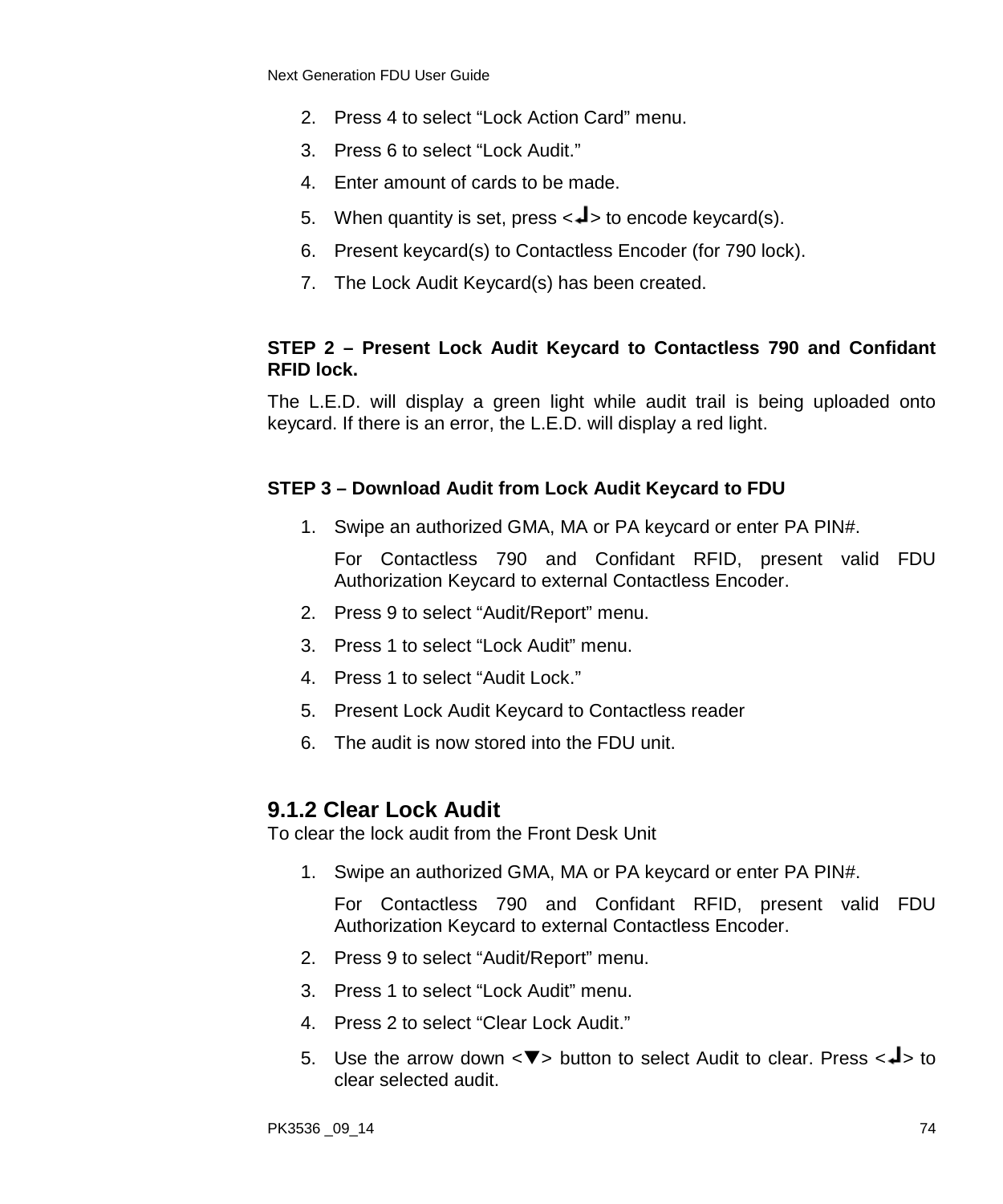6. If there is no lock audit in the FDU display screen will read: "No Lock Audit Presently in Memory.""

## **9.1.3 Lock Report**

Access the audit report on the FDU or export it to a USB key or printer.

1. Swipe an authorized GMA, MA or PA keycard or enter PA PIN#.

- 2. Press 9 to select "Audit/Report" menu.
- 3. Press 1 to select "Lock Audit" menu.
- 4. Press 3 to select "Lock Report."
- 5. Use the arrow down  $\langle \nabla \rangle$  button to select Audit to report. Press  $\langle \nabla \cdot \cdot \cdot \rangle$ .
- 6. Select the media on which the audit will be sent. Use right  $\langle \rangle$  arrow to toggle between the Screen (FDU display), USB Drive (USB memory stick option), Serial (serial line printer connected to the serial port), or USB printer (USB line printer connected to the USB port).
- 7. For this example, the desired media is Screen but the next steps apply to ALL media types.
- 8. Use the arrow down  $\langle \nabla \rangle$  button to select Filter
- 9. Use right  $\langle \rangle$  arrow to toggle between the various filter options:
- 10. All = the entire audit will be displayed in reverse chronological order, from the newest entry to the oldest.
- 11. Keycard = When this choice is selected, the new option Type is displayed. Only the selected keycard type entries will be displayed. To select the keycard type, use the down  $\langle \nabla \rangle$  arrow and the desired keycard type with the right  $\langle \rangle$  arrow.
- 12. Staff = only staff entries will be in audit result.
- 13. Use the arrow down  $\langle \nabla \rangle$  button to select the Authorization # option.
- 14. Specify the Authorization number. All keycard entries encoded using the specified Authorization will be displayed.
- 15. Use the down  $\langle \nabla \rangle$  arrow to select the "From audit #" option.
- 16. Enter the starting entry in the audit. The default value is 1, which is the newest one.
- 17. Use the down  $\langle \nabla \rangle$  arrow to select the "Audit quantity" option.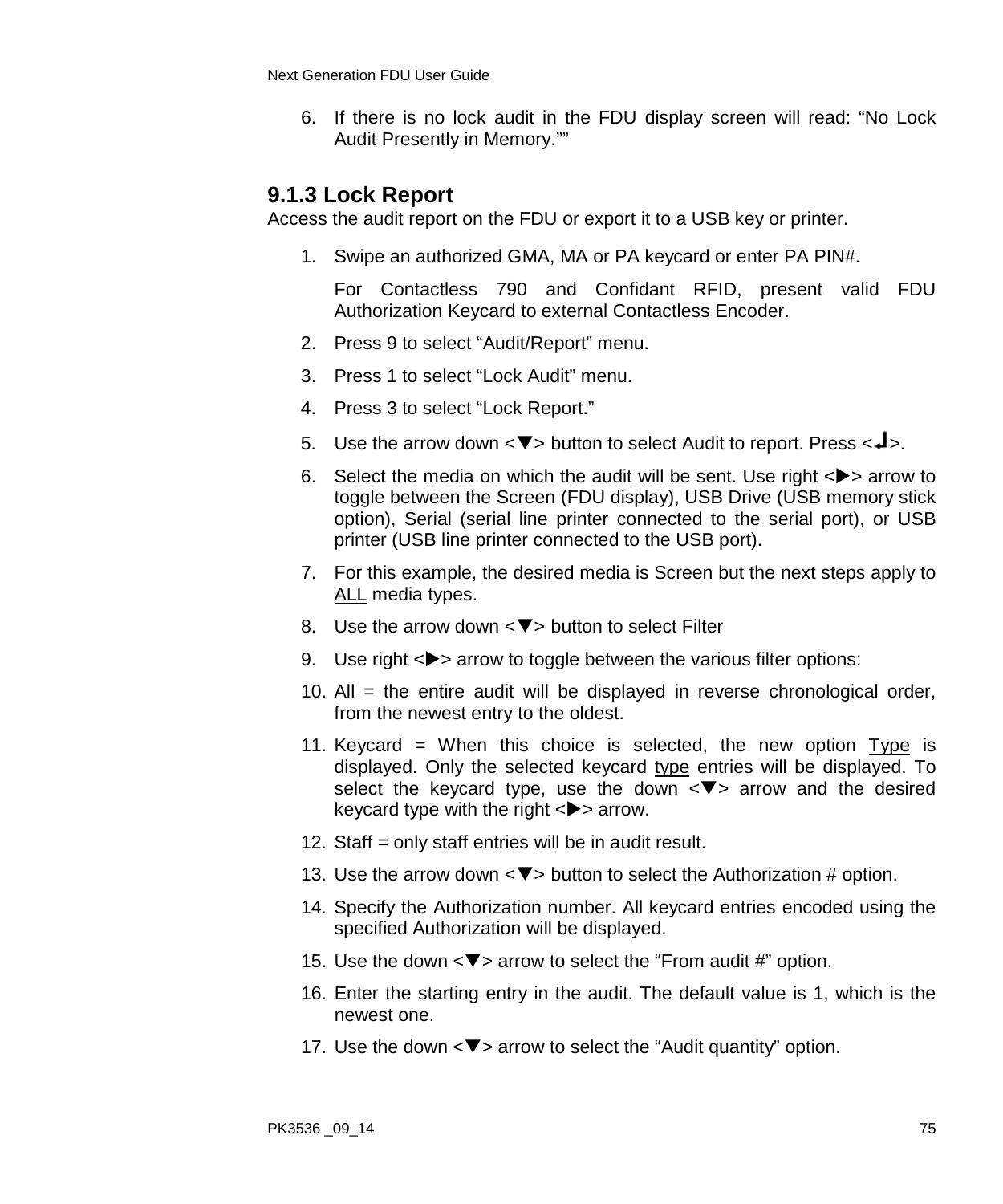- 18. Enter the maximum number of entries in the audit to print. Only the most recent entries will be displayed, up to the specified number of entries. If an audit appears more than once, then the last entry is the most recent.
- 19. When all options are set Press  $\langle -1 \rangle$ . FDU is ready to start the audit report.
- 20. When viewing the audit on the FDU screen, use the  $\langle \blacktriangle \rangle$  and  $\langle \blacktriangledown \rangle$  keys to scroll through the list of entries. The first two screens will show information about the lock itself. Followed by information of the lock audit.

## **9.1.4 Lock Report to Printer**

Connect a serial printer to the FDU serial port, or a USB printer to the USB port. Refer to 9.1.3. At step 6 select the media printer type that has been connected to the FDU unit. Then continue steps.

## **9.1.5 Lock Report to USB memory stick.**

Connect a USB memory stick to the USB port. Follow step 9.1.3 at step 6 select the media "USB drive" that has been connected to the FDU unit. Then continue steps.

## **9.2 FDU Audit**

The FDU audit records all keycard encoding as well as the verification of returned Staff keycards using the readback function, and the verification of Guest level keycards that are read back without knowing the room number (either in POS Verifier mode or if the Read Card feature is enabled see section 7 FDU Setup). These are all the functions of the FDU that are important from the standpoint of security or for investigating abuse. When the audit is viewed or printed, it appears in reverse chronological order (starting with the most recent entry).

1. Swipe an authorized GMA keycard.

- 2. Press 9 to select "Audit/Report" menu.
- 3. Press 2 to select "FDU Audit" menu.
- 4. Select the media on which the audit will be sent. Use right  $\langle \rangle$  arrow to toggle between the Screen (FDU display), USB Drive (USB memory stick option), Serial (serial line printer connected to the serial port), or USB printer (USB line printer connected to the USB port).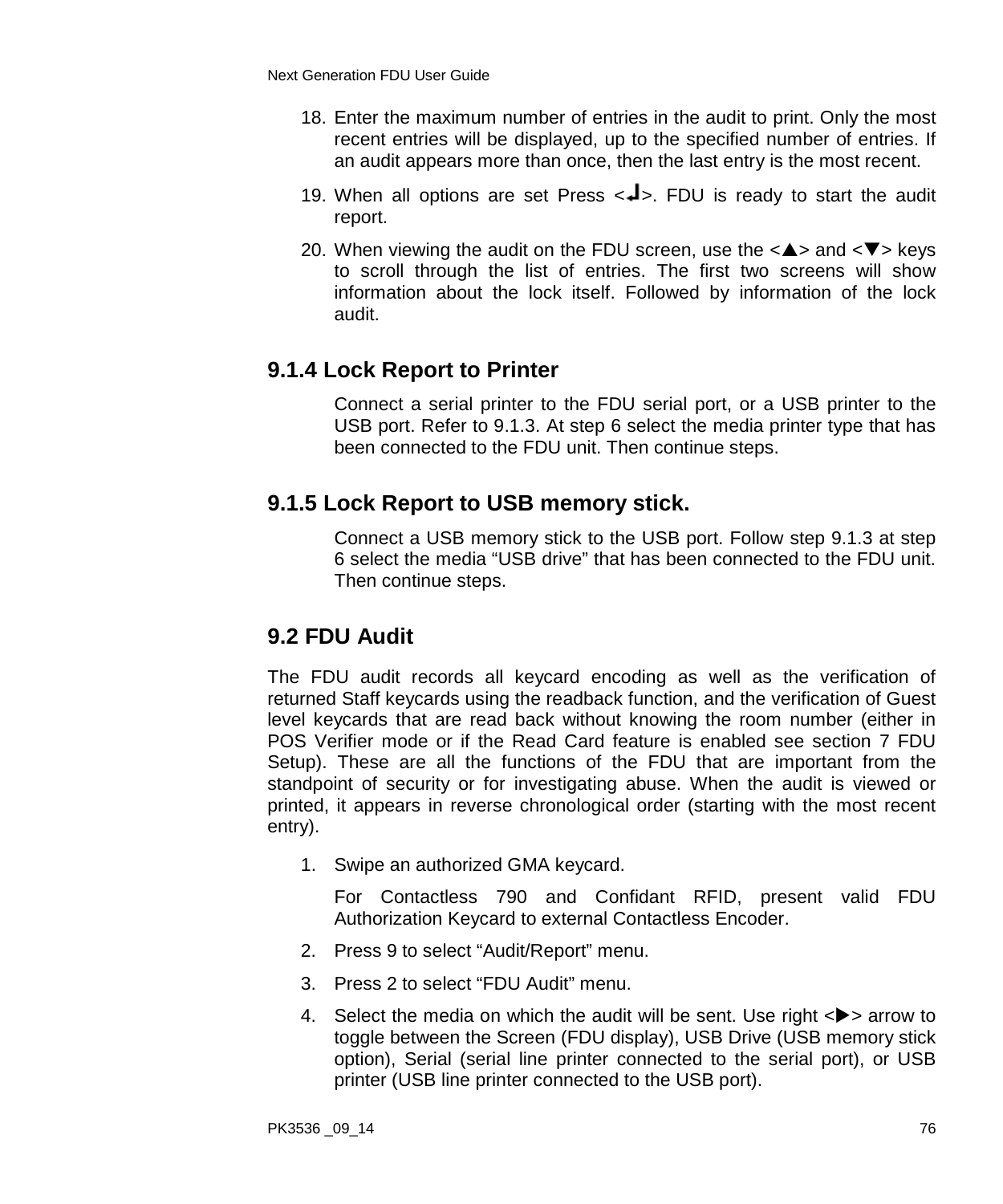- 5. For this example, the desired media is Screen but the next steps apply to ALL media types.
- 6. Use the arrow down  $\langle \nabla \rangle$  button to select Filter
- 7. Use right  $\langle \rangle$  arrow to toggle between the various filter options:
- 8. None = the entire audit will be displayed in reverse chronological order, from the newest entry to the oldest.
- 9. Keycard = When this choice is selected, the new option Type is displayed. Only the selected keycard type entries will be displayed. To select the keycard type, use the down  $\langle \nabla \rangle$  arrow and the desired keycard type with the right  $\langle \rangle$  arrow.
- 10. Room = only specified room number will be in audit result.
- 11. Staff = only staff entries will be in audit result.
- 12. Read/Verify = all keycards swiped in the read/verify will be in audit result.
- 13. Use the arrow down  $\langle \nabla \rangle$  button to select the Authorization # option.
- 14. Specify the Authorization number. All keycard entries encoded using the specified Authorization will be displayed.
- 15. Use the down  $\langle \nabla \rangle$  arrow to select the "From audit #" option.
- 16. Enter the starting entry in the audit. The default value is 1, which is the newest one.
- 17. Use the down  $\leq \blacktriangledown$  arrow to select the "Audit quantity" option.
- 18. Enter the maximum number of entries in the audit to print. Only the most recent entries will be displayed, up to the specified number of entries. If an audit appears more than once, then the last entry is the most recent.
- 19. When all options are set press  $\leftarrow$  >. FDU is ready to start the audit report.
- 20. When viewing the audit on the FDU screen, use the  $\langle \blacktriangle \rangle$  and  $\langle \blacktriangledown \rangle$  keys to scroll through the list of entries. The first two screens will show information about the lock itself. Followed by information of the lock audit.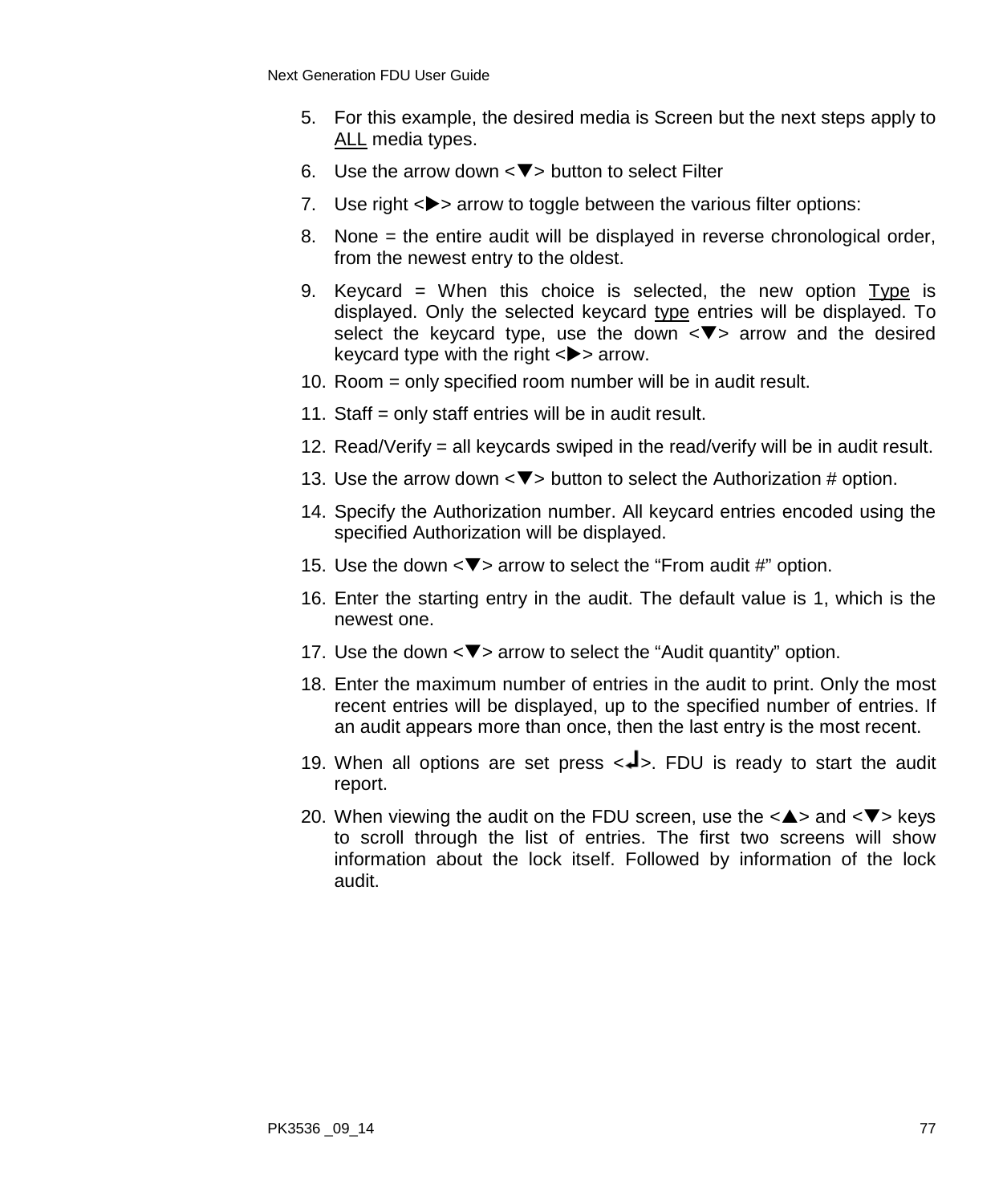# **9.3 Staff Keycard Audit**

# **(Applicable to Contactless 790 and Confidant RFID only)**

For hotels using the Contactless 790 and Confidant RFID, either 1K or 4K Mifare keycards can be used. 1k keycards will record a staff movement audit trail of 70 events and 4k keycards will record a staff movement audit trail of 300 events.

# **9.3.1 Auditing Staff Keycard**

- 1. Present a valid FDU Authorization Keycard to external Contactless Encoder.
- 1. Press 9 to select "Audit/Report" menu.
- 2. Press 3 to select "Staff Audit" menu.
- 3. Press 1 to select "Staff Audit."
- 4. Present a staff keycard (Section, Floor, Group, Zone, Area, BellMan's Master or Grand Master) to Contactless reader.
- 5. The audit is now stored into the FDU unit. Keep the provided audit ID for further operations.

# **9.3.2 Clear Staff Audit**

To clear a staff audit from the Front Desk Unit

- 1. Present a valid FDU Authorization Keycard to external Contactless Encoder.
- 2. Press 9 to select "Audit/Report" menu.
- 3. Press 3 to select "Staff Audit" menu.
- 4. Press 2 to select "Clear Audit."
- 5. Use the  $\langle \blacktriangle \rangle$  and  $\langle \blacktriangledown \rangle$  keys to scroll through the list of entries.
- 6. Press  $\lt\downarrow$  to delete the selected audit entry.

# **9.3.3 Audit Report**

Access the staff audit report on the FDU or export it to a USB key or printer.

- 1. Present a valid FDU Authorization Keycard to external Contactless Encoder.
- 2. Press 9 to select "Audit/Report" menu.
- 3. Press 3 to select "Staff Audit" menu.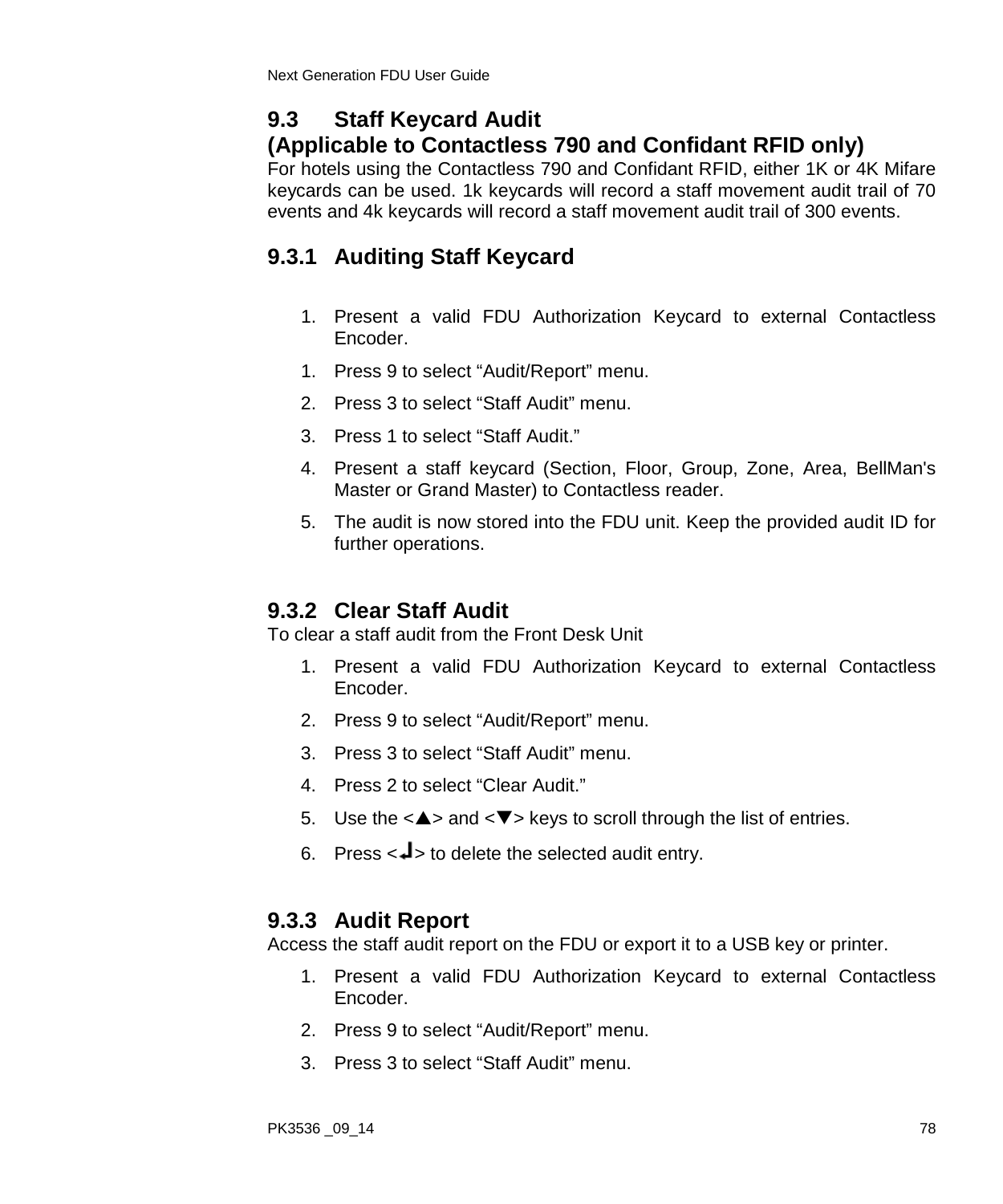- 4. Press 3 to select "Staff Report" menu
- 5. Use the  $\langle \blacktriangle \rangle$  and  $\langle \blacktriangledown \rangle$  keys to scroll through the list of entries. Entries are identified by the type of keycard and the audit entry ID.
- 6. Press  $\lt\downarrow$  to select the audit entry.
- 7. Select the media on which the audit will be sent. Use right  $\langle \rangle$  arrow to toggle between the Screen (FDU display), USB Drive (USB memory stick option), Serial (serial line printer connected to the serial port), or USB printer (USB line printer connected to the USB port).
- 8. For this example, the desired media is Screen but the next steps apply to ALL media types.
- 9. Use the arrow down  $\leq$   $\blacktriangledown$  button to select Filter
- 10. Use right  $\langle \rangle$  arrow to toggle between the various filter options:

None = the entire audit will be displayed in reverse chronological order, from the newest entry to the oldest.

Room = only specified room number will be in audit result.

- 11. Use the down  $\langle \nabla \rangle$  arrow to select the "From audit #" option.
- 12. Enter the starting entry in the audit. The default value is 1, which is the newest one.
- 13. Use the down  $\leq$   $\blacktriangledown$  arrow to select the "Audit quantity" option.
- 14. Enter the maximum number of entries in the audit to print. Only the most recent entries will be displayed, up to the specified number of entries. If an audit appears more than once, then the last entry is the most recent.
- 15. When all options are set press  $\leftarrow$  >. FDU is ready to start the audit report.
- 16. When viewing the audit on the FDU screen, use the  $\langle \blacktriangle \rangle$  and  $\langle \blacktriangledown \rangle$  keys to scroll through the list of entries. The first screen will show information about the staff keycard itself. Followed by information of the staff movement.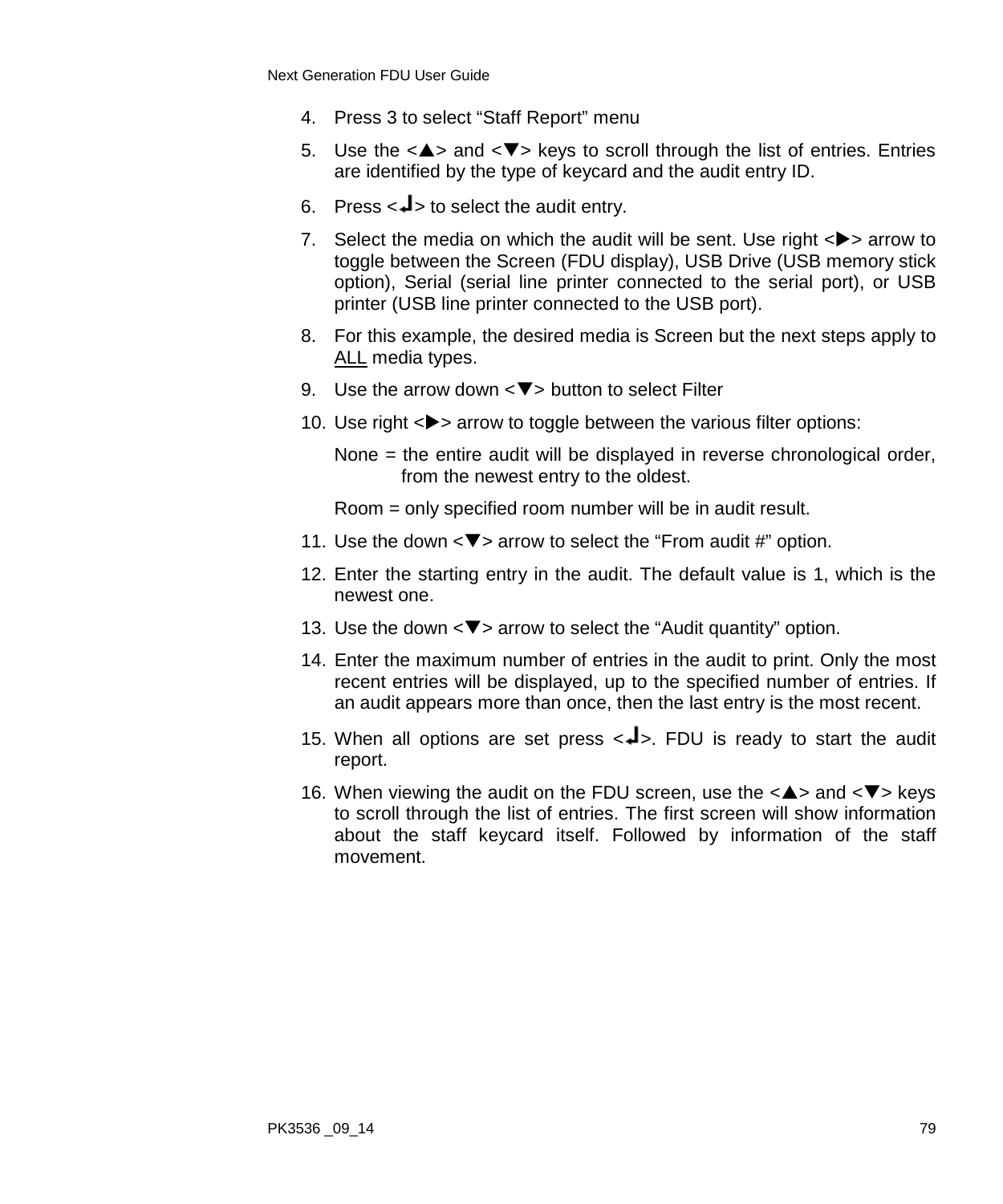# **Chapter 10 – Technical Support**

# **10.1 Support Website**

Our customer support website has been set up to provide you with u-to-date information and technical support of ILCO products and programs:

- FAQs
- **Manuals and Guides**
- **Troubleshooting Tips**
- Online store for keycards and service parts
- **Latest Promos**
- **Product and Software updates**
- **•** Drilling templates

[http://www.ilcosupport.com](http://www.ilcosupport.com/) 

# **10.2 Customer Support**

If you have any questions or require any additional information, call us at:

1-877-468-3555

The Technical Support Product Specialists operating our Emergency Hotline are available 24/7

Place an order for keycards or parts on [www.keycard.com](http://www.keycard.com/)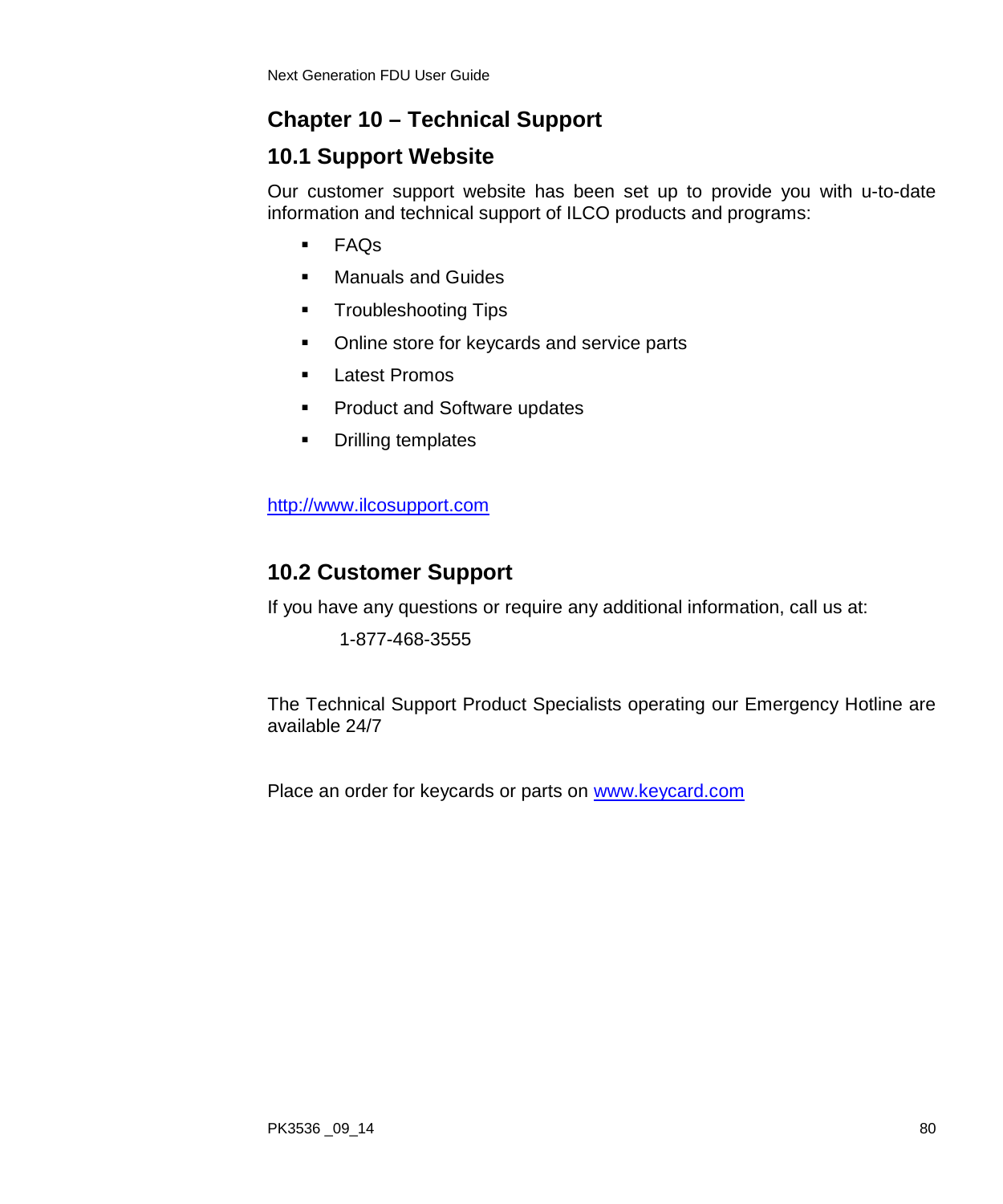# **Chapter 11 – Preventive Maintenance**

# **11.1 Weekly Actions**

Swipe a Cleaning keycard through the Front Desk Unit 10 to 15 time once a week.



## **11.2 Monthly Actions**

The lock housing should be cleaned and polished every month with a clean dry rag.



Do not use chemical cleaners or abrasives, they will damage the finish.

The magnetic reader head should be cleaned every month. Simply insert and withdraw a cleaning card several times in each lock. If your locks are exposed to high levels of dust or salt, or are exterior they should be cleaned more often (once a month).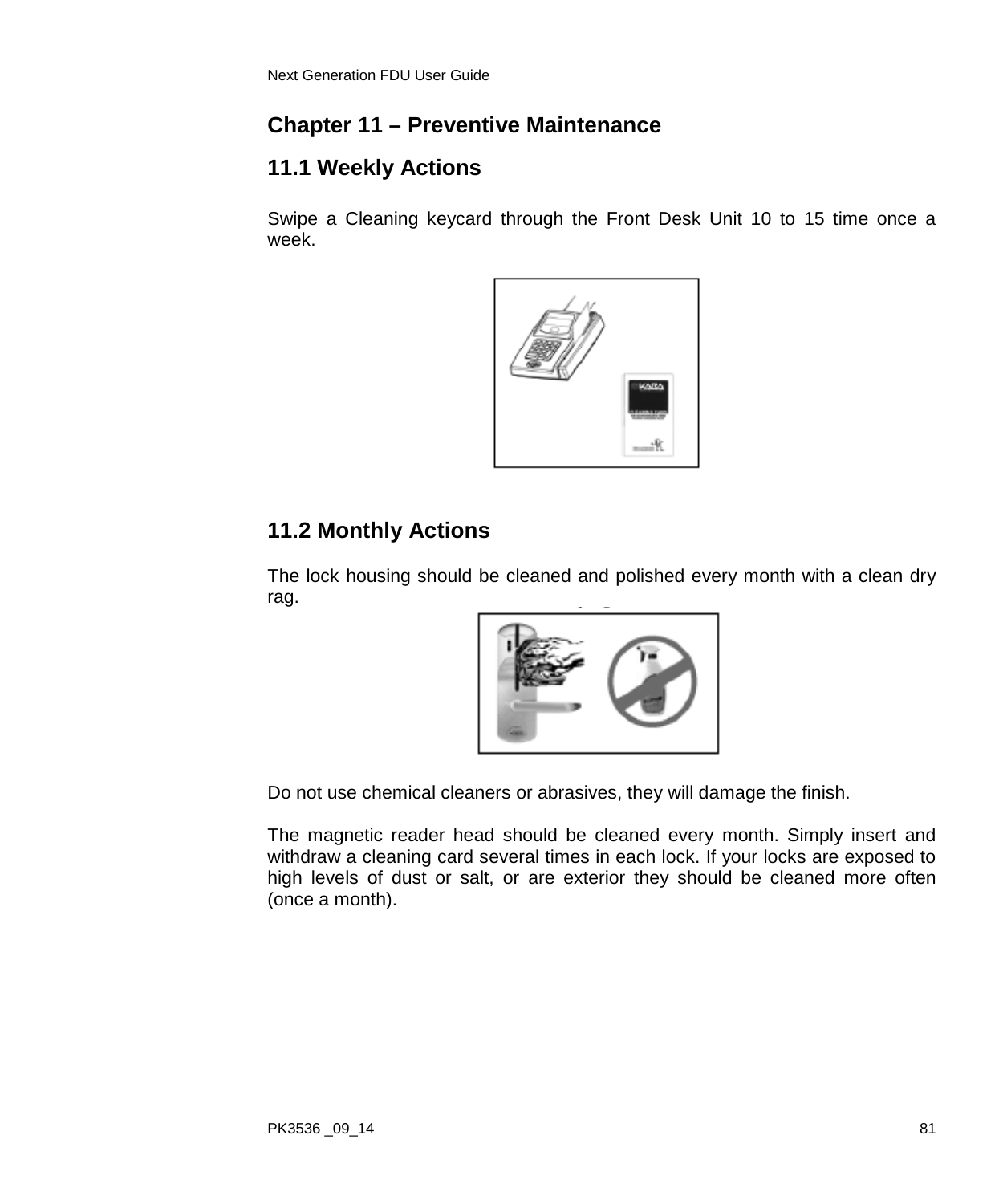# **11.3 Biannual Actions**

# **11.3.1 Synchronize FDUs**

This is done by transferring the data from a verified master FDU to all of the other FDUs in the hotel. This is done to ensure that all FDUs in a facility are set to the same time, recognize the same Authorization keycards, and have the same feature settings.

- 1. Label the two Front Desk Units to differentiate the one that must receive the data (new) from the one that must send the data (old or Master FDU).
- 2. As a property may have previous versions of Kaba's FDU system as well as the new generation model different types of cables may be required for the FDU to FDU transfer. If the version of FDU is unknown please contact Kaba Technical Support.

Based on the table below, connect the required FDU to FDU communication cable to the Serial Port on the rear panel of each Front Desk Unit.

| <b>Sending FDU</b><br>version | <b>Receiving FDU</b><br>version | <b>Required cable</b> |
|-------------------------------|---------------------------------|-----------------------|
| <b>Previous Generation</b>    | <b>Previous Generation</b>      | Straight serial cable |
| <b>Previous Generation</b>    | <b>Next Generation</b>          | Straight serial cable |
| <b>Next Generation</b>        | <b>Previous Generation</b>      | Null modem cable      |
| <b>Next Generation</b>        | <b>Next Generation</b>          | Null modem cable      |

3. On the FDU that will receive data, swipe a keycard having a GMA or MA authorized user level.

- 4. Press 8, or use the down  $\langle \nabla \rangle$  arrow followed by  $\langle \nabla \rangle$  to reach the "Programming FDU/Lock" menu.
- 5. Press 2, or use the down  $\langle \nabla \rangle$  arrow followed by  $\langle \nabla \rangle$  to reach the "Another FDU" menu.
- 6. Press 1, or use the down  $\langle \nabla \rangle$  arrow followed by  $\langle \nabla \rangle$  for "Receive Configuration" to put the receiving FDU in receive mode.